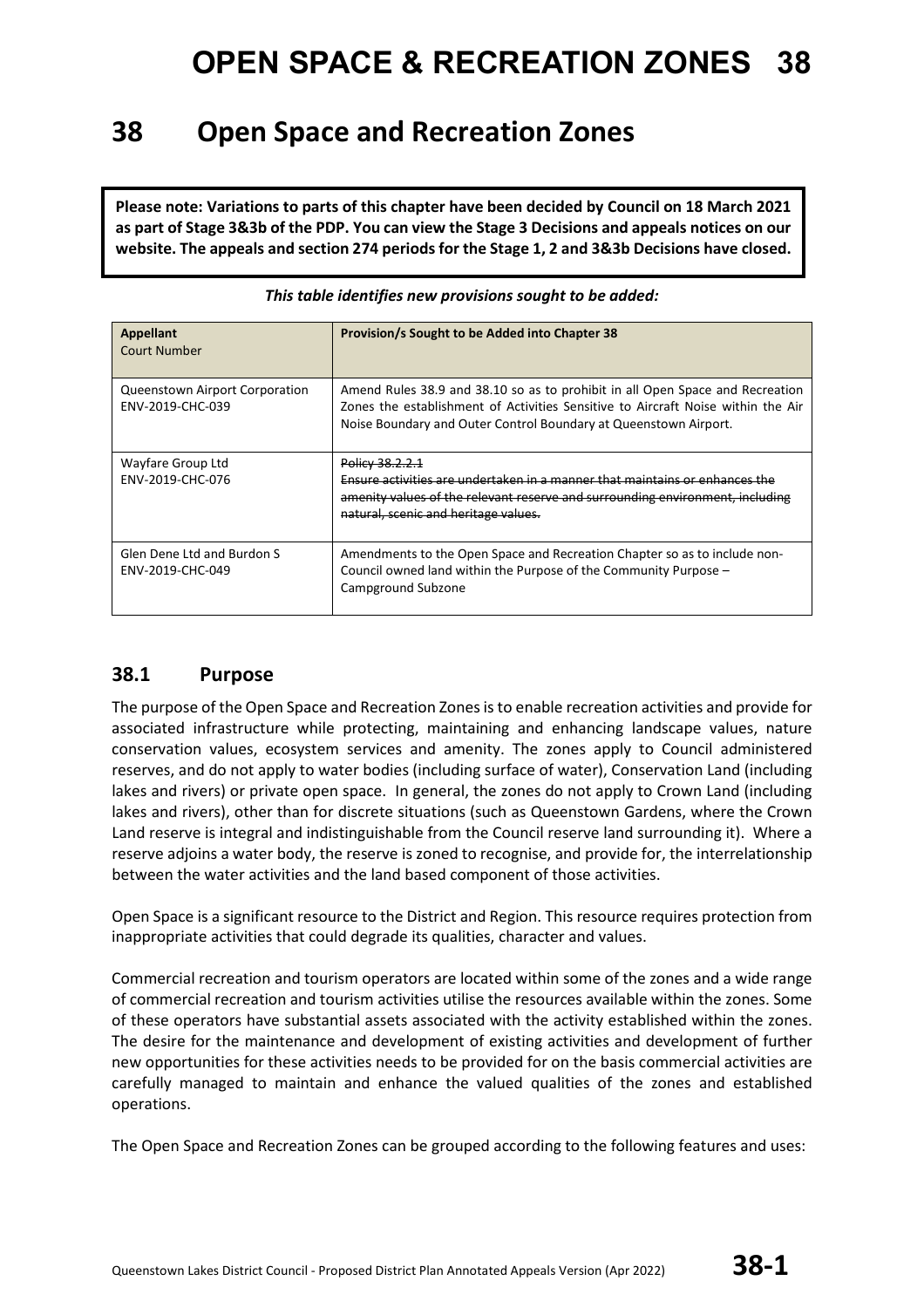- a. visual amenity (such as gardens and tree plantings, areas of indigenous vegetation and landscape values);
- b. children's play (such as playground equipment and neighbourhood parks);
- c. active sports (such as team sports, golf, and tennis);
- d. passive use of open space (such as areas for walking, running, cycling, picnicking, or enjoying a particular landscape);
- e. waterfront access (such as lakeside and riverside walkways and beaches, access to lakes and rivers for fishing and water-based sports);
- f. linkages (such as walking tracks and cycle ways);
- g. built facilities (such as halls, gymnasiums, clubrooms, swimming pools and libraries);
- h. heritage sites and heritage features;
- i. nature conservation (such as water margins, wetlands and indigenous vegetation); and
- j. commercial opportunities (such as gondolas, ziplines, events and guided walks).

The District provides a wide range of recreation opportunities. Its outstanding natural environment which includes lakes, rivers, mountains and basins provide an ideal setting for a variety of outdoor recreation activities. Together, the activities and the environments that they occur within are internationally recognised as the basis for the District's importance as a visitor destination, are crucial to the tourism industry and economy, as well as encouraging residents to settle within the District. The climate is conducive to outdoor recreation and its proximity to Mt Aspiring and Fiordland National Parks provides further opportunities for outdoor recreation.

Within the town centres, urban areas and settlements, there are opportunities for indoor recreation and community activities, such as libraries, swimming pools and community halls, as well as outdoor venues for more formal sporting activities.

Open space is an important recreation and community resource. It can provide visual relief and amenity amongst the developed residential and commercial environments, opportunities for education concerning the natural environment, as well as active use (such as walking and cycling) and passive use (such as children's play, or picnicking, sitting and contemplation) for both residents and visitors.

Five zones and four sub-zones are used to manage activities on land zoned Open Space and Recreation within the District, these are:

- Nature Conservation Zone;
- Informal Recreation Zone, which includes the Ben Lomond Sub-Zone;
- Active Sport and Recreation Zone;
- Civic Spaces Zone; and
- Community Purpose Zone which includes the Community Purposes Cemeteries, Community Purposes – Golf and Community Purposes – Camping Ground Sub-Zones.

#### **38.2 Objectives and Policies – District Wide**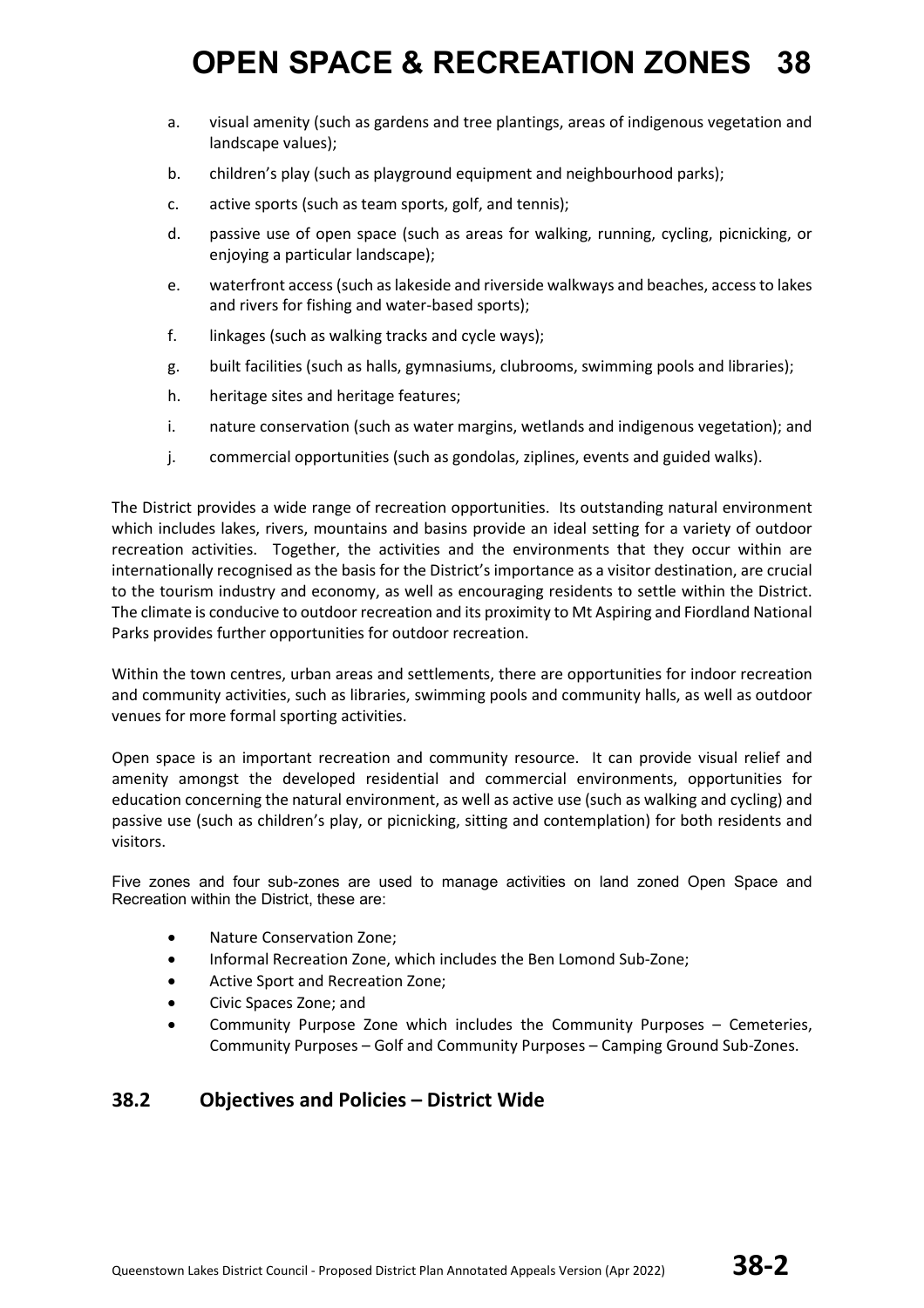38.2.1 **Objective - The open space land and facilities administered by the Council make a major contribution towards meeting the needs of the District's residents and visitors for passive and active recreation.** 

- 38.2.1.1 The design, development, management and maintenance of Open Space and Recreation Zones shall provide for:
	- a. the needs of the community in the area in which the zones are located, and the needs of the wider community and visitors to the District;
	- b. the effective and efficient use of resources so as to ensure that Open Space and Recreation Zones are fit for purpose and safe for all users;
	- c. the maintenance and enhancement of integrated public access connections to walking and cycling networks throughout the District, including along lake and river margins;
	- d. recognise and provide for users of all ages and different physical capacities
	- e. the location within which Open Space and Recreation Zones are situated, responding to recognised natural character, landscape and heritage values; and
	- f. the provision of infrastructure necessary to service Open Spaces and Recreation Zones, including recreation facilities and amenities.
- 38.2.1.2 Encourage multiple use of Open Space and Recreation Zones wherever possible and practicable.
- 38.2.1.3 Promote the protection of existing ecological values having regard to the purpose, objectives and policies specific to each Open Space and Recreation Zone, and opportunities for enhancing natural values.
- 38.2.1.4 Protect open space, recreation and amenity values by managing the adverse effects of, and conflicts between, different types of recreation activities.
- 38.2.1.5 Avoid activities that do not have a practical or functional need to be located within Open Space and Recreation Zones, unless a particular activity:
	- a. is compatible with and does not affect the continued operation of established activities;
	- b. does not preclude the development of new open space and recreation activities; and
	- c. maintains or enhances the recreation and amenity values.

| Rule 38.2.1.5 and relief sought                                                                                                                                                                                                                                                                                                                                                                                                    | Appellant<br><b>Court Number</b>      |
|------------------------------------------------------------------------------------------------------------------------------------------------------------------------------------------------------------------------------------------------------------------------------------------------------------------------------------------------------------------------------------------------------------------------------------|---------------------------------------|
| Policy 38.2.1.5<br>Avoid activities that do not have a practical or functional need to be located within Open<br>Space and Recreation Zones, unless a particular activity:<br>a. is compatible with and does not affect the continued operation of established activities;<br>b. does not preclude the development of new open space and recreation activities; and<br>e. maintains or enhances the recreation and amenity values. | Wayfare Group Ltd<br>ENV-2019-CHC-076 |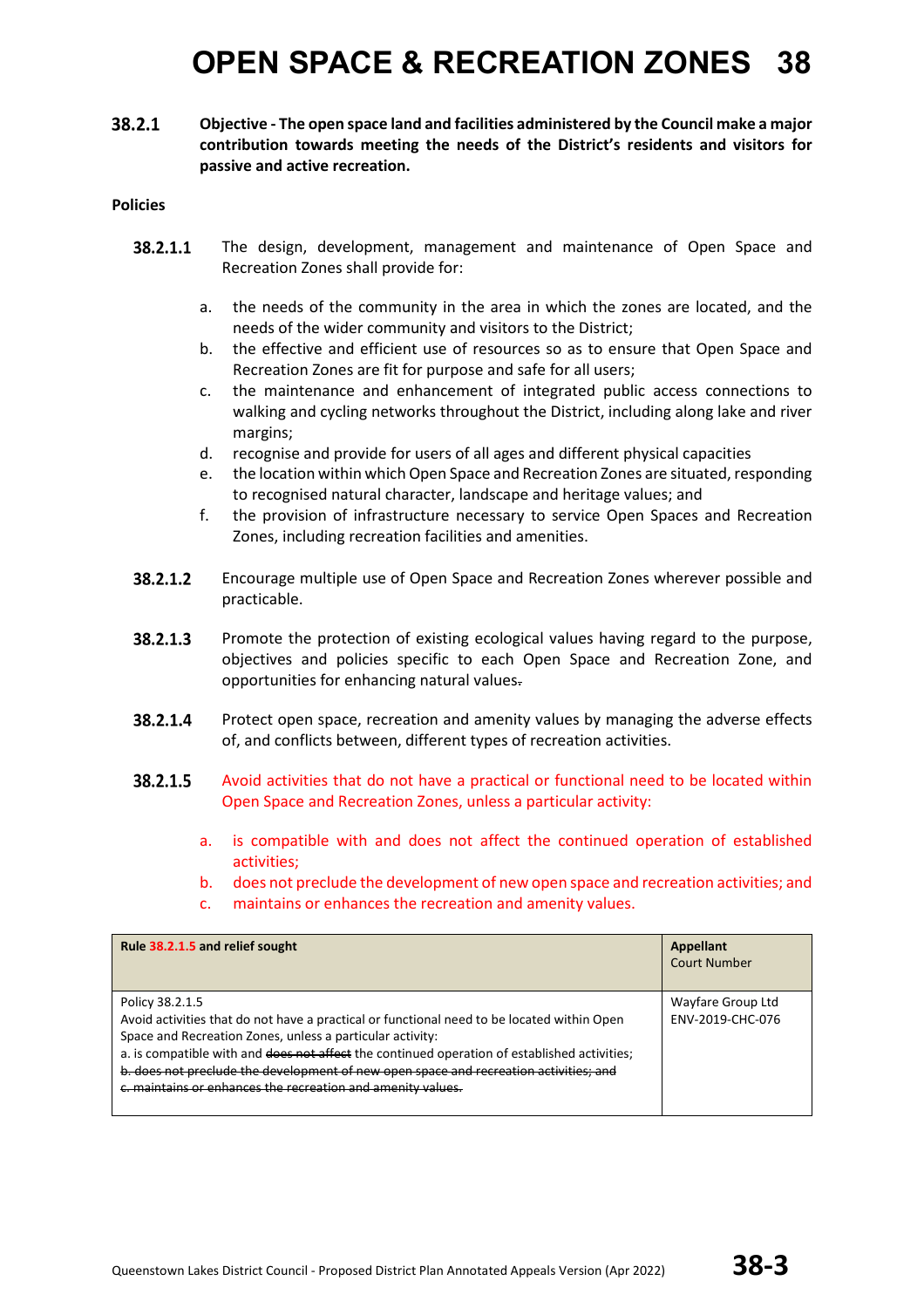- 38.2.1.6 Provide a District Plan framework that establishes the roles, functions and activities for each Open Space and Recreation Zones, within which the outcome of public participation into the design, development, management and enhancement of reserves can be implemented through processes other than through the Act, such as reserve management plans.
- 38.2.1.7 Provide adequate firefighting, water, and fire service vehicle access to ensure an efficient and effective emergency response.

#### 38.2.2 **Objective - Recreation activities are undertaken and facilities constructed in a way that maintains or enhances the values of open space areas and the recreation opportunities available within the District.**

- 38.2.2.1 Ensure activities are undertaken in a manner that maintains or enhances the amenity values of the relevant reserve and surrounding environment, including natural, scenic and heritage values.
- 38.2.2.2 Limit activities, buildings and structures to those compatible with the role and function of the zone, and the sensitivity of the surrounding environment, and which maintain or enhance the anticipated use or values of the zone.
- 38.2.2.3 Require areas surrounding buildings, structures, outdoor storage and parking areas to be landscaped to mitigate visual impacts and maintain or enhance amenity values.
- 38.2.2.4 Ensure the scale and location of buildings including associated structures, trails and accesses, and noise and lighting associated with recreation activities is consistent with the level of amenity anticipated in the zone and in the surrounding environment, having particular regard to the following where new buildings, structures or lighting are proposed:
	- a. the purpose, number, size and location of new buildings, structures and lighting are appropriate, in terms of their function and the sensitivity of the environment;
	- b. that building design and appearance positively contributes to amenity, cultural, ecological and landscape values;
	- c. that buildings or structures do not unduly preclude or limit public access, particularly along the margins of the District's lakes and rivers;
	- d. that cumulative adverse effects of buildings and activities are taken into account; and
	- e. the provision for and standard of lighting, including:
		- i. its siting and location, in particular, how it contributes to public safety; and
		- ii. minimising upward light spill on the night sky.
- 38.2.2.5 Ensure that any buildings or structures located within, adjoining or nearby to an Outstanding Natural Feature or Landscape, protect, maintain or enhance those values by:
	- a. limiting development and activities in the vicinity of water bodies to the land based components of community recreation water based activities, which have a practical and functional need to be located within these areas; (refer also to Objective 38.2.4)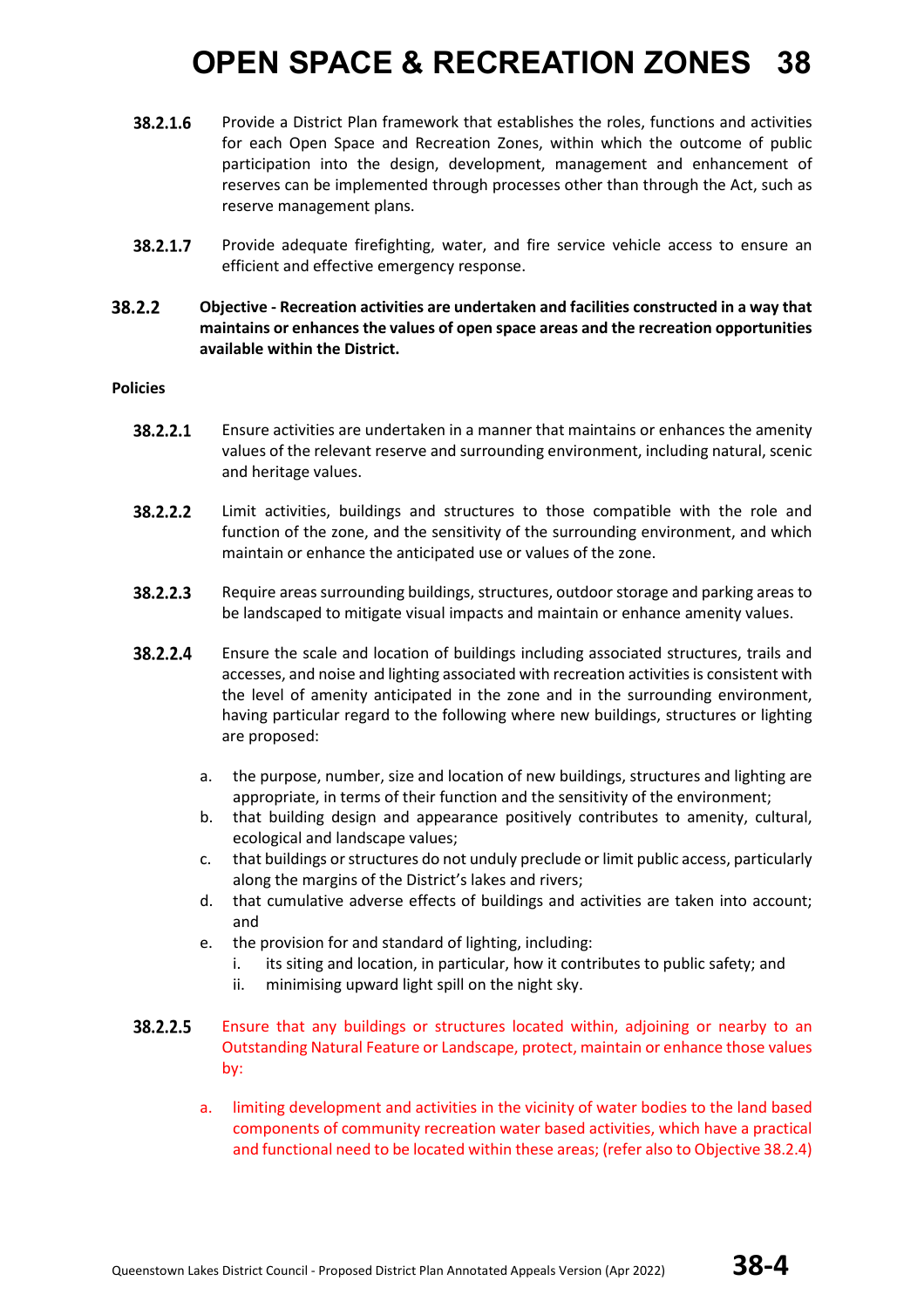- b. preserving the natural character of the margins of waterbodies; (refer also to Objective 38.2.4)
- c. ensuring buildings are located in areas that are least sensitive to change and have capacity to absorb development;
- d. requiring buildings to be designed and finished so they:
	- i. avoid visual dominance; and
	- ii. mitigate or remedy adverse effects on the values of the Outstanding Natural Feature or Landscape; and
- e. ensuring trails, access and carparking areas (including associated earthworks) do not degrade visual amenity values or disrupt the natural character or landforms.

| Rule 38.2.2.5 and relief sought                                                                                                                                                                                                                                                                                                                                                                                                                                                                                                                                                                                                                                                                                                                                                                                                                                                                                                                                                                                                                                                                                           | Appellant<br><b>Court Number</b>      |
|---------------------------------------------------------------------------------------------------------------------------------------------------------------------------------------------------------------------------------------------------------------------------------------------------------------------------------------------------------------------------------------------------------------------------------------------------------------------------------------------------------------------------------------------------------------------------------------------------------------------------------------------------------------------------------------------------------------------------------------------------------------------------------------------------------------------------------------------------------------------------------------------------------------------------------------------------------------------------------------------------------------------------------------------------------------------------------------------------------------------------|---------------------------------------|
| Policy 39.2.2.5<br>Ensure that any buildings or structures located within, adjoining or nearby to an Outstanding<br>Natural Feature or Landscape, protect, maintain or enhance those values by:<br>a. limiting development and activities in the vicinity of water bodies to the land based<br>components of community recreation water based activities, which have a practical and<br>functional need to be located within these areas; (refer also to Objective 38.2.4)<br>b. preserving the natural character of the margins of waterbodies; (refer also to Objective<br>38.2.4<br>c. ensuring buildings are located in areas that are least sensitive to change and have capacity<br>to absorb development;<br>d. requiring buildings to be designed and finished so they:<br>i. avoid visual dominance; and ii. mitigate or remedy adverse effects on the values of the<br>Outstanding Natural Feature or Landscape; and<br>e. ensuring trails, access and car parking areas (including associated earthworks) do not<br>significantly degrade visual amenity values or disrupt the natural character or landforms. | Wayfare Group Ltd<br>ENV-2019-CHC-076 |

- 38.2.2.6 Ensure the development and use of Open Space and Recreation Zones maintains the amenity values enjoyed by residents and visitors such as walking, social activities, and the protection of view shafts as seen from adjoining land and roads.
- **38.2.2.7** Ensure that the development and use of Open Space and Recreation Zones, and the interface with the surface of water bodies adjoining these zones, is managed to protect amenity values and to ensure the safe movement of people and goods.

#### 38.2.3 **Objective – Commercial activities are limited to those that have a functional requirement to locate within Open Space and Recreation Zones and maintain open space and recreation values.**

| Rule 38.2.3 and relief sought                                                                                                                                                                                          | Appellant<br><b>Court Number</b>      |
|------------------------------------------------------------------------------------------------------------------------------------------------------------------------------------------------------------------------|---------------------------------------|
| Objective 38.2.3<br>Commercial activities are generally only limited to those that have a functional requirement<br>to locate within Open Space and Recreation Zones and maintain<br>open space and recreation values. | Wayfare Group Ltd<br>ENV-2019-CHC-076 |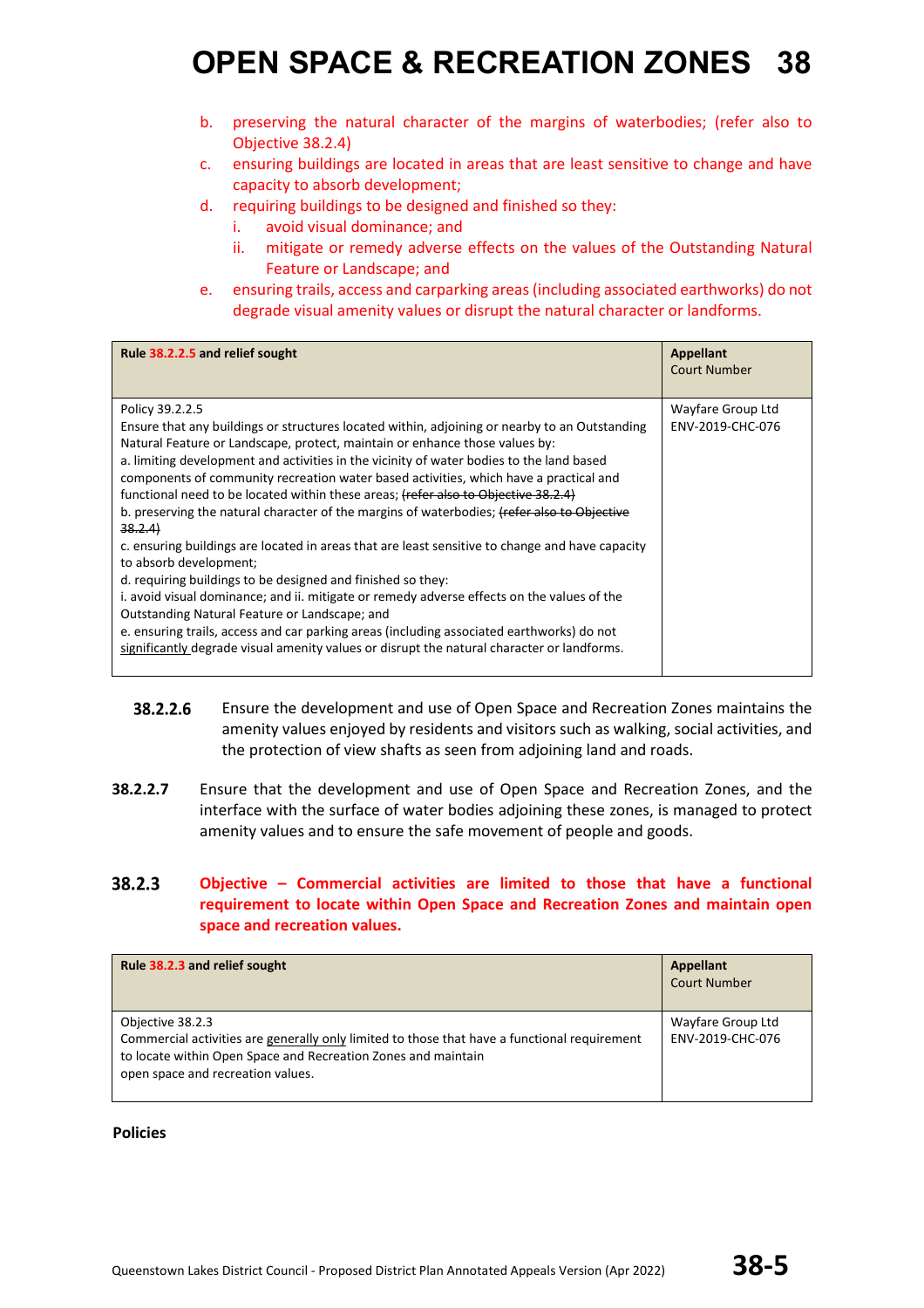- $38.2.3.1$ Ensure that commercial activities have a genuine link with the open space and recreation resource.
- 38.2.3.2 Ensure that commercial activities maintain the quality, amenity values and landscape values of open spaces.
- 38.2.3.3 Provide for commercial recreation activities that maintain the quality of the experience of people partaking in other commercial recreation activities and other passive and active informal recreation activities, having particular regard to the scale, intensity and cumulative effects of commercial recreation activities.

#### 38.2.4 **Objective – The interface between activities within the Open Space and Recreation Zones are managed to protect, maintain or enhance the natural character of waterbodies and their margins (refer also to Policies 38.2.2.5 a and b).**

| Rule 38.2.4 and relief sought                                                                                                                                                                                                                                                                    | Appellant<br><b>Court Number</b>      |
|--------------------------------------------------------------------------------------------------------------------------------------------------------------------------------------------------------------------------------------------------------------------------------------------------|---------------------------------------|
| Objective 38.2.4<br>The interface between activities within the Open Space and Recreation Zones are managed to<br>protect the health and safety of people, and protect, maintain or enhance the natural character<br>of waterbodies and their margins (refer also to Policies 38.2.2.5 a and b). | Wayfare Group Ltd<br>ENV-2019-CHC-076 |

#### **Policies**

- 38.2.4.1 Provide recreation, commercial and public transport opportunities within Open Space and Recreation Zones in a manner that supports the preservation of the natural character and nature conservation values of lakes, rivers and their margins from inappropriate activities.
- 38.2.4.2 Recognise and provide for the maintenance and enhancement of public access to, and enjoyment of, the margins of lakes and rivers, particularly where access and enjoyment is compatible with protecting the natural character and nature conservation values of those lakes and rivers.
- 38.2.4.3 Enable people to have access to a wide range of community recreational experiences on the margins of waterbodies, including the limited provision of commercial recreation activities that maintain landscape, amenity and nature conservation values, especially where they integrate with recreation activities on and under the surface of the waterbody.

#### **38.2.5 Objective – Activities sensitive to aircraft noise within the Queenstown Airport Air Noise Boundary or Outer Control Boundary are avoided or managed to mitigate noise and reverse sensitivity effects.**

| Rule 38.2.5 and relief sought | Appellant    |
|-------------------------------|--------------|
|                               | Court Number |
|                               |              |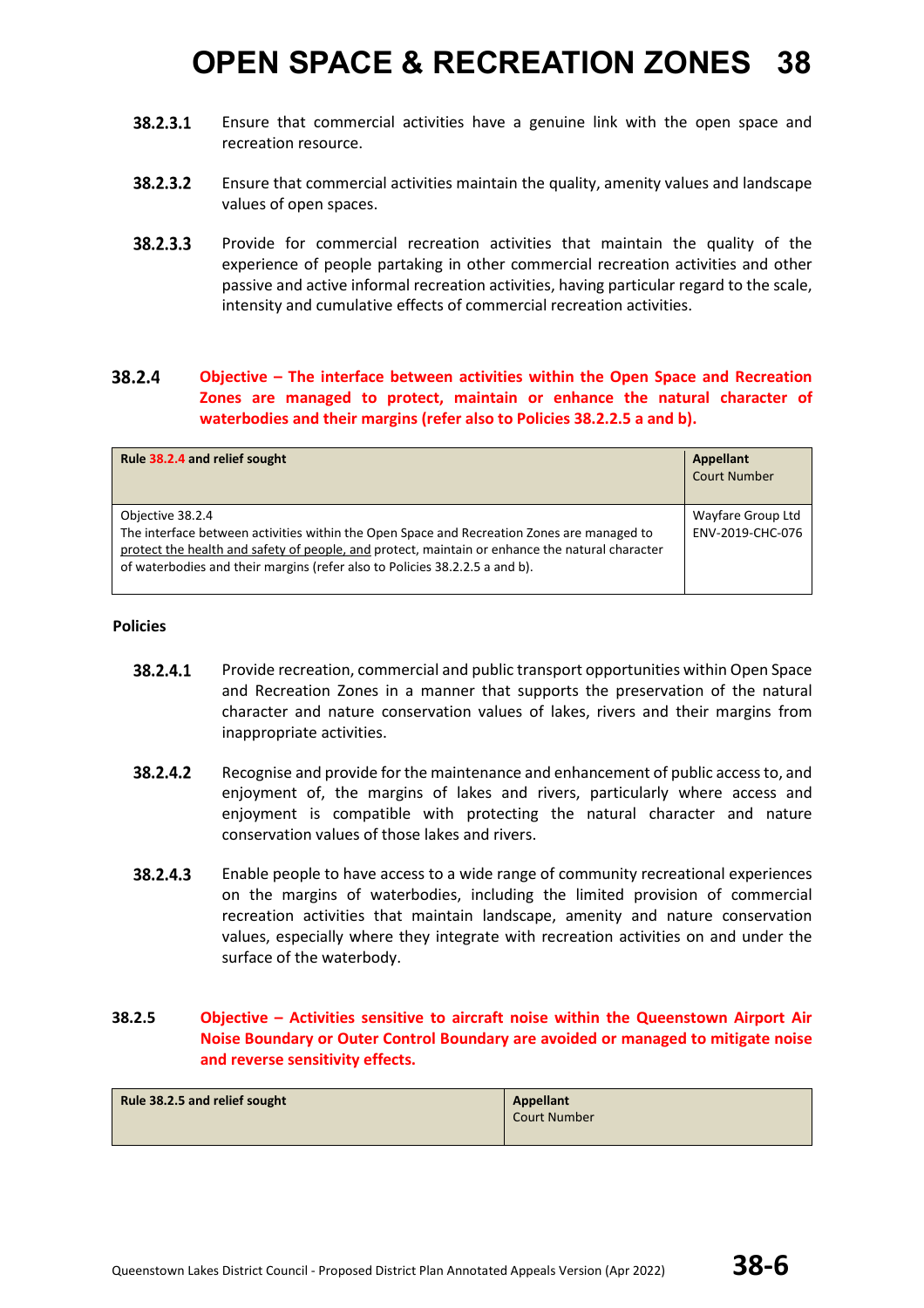Amend Objective 38.2.5 as follows: Activities Ssensitive Tto Aaircraft Nnoise within the Queenstown Airport Air Noise Boundary or Outer Control Boundary are avoidedor managed to mitigate noise and reverse sensitivity effects.

Queenstown Airport Corporation ENV-2019-CHC-039

**Policy**

**38.2.5.1** Require buildings that contain an Activity Sensitive to Aircraft Noise and are located within the Queenstown Airport Air Noise Boundary or Outer Control Boundary to be designed and built to achieve an internal design sound level of 40 dB Ldn.

| Rule 38.2.5.1 and relief sought                                                                                                                                                                                                                                                                                                                                                       | <b>Appellant</b><br><b>Court Number</b>               |
|---------------------------------------------------------------------------------------------------------------------------------------------------------------------------------------------------------------------------------------------------------------------------------------------------------------------------------------------------------------------------------------|-------------------------------------------------------|
| Amend Policy 38.2.5.1 as follows:<br>Require buildings that contain Prohibit the establishment of any Activity Sensitive to<br>Aircraft Noise and are located on land in the Open Space and Recreation zones located<br>within the Queenstown Airport Air Noise Boundary or Outer Control Boundary to be<br>designed an built to achieve an internal design sound level of 40 dB Ldn. | Queenstown Airport<br>Corporation<br>ENV-2019-CHC-039 |

#### **38.3 Objectives and Policies – Nature Conservation Zone**

#### **Purpose**

The Nature Conservation Zone primarily applies to open space and recreation areas that border lakes and rivers, or are recognised for their natural, ecological, and landscape values. The Nature Conservation Zone provides for informal recreation and access to the District's unique landscapes. These areas offer diverse recreation opportunities such as biking, walking and water activities, together with providing connections with nature.

To protect the values of the Nature Conservation Zone, recreation activities and development are limited in scale and intensity. Infrastructure, buildings, structures, and activities provided for within this zone relate specifically to conservation, recreation, and visitor information.

| Rule 38.3 and relief sought                                                            | Appellant<br><b>Court Number</b>      |
|----------------------------------------------------------------------------------------|---------------------------------------|
| Delete all provisions under 38.3 – Objectives and Policies – Nature Conservation Zone. | Wayfare Group Ltd<br>ENV-2019-CHC-076 |

#### 38.3.1 **Objective - Use and development complements and protects the nature conservation values and natural qualities of the Nature Conservation Zone.**

#### **Policies**

#### 38.3.1.1 Provide for appropriate use and development by: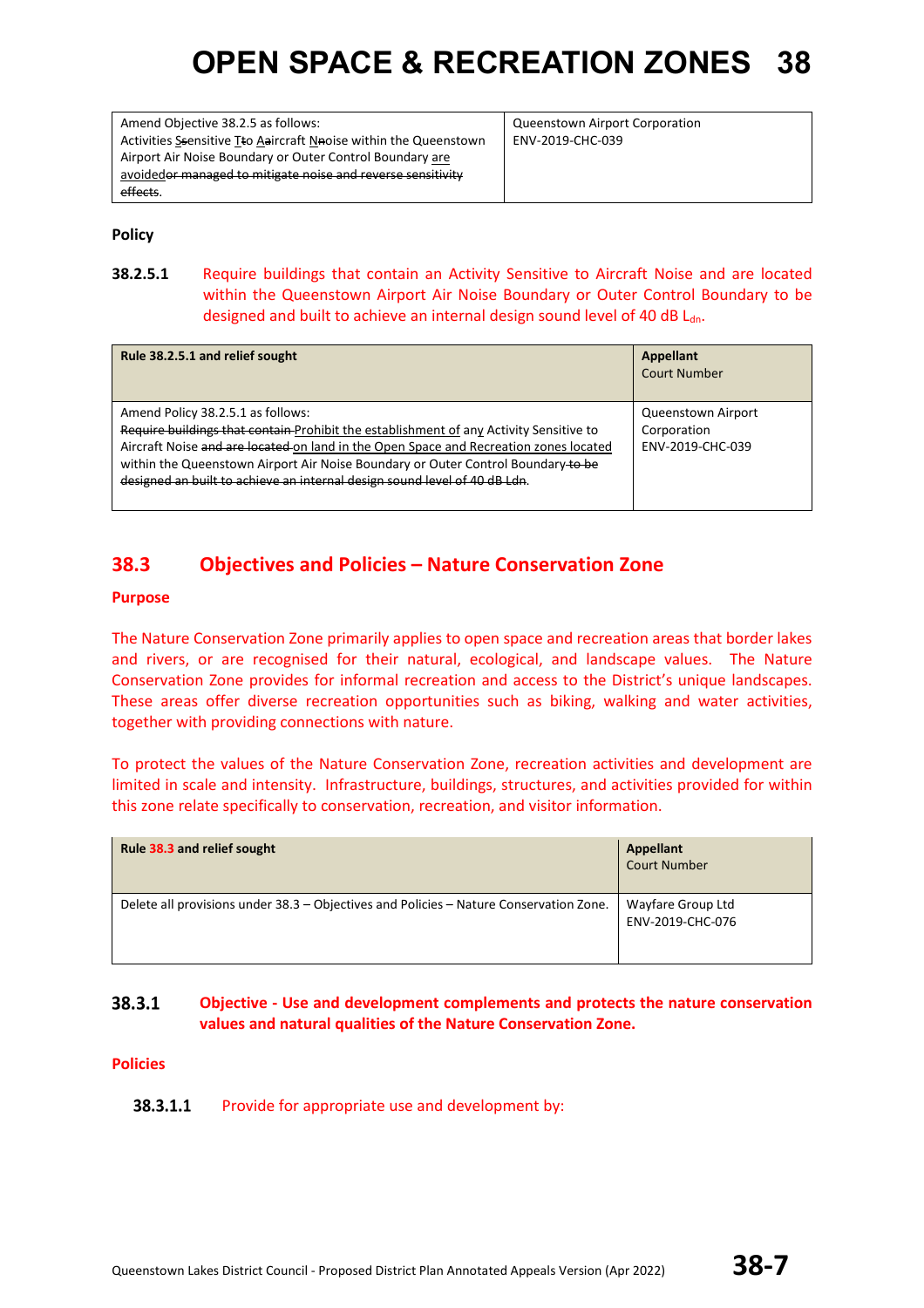- a. limiting activities, buildings and structures to those necessary to maintain or enhance the use or values of the zone and only allowing these where they cannot be located on other adjoining or nearby land for the same purpose;
- b. locating and designing new buildings, structures, additions and parking areas to protect and maintain the character and values of the zone;
- c. mitigating the visual impacts of buildings, structures and parking areas through appropriate landscaping and design responses; and
- d. identifying opportunities to enhance biodiversity and providing for these opportunities to be realised as part of the mitigation of the adverse effects of subdivision of adjoining land and use and development within the zone.

#### **38.4 Objectives and Policies – Informal Recreation Zone**

#### **Purpose**

The Informal Recreation Zone applies to open space and recreation areas that are primarily easily accessible for the immediate community and visitors or within easy walking distance for residents within the area. It provides a basic informal recreation experience, including play opportunities (such as flat, kick-around space) and offers areas for respite and relaxation. In addition, the Informal Recreation Zone is intended to provide physical links to other areas (such as by cycle ways or pedestrian access ways).

The Informal Recreation Zone encompasses both small local parks and neighbourhood reserves, through to large open areas fronting the District's Lakes. It also encompasses small reserves that provide visual relief from the built environment. While some civic activities may take place on these reserves, it is anticipated that larger and more formal civic events will occur within the Civic Spaces Zones.

The Informal Recreation Zone accommodates a number of facilities, including public toilets, children's playgrounds, public barbeques, public art, car parks, tracks and general park furniture.

The foreshore reserves such as those along Roys Bay in Wānaka and Queenstown Bay also contain the majority of the lake-related commercial leases and concessions.

Buildings and structures located on the Informal Recreation Zone are generally limited to those that support informal recreation and are typically small-scale community buildings and structures.

Much of the Informal Recreation Zone is readily accessible, and are located within and adjacent to areas of high interest, landscape and amenity values. A range of commercial recreation and tourism activities exist in the zone and there is a desire to develop existing and new activities. The scale and intensity of these activities and associated buildings and infrastructure need to be carefully managed.

The Informal Recreation Ben Lomond Sub Zone recognises and manages the existence and extent of commercial and informal recreation activities in the Ben Lomond Recreation Reserve. This site is of particular importance because of its close proximity to the Queenstown Town Centre and its popularity with visitors and residents. The Ben Lomond Recreation Reserve is also unique in terms of the breadth of activities present, which include a gondola and restaurant, luge, zipline operations, helicopter flights, parasailing, management of forestry, wildlife park and trails used for both commercial and informal recreation. Further development is contemplated where it is undertaken in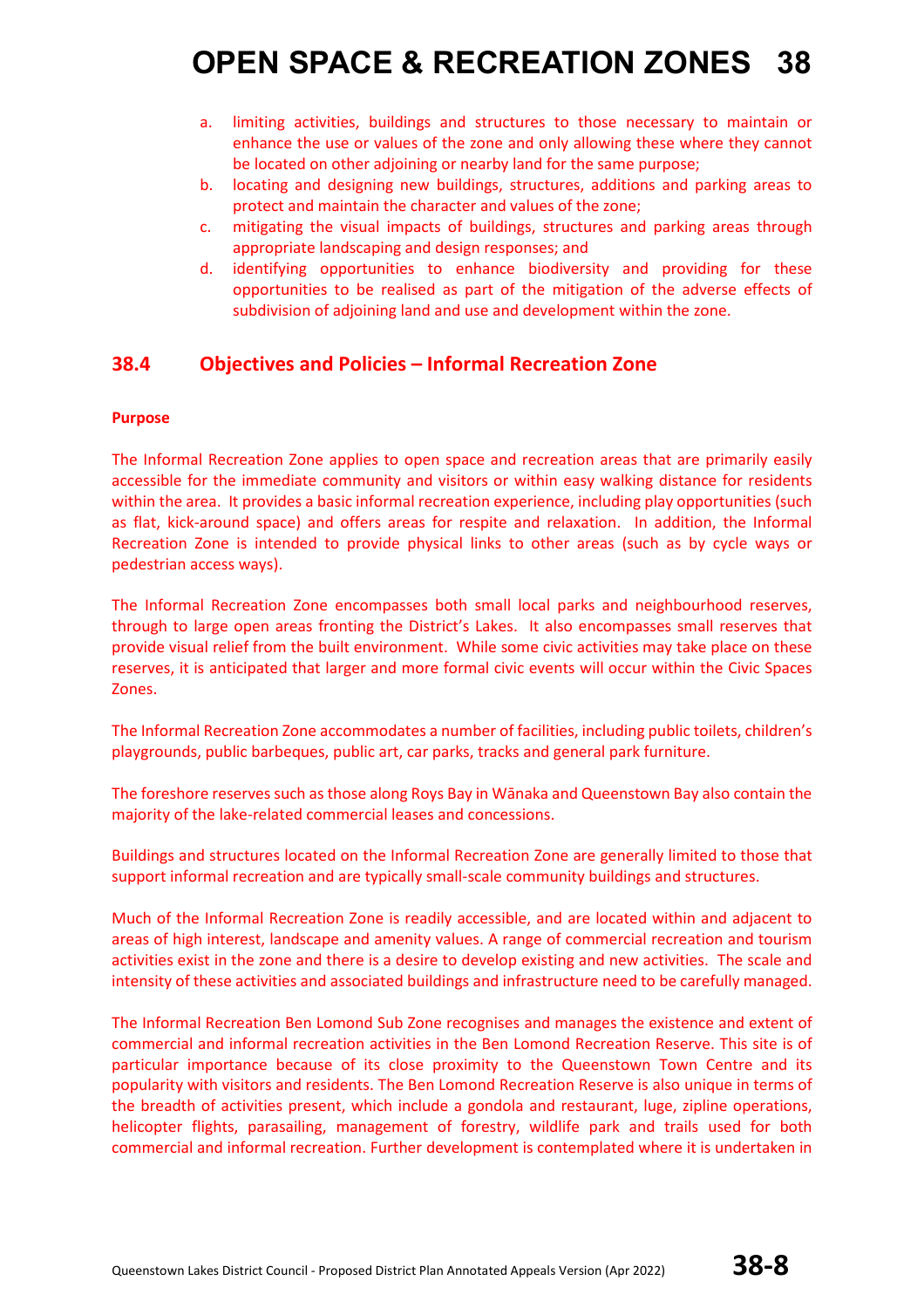a manner that is sensitive to other occupiers and users, and where it will maintain the overall landscape values, visual amenity values and recreation experiences of users of the sub zone.

| Provision 38.4 and relief sought                                                       | <b>Appellant</b><br><b>Court Number</b> |
|----------------------------------------------------------------------------------------|-----------------------------------------|
| Delete all provisions under 38.4 - Objectives and Policies - Informal Recreation Zone. | Wayfare Group Ltd<br>ENV-2019-CHC-076   |

#### 38.4.1 **Objective – Use and development for informal recreation maintains and enhances the environment**

- 38.4.1.1 Enable a variety of informal recreation activities, including small-scale community uses and accessory activities.
- 38.4.1.2 Encourage commercial recreation activities and related commercial activities to complement and enhance other uses and experiences in the Informal Recreation Zone while at the same time maintaining or enhancing the landscape and amenity values of the zone.
- 38.4.1.3 Provide for multiple recreation activities while managing conflicts between multiple uses, and ensuring public safety and public access to informal recreational opportunities are maintained and enhanced.
- 38.4.1.4 Ensure that buildings and activities that exclude or restrict public access are limited so as to encourage public use and maintain open space for informal recreation, recognising that the existing facilities that have been established within this zone are appropriate to remain and in some instances, may be extended or redeveloped.

| Policy 38.4.4.1.4 and relief sought                                                                                                                                                                                                                                                                                                                                                                                                                        | Appellant<br>Court Number                |
|------------------------------------------------------------------------------------------------------------------------------------------------------------------------------------------------------------------------------------------------------------------------------------------------------------------------------------------------------------------------------------------------------------------------------------------------------------|------------------------------------------|
| Amend the Policy 38.4.1.4 as follows:                                                                                                                                                                                                                                                                                                                                                                                                                      | Remarkables Park Ltd<br>ENV-2019-CHC-058 |
| Ensure that buildings and activities that exclude or restrict public access are limited so<br>as to encourage public use and maintain open space for informal recreation,<br>recognising that the existing facilities that have been established within this zone are<br>appropriate to remain where they are not contrary to the policy framework and in<br>some instances, may be extended or redeveloped where consistent with the policy<br>framework. |                                          |

- 38.4.1.5 Limit the intensity of activities to minimise adverse effects such as noise, glare and traffic on amenity values, peace and enjoyment of the Informal Recreation Zones and surrounding environment.
- 38.4.1.6 Opportunities are taken to enhance recreational trail networks, cycling and walking linkages within the zone, and to other zones, to create a contiguous network to assist residents and visitors to move through and around neighbourhoods, and to other destinations, thereby providing an alternative and sustainable mode of transport.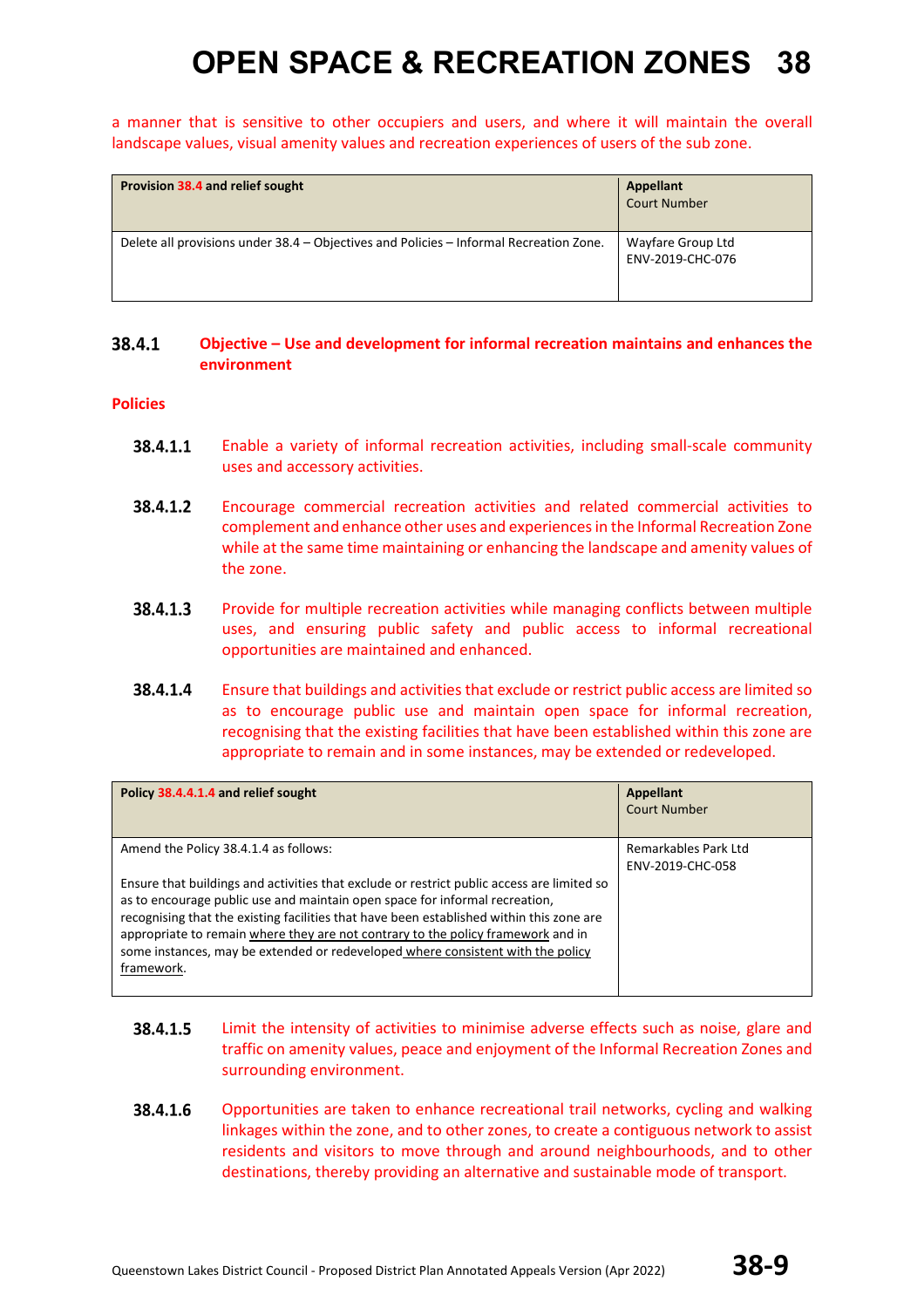#### **Within the Ben Lomond Sub-Zone**

**38.4.2 Objective – Use and development of the Ben Lomond Sub-Zone provides a high-quality destination for residents, and domestic and international tourists, while maintaining the landscape values and amenity values of the surrounding Outstanding Natural Landscape.**

#### **Policies**

- **38.4.2.1** Control the visual impact of buildings, passenger lift systems, earthworks and infrastructure associated with commercial and commercial recreation activities.
- **38.4.2.2** Ensure that buildings, passenger lift systems and infrastructure associated with commercial and commercial recreation activities are not highly prominent on the skyline and remain subservient to the view of Walter Peak when viewed from the north east (Malaghans Road / Gorge Road).
- **38.4.2.3** Provide for and maintain Gondola access between Brecon Street and Bob's Peak including necessary removal of exotic conifers subject to landscape rehabilitation in the event of conifer removal.
- **38.4.2.4** Ensure the removal of exotic conifer trees in areas other than the Gondola Corridor mitigates the post-harvest adverse effects on landscape and visual amenity through landscape rehabilitation.
- **38.4.2.5** Provide for the continued operation of an informal airport within the Ben Lomond Sub-Zone where the adverse effects on health, safety, and amenity are mitigated through the management of the frequency and intensity of daily and weekly flight operations, flight paths, and separation distances from incompatible activities.

#### **38.5 Objectives and Policies – Active Sport and Recreation Zone**

#### **Purpose**

The Active Sport and Recreation Zone includes larger parks and reserves that are primarily used for organised sport and events, usually with associated buildings and structures. The zone primarily applies to open space that is easily accessible, used for indoor and outdoor organised sports, active recreation and community activities.

The Active Sport and Recreation Zone areas are designed and used for organised sport and recreation with toilets, changing facilities, car parking and turf or playing surfaces formally maintained to an appropriate standard for the relevant sports code. These include sports fields, hard-court areas, club facilities as well as associated infrastructure such as car parking and changing rooms.

Commercial activities accessory to sport and active recreation activities, such as those that provide food or beverage services to support recreational use, may be undertaken in appropriate locations within this zone.

The Active Sport and Recreation Zone applies in the main urban centres and contain provisions that recognise the intensive use made of these areas, and the need to provide sufficient facilities to support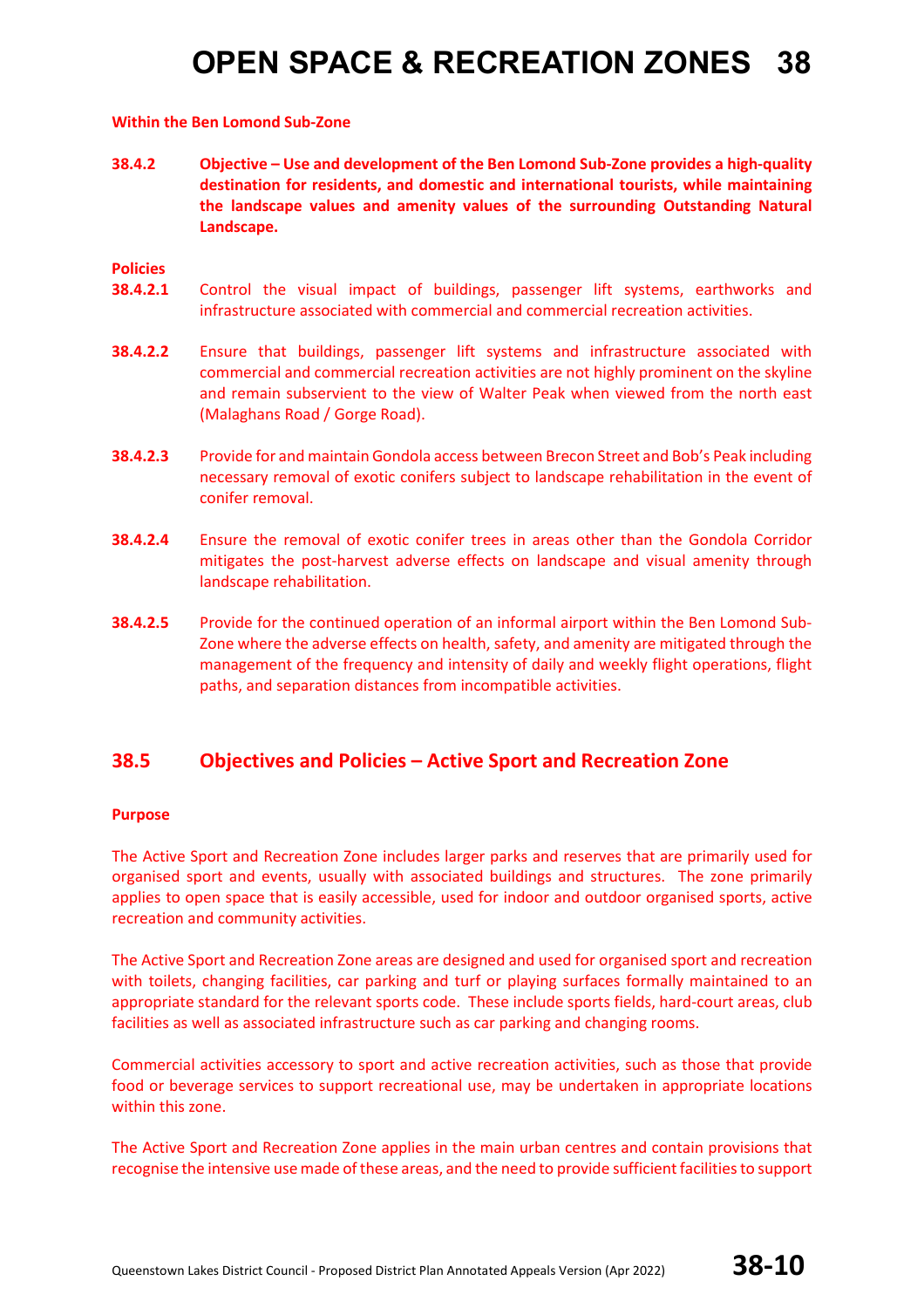these uses, while at the same time, providing for the open space and amenity values of a park or reserve within this zone, as well as avoiding or mitigating adverse effects on the surrounding areas.

| Rule 38.5 and relief sought                                                                    | <b>Appellant</b><br><b>Court Number</b> |
|------------------------------------------------------------------------------------------------|-----------------------------------------|
| Delete all provisions under 38.5 – Objectives and Policies – Active Sport and Recreation Zone. | Wayfare Group Ltd<br>ENV-2019-CHC-076   |

#### 38.5.1 **Objective - Active sport and recreation activities are provided for in appropriate locations, while managing adverse effects on surrounding areas and communities.**

#### **Policies**

- 38.5.1.1 Provide for indoor and outdoor organised sports, active recreation, recreation facilities, community activities, accessory activities and associated buildings and structures.
- 38.5.1.2 Active sport and recreation and associated buildings, structures (including additions) and car parking, are designed, located and operated to be compatible with the surrounding environment in which they are located, particularly within or adjacent to residential environments, and to avoid or mitigate any adverse effects of the activities (such as noise, hours and frequency) and of buildings, including visual dominance, outlook from adjoining or nearby sites and buildings, and shading.

#### **38.6 Objectives and Policies – Civic Spaces Zone**

#### **Purpose**

The Civic Spaces Zone provides for civic activities.

Civic spaces contribute to the character of centres and urban areas and provide opportunities for informal recreation, social interaction and community gatherings and events. They also support local character and provide a sense of identity.

The Civic Spaces Zone receives a high level of use and the zone and facilities shall be designed, operated and maintained with a high level of service. Events are often held within civic spaces, such as festivals and markets. They are places that help to establish communities and a sense of place. These areas are typically subject to higher demand from public and commercial use and are important civic spaces that directly support the District's tourism industry.

| Rule 38.6 and relief sought                                                    | Appellant<br><b>Court Number</b>      |
|--------------------------------------------------------------------------------|---------------------------------------|
| Delete all provisions under 38.6 – Objectives and Policies – Civic Spaces Zone | Wayfare Group Ltd<br>ENV-2019-CHC-076 |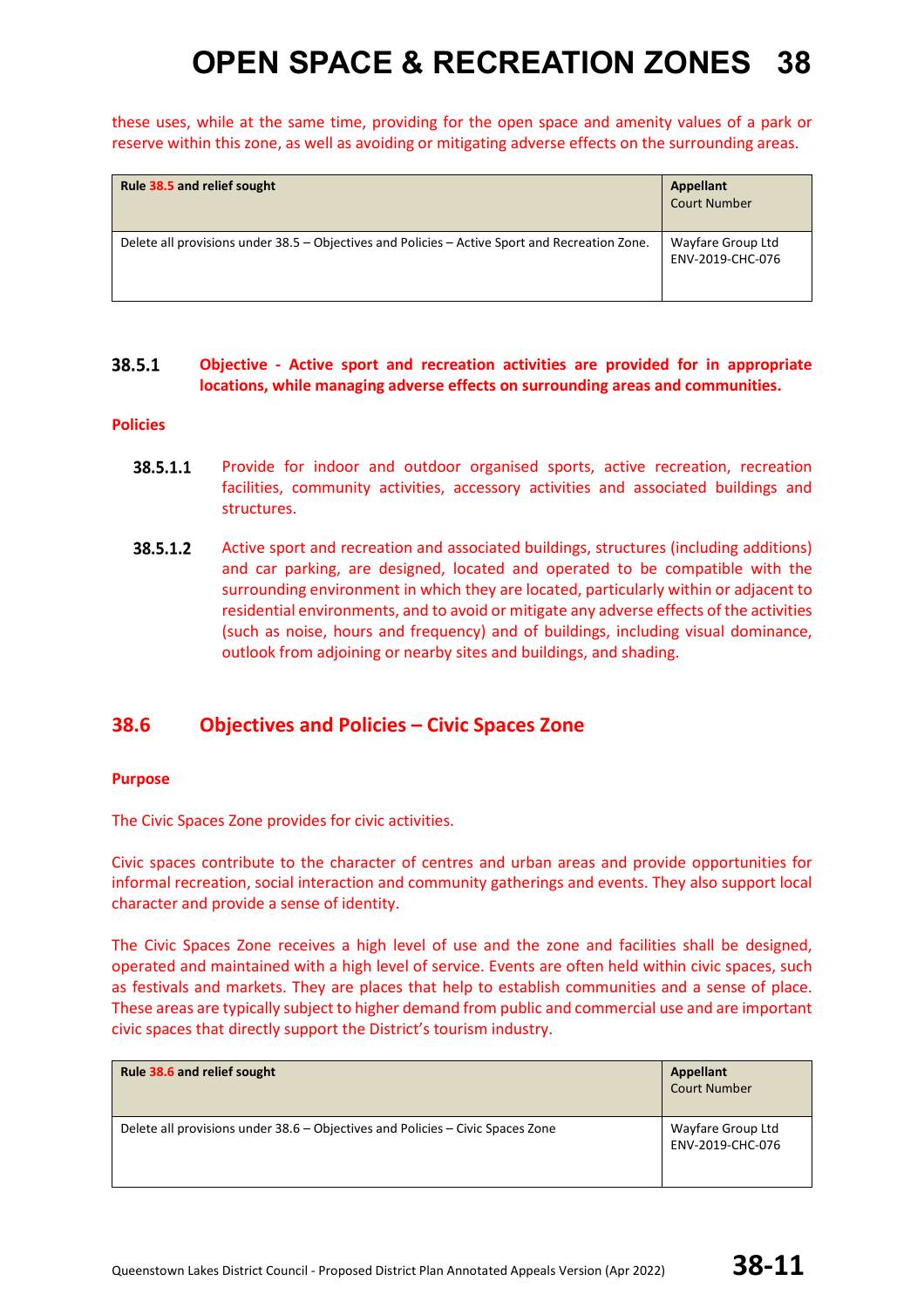38.6.1 **Objective – Civic spaces are the community focal points for civic and community functions, events and informal recreation of benefit to both the community and the District.**

#### **Policies**

- 38.6.1.1 Manage and promote passive recreation activities, while providing for commercial and community activities of a temporary nature that are of public benefit.
- 38.6.1.2 Limit buildings and structures to those that are necessary to support civic activities, and where this is demonstrated, ensure that buildings and structures enhance the amenity values, functionality and use of the zone.
- 38.6.1.3 Enable public amenities and the installation of artworks and interpretive signs, that enhance the use and enjoyment of civic spaces.

#### **38.7 Objectives and Policies – Community Purposes Zone**

#### **Purpose**

The Community Purposes Zone primarily accommodates open space areas that play a significant community function, including libraries, halls and recreation centres. It also provides specifically for cemeteries, golf courses, campgrounds and areas that have a significant passive recreation function that are not otherwise encapsulated in other zones, such as the Queenstown Gardens. Community buildings and associated activities are generally provided within the Community Purposes Zone.

Community Purposes Zones located within the settlements and outlying settlements often have multiple activities that host a variety of passive and active activities and associated infrastructure.

Where the Community Purposes Zone is for a specific function, the zone has been broken into subzones for the purposes of better articulating management outcomes for each sub-zone. The three sub-zones are:

Community Purposes Zone (Cemeteries); Community Purposes Zone (Golf); and Community Purpose Zone (Camping Ground).

Both the Community Purposes Zone (Golf) and the Community Purposes Zone (Camping Ground), comprise the District's golf courses and campground facilities that are owned by the Council, but are leased to private interests. These two sub-zones include provisions that recognise the specialised use of these open space areas. Accordingly, the Community Purposes Zone allows for greater flexibility in the scale and nature of development of these spaces, while at the same time ensuring that development of these spaces is sympathetic to adjoining areas. As an example, this includes where a Community Purposes Zone (Camping Ground) may border one of the District's lakes or Outstanding Natural Landscapes.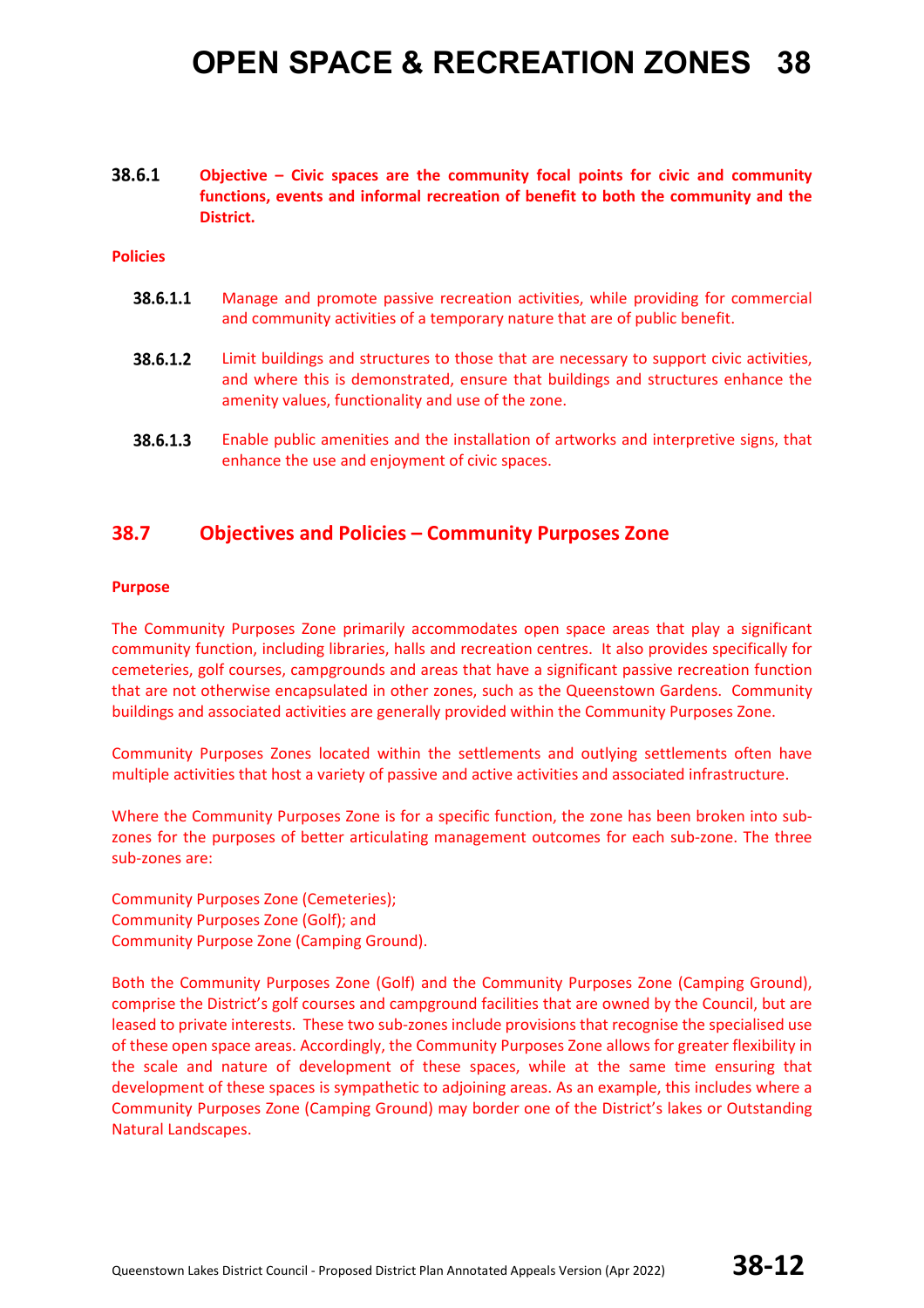| Rule 38.7 and relief sought                                                          | Appellant<br><b>Court Number</b>      |
|--------------------------------------------------------------------------------------|---------------------------------------|
| Delete all provisions under 38.7 – Objectives and Policies – Community Purpose Zone. | Wayfare Group Ltd<br>ENV-2019-CHC-076 |

#### 38.7.1 **Objective – Community activities that meet the current and future social, cultural, recreation, health and community needs of both local communities and visitors to the District are provided for within a diverse range of open spaces.**

#### **Policies**

- 38.7.1.1 Enable community activities and associated buildings and structures (including indoor and outdoor organised sports, active recreation and recreation facilities) that contribute to the function of the zone as focal points for District and Regional activities, while ensuring that the location and design of new buildings and structures, additions to existing buildings and structures and parking areas, maintain the character and values of each Community Purposes Zone.
- 38.7.1.2 Enable the continued operation of the District's existing cemeteries while maintaining public access, the open space amenity, and any historic heritage values of these community spaces.
- 38.7.1.3 Buildings, structures and activities associated with the community activities themselves are designed and located so that any adverse effects including noise, lighting and traffic effects, are managed to maintain the level of amenity value of the surrounding environment within which they are located.
- 38.7.1.4 Ensure that the development of golf courses and camping ground areas continue to provide for a mixture of restricted and full public use, as well as the open space visual amenity enjoyed by the wider public.
- 38.7.1.5 Ensure that the development of golf courses and camping grounds maintains and enhances the landscape and amenity values of the surrounding environment.

#### **38.8 Other Provisions and Rules**

#### 38.8.1 **District Wide**

Attention is drawn to the following District Wide chapters.

| 1 Introduction      | 2 Definitions        | 3 Strategic Direction   |
|---------------------|----------------------|-------------------------|
| 4 Urban Development | 5 Tangata Whenua     | 6 Landscapes            |
| 25 Earthworks       | 26 Historic Heritage | 27 Subdivision          |
| 28 Natural Hazards  | 29 Transport         | 30 Energy and Utilities |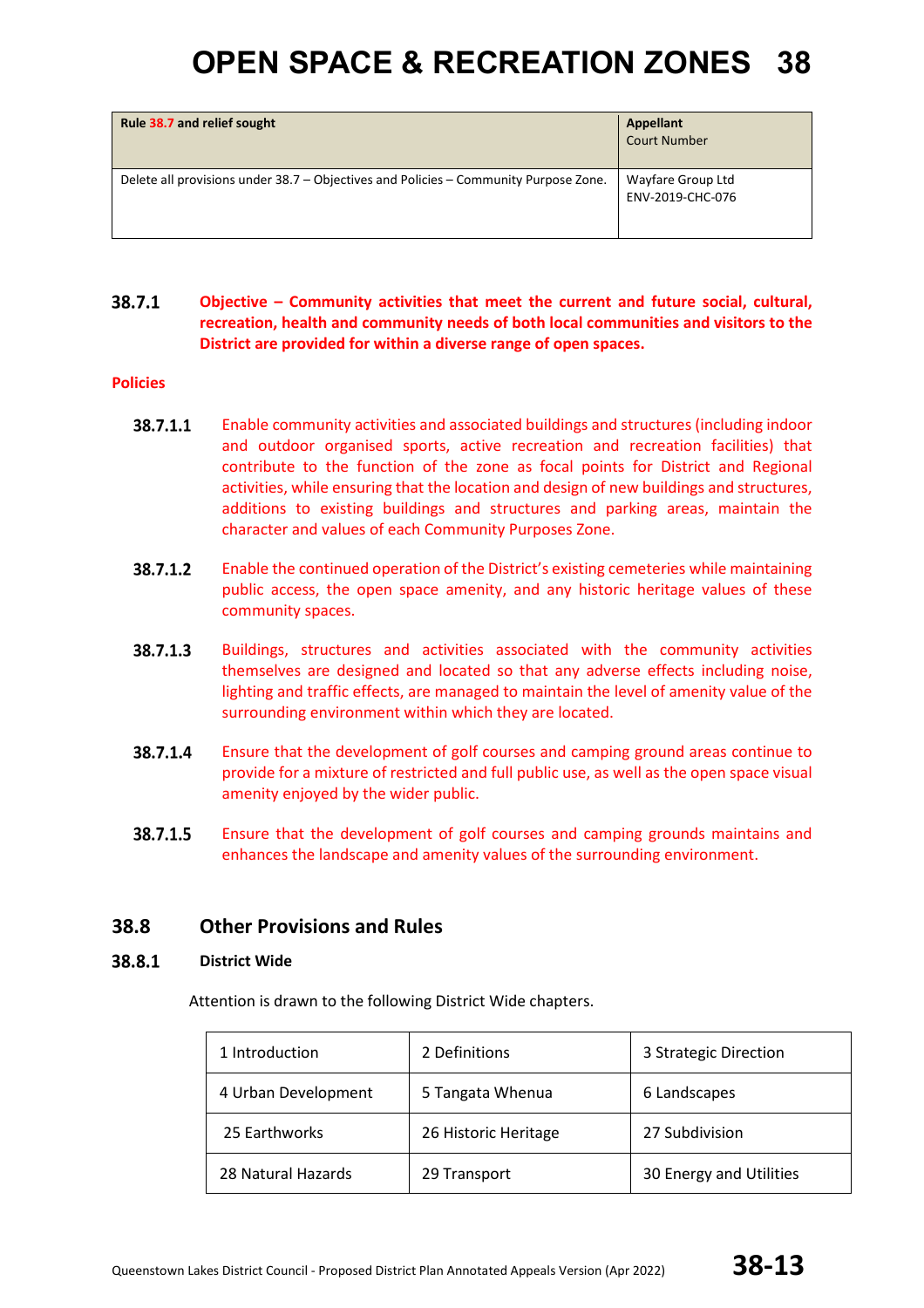| 31 Signs                | 32 Protected Trees                                        | Indigenous<br>Vegetation<br>33<br>and Biodiversity |
|-------------------------|-----------------------------------------------------------|----------------------------------------------------|
| 34 Wilding Exotic Trees | 35 Temporary Activities and<br><b>Relocated Buildings</b> | 36 Noise                                           |
| 37 Designations         | District Plan web mapping<br>application                  |                                                    |

#### 38.8.2 **Interpreting and Applying the Rules**

- 38.8.2.1 A permitted activity must comply with all of the rules listed in the Rules - Activities (Table 38.1) and Rules - Standards (Table 38.2) for the Open Space and Recreation Zones and Table 38.3 for the Informal Recreation Ben Lomond Sub Zone, and any relevant district wide rules.
- 38.8.2.2 Where an activity does not comply with a standard listed in the Rules - Standards for the Open Space and Recr
- 38.8.2.3 eation Zone tables, the activity status identified by the 'Non-Compliance Status' column shall apply. Where an activity breaches more than one Standard, the most restrictive status shall apply to the activity.
- **38.8.2.3** The Ben Lomond Sub-Zone and the 3 Community Purpose Sub-Zones, being sub-zones of the Informal Recreation Zone and Community Purpose Zone, require that all rules applicable to the Zone apply. Where specific rules are identified for the sub-zone, these shall prevail over the rules of the Informal Recreation Zone or Community Purpose Zone.

| Rule 38.8.2.3 and relief sought                                                  | Appellant<br><b>Court Number</b> |
|----------------------------------------------------------------------------------|----------------------------------|
| Relocate Advice Notes to the end of the chapter – they are not necessary and are | Wayfare Group Ltd                |
| distracting the reading of the key provisions in the chapter.                    | ENV-2019-CHC-076                 |

- **38.8.2.4** The surface of lakes and rivers are zoned Rural, unless otherwise stated in the District Plan or identified on the District Plan web mapping application.
- **38.8.2.5** Activities, buildings and structures proposed to be established within the vicinity of Queenstown Airport are referred to Figures 1 and 2 of the District Plan web mapping application which identify the Airport Approach and Protection Measures, and Airport Protection Inner Horizontal and Conical Surfaces for Queenstown Airport. Land use restrictions associated within these areas are further described in Chapter 37: Designations, Part D.3. Persons who wish to undertake activities or develop buildings or structures which enter into these surfaces are advised to consult with the relevant requiring authority and the Civil Aviation Authority.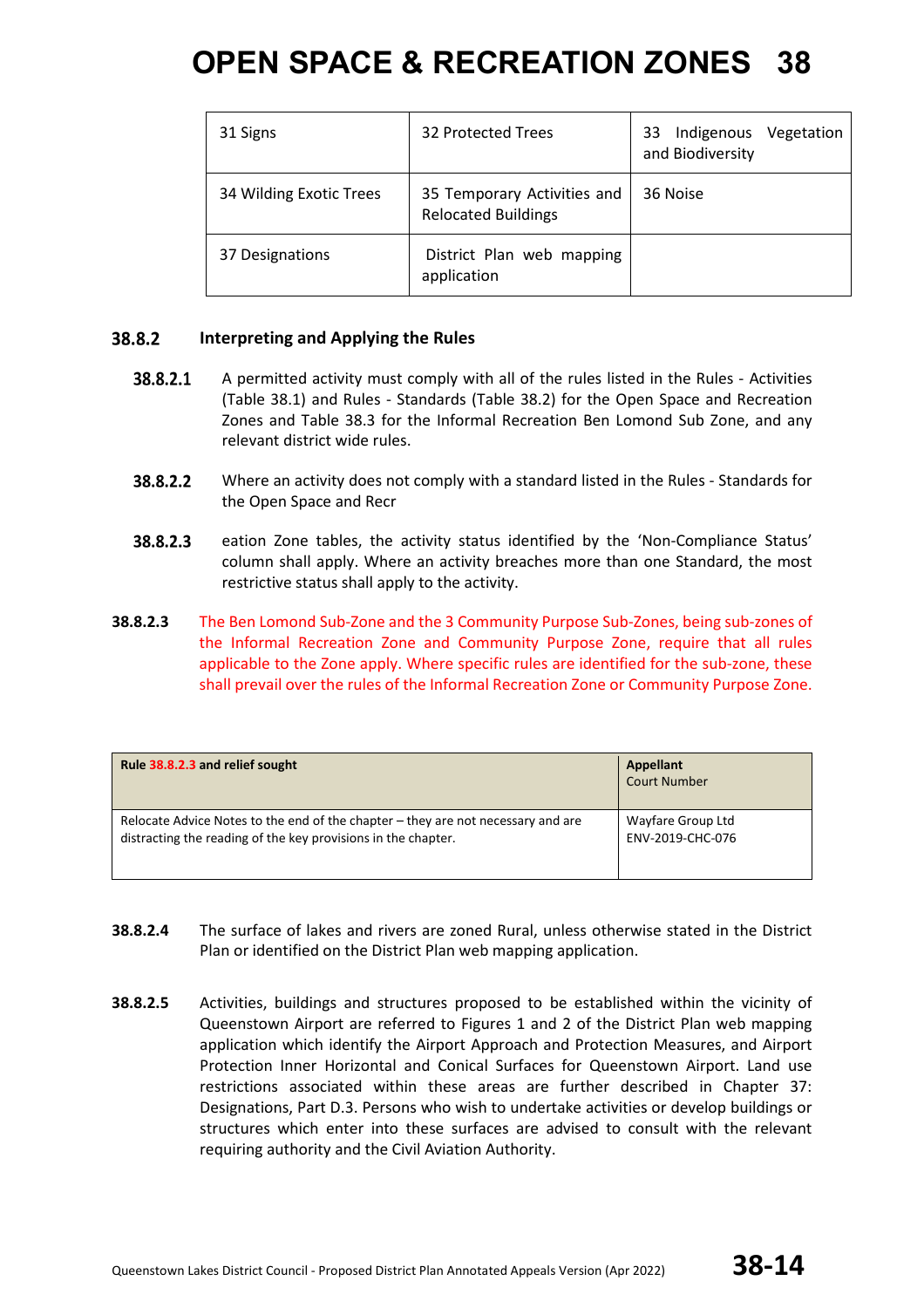- **38.8.2.6** Table 38.1 specifies the activity status of land use activities in the Open Space and Recreation Zones, pursuant to section 9(3) of the Resource Management Act 1991. Notwithstanding the following rules, the Reserves Act 1977 applies to land vested under section 14 of the Reserves Act 1977. Reserves and land controlled by Council or the Department of Conservation may be subject to further controls under the Reserves Act 1977 or through Reserve Management Plans. Discussion should be held with these agencies as to the existence and nature of these controls.
- **38.8.2.7** These abbreviations are used in the Rules Activities (Section 38.9) and Rules Standards for the Open Space and Recreation Zone (Section 38.10) tables. Any activity which is not permitted (P) or prohibited (PR) requires resource consent.

|           | Permitted                       |           | Controlled    |
|-----------|---------------------------------|-----------|---------------|
| <b>RD</b> | <b>Restricted Discretionary</b> |           | Discretionary |
| <b>NC</b> | Non-Complying                   | <b>PR</b> | Prohibited    |

**38.8.2.8** The following abbreviations are used within this chapter.

| <b>CPZ</b>                 | <b>Community Purpose Zone</b>                       |  |  |  |  |  |
|----------------------------|-----------------------------------------------------|--|--|--|--|--|
| CPZ (Golf)                 | Community Purpose Sub Zone (Golf)                   |  |  |  |  |  |
| CPZ<br>(Camping<br>Ground) | Community Purpose Sub Zone (Camping<br>Ground)      |  |  |  |  |  |
| CPZ (Cemeteries)           | Sub<br>Community<br>Purpose<br>Zone<br>(Cemeteries) |  |  |  |  |  |

#### **38.8.3 Advice Notes:**

- **38.8.3.1** Freedom camping in the District is controlled by the Council's Freedom Camping Control Bylaw.
- **38.8.3.2** Resource consent may be required for activities associated with telecommunications under the Resource Management (National Environmental Standards for Telecommunication Facilities) Regulations 2016. In these instances, this NES applies instead of the District Plan provisions.
- **38.8.3.3** Resource consent may be required for activities associated with electricity transmission under the Resource Management (National Environmental Standards for Electricity Transmission Activities) regulations 2009. In these instances, this NES applies instead of the District Plan provisions.
- **38.8.3.4** Land use activities within the National Grid Yard or Electricity Distribution Corridor are managed in Chapter 30 Energy and Utilities.
- **38.8.3.5** Compliance with the New Zealand Electrical Code of Practice for Electrical Safe Distances ("NZECP34:2001") is mandatory under the Electricity Act 1992. All activities, such as buildings, earthworks and conductive fences regulated by NZECP34: 2001, including any activities that are otherwise permitted by the District Plan must comply with this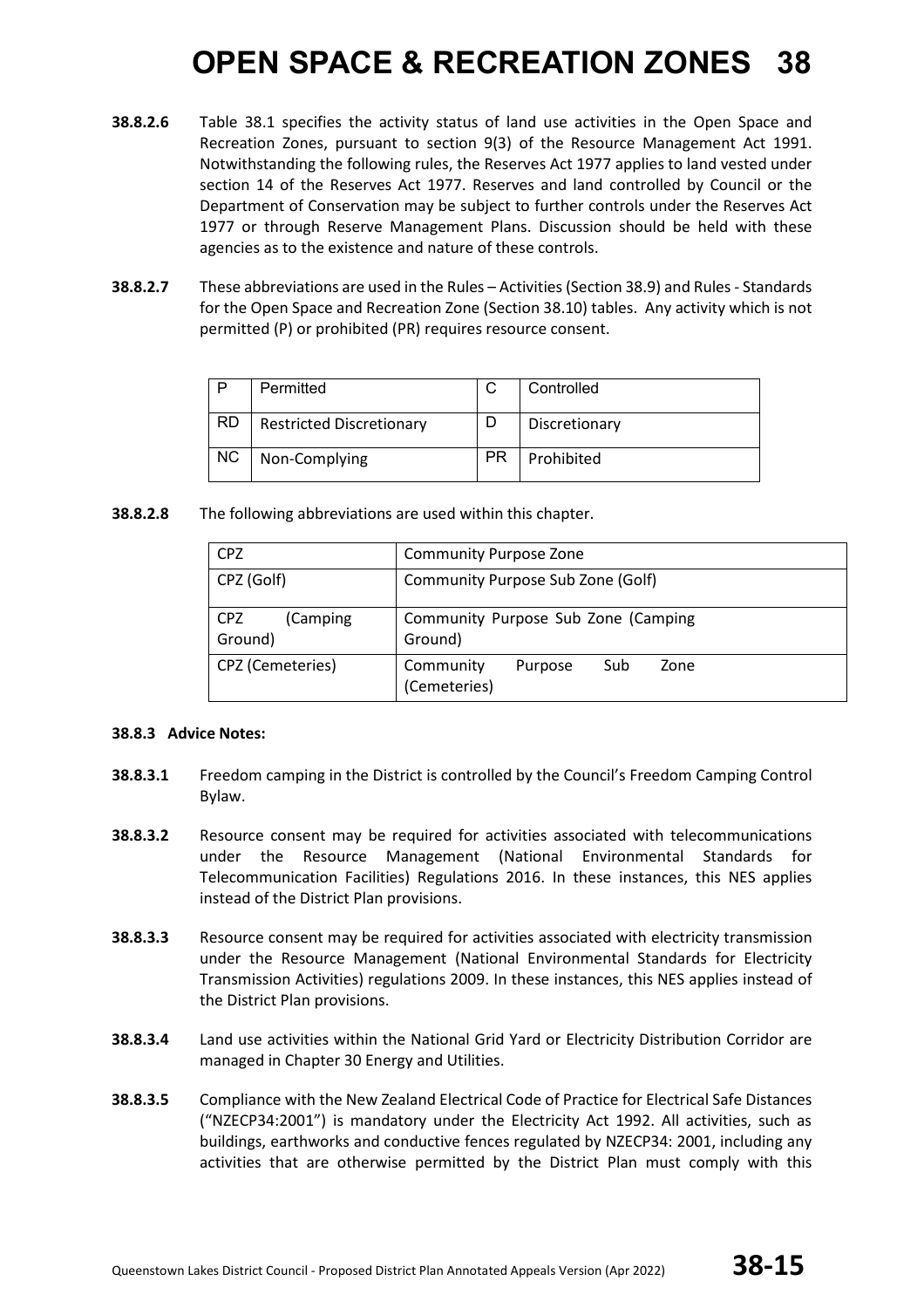legislation. Chapter 30 Energy and Utilities part 30.3.3.2.c has additional information in relation to activities in relation to the NZECP34:2001.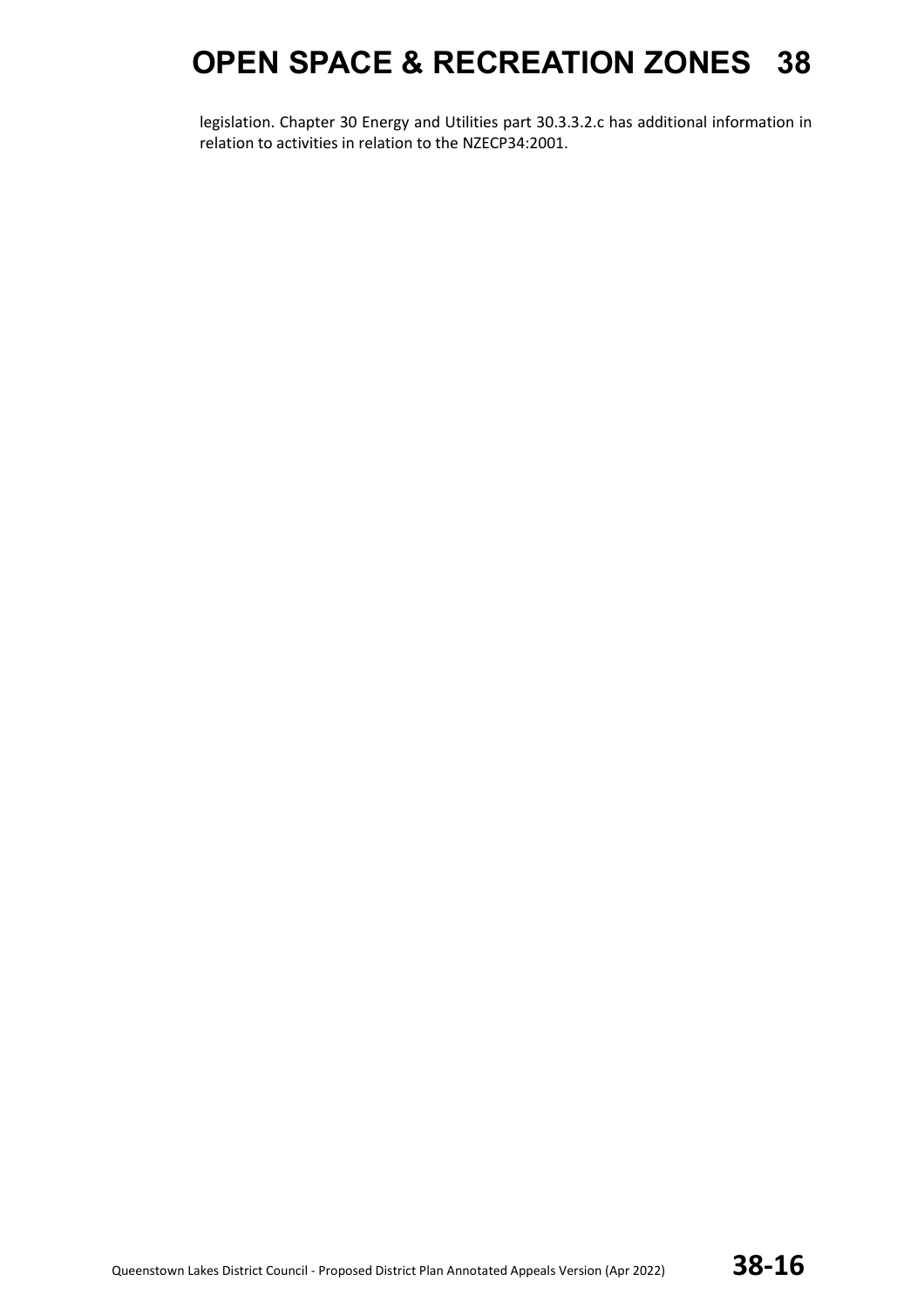#### **38.9 Rules – Activities**

#### **Table 38.1: Activities Open Space and Recreation Zones.**

**a. For the activities identified in Table 38.1 as controlled activities, the Council will reserve its control to the matters in Part 38.13.** 

#### **b.** For the activities identified in Table 38.1 as restricted discretionary activities, the Council will restrict its discretion to the matters in Part 38.14.

| Rule 38.9 and relief sought                                                                                                                                                                                                                                                       | Appellant<br><b>Court Number</b>      |
|-----------------------------------------------------------------------------------------------------------------------------------------------------------------------------------------------------------------------------------------------------------------------------------|---------------------------------------|
| Significantly amend the Chapter to create a simpler framework, for example one or two zones with only a few objectives and policies and methods which provide<br>for a range of open space and recreation activities as either permitted, controlled or discretionary activities. | Wayfare Group Ltd<br>ENV-2019-CHC-076 |
| Amend Table 38.1 to change the activity status of a range of activities, as set out in Appendix 1 to the Notice of Appeal.                                                                                                                                                        |                                       |

| Rule   | <b>Activities</b>                                                                                                                                                                                  |                                                                                                   | <b>Nature</b><br><b>Conservation</b><br>Zone | <b>Informal</b><br>Recreation<br>Zone | <b>Active Sports/</b><br>Recreation<br>Zone | <b>Civic</b><br><b>Spaces</b><br>Zone | <b>CPZ</b> | CPZ (Golf) | <b>CPZ</b><br>(Camping<br>Ground) | <b>CPZ</b><br>(Cemeteries) |
|--------|----------------------------------------------------------------------------------------------------------------------------------------------------------------------------------------------------|---------------------------------------------------------------------------------------------------|----------------------------------------------|---------------------------------------|---------------------------------------------|---------------------------------------|------------|------------|-----------------------------------|----------------------------|
| 38.9.1 | Any activity not listed in Table<br>38.1<br>Rule 38.9.1 and<br>relief sought                                                                                                                       | <b>Appellant</b><br><b>Court Number</b>                                                           | NC                                           | <b>NC</b>                             | NC                                          | <b>NC</b>                             | <b>NC</b>  | <b>NC</b>  | NC                                | NC                         |
|        | Rule 38.9.1:<br>Amend the<br>activity status<br>for activities in<br>the Informal<br><b>Recreation Zone</b><br>that are not<br>listed in Table<br>38.1 from Non-<br>Complying to<br>Discretionary. | Queenstown<br>Park Ltd<br>ENV-2019-CHC-<br>057<br>Remarkables<br>Park Ltd<br>ENV-2019-CHC-<br>058 |                                              |                                       |                                             |                                       |            |            |                                   |                            |
| 38.9.2 | Informal recreation                                                                                                                                                                                |                                                                                                   | P                                            | P                                     | P.                                          | P                                     | P          | P          | P                                 | P.                         |

Queenstown Lakes District Council - Proposed District Plan Annotated Appeals Version (Aug 2021)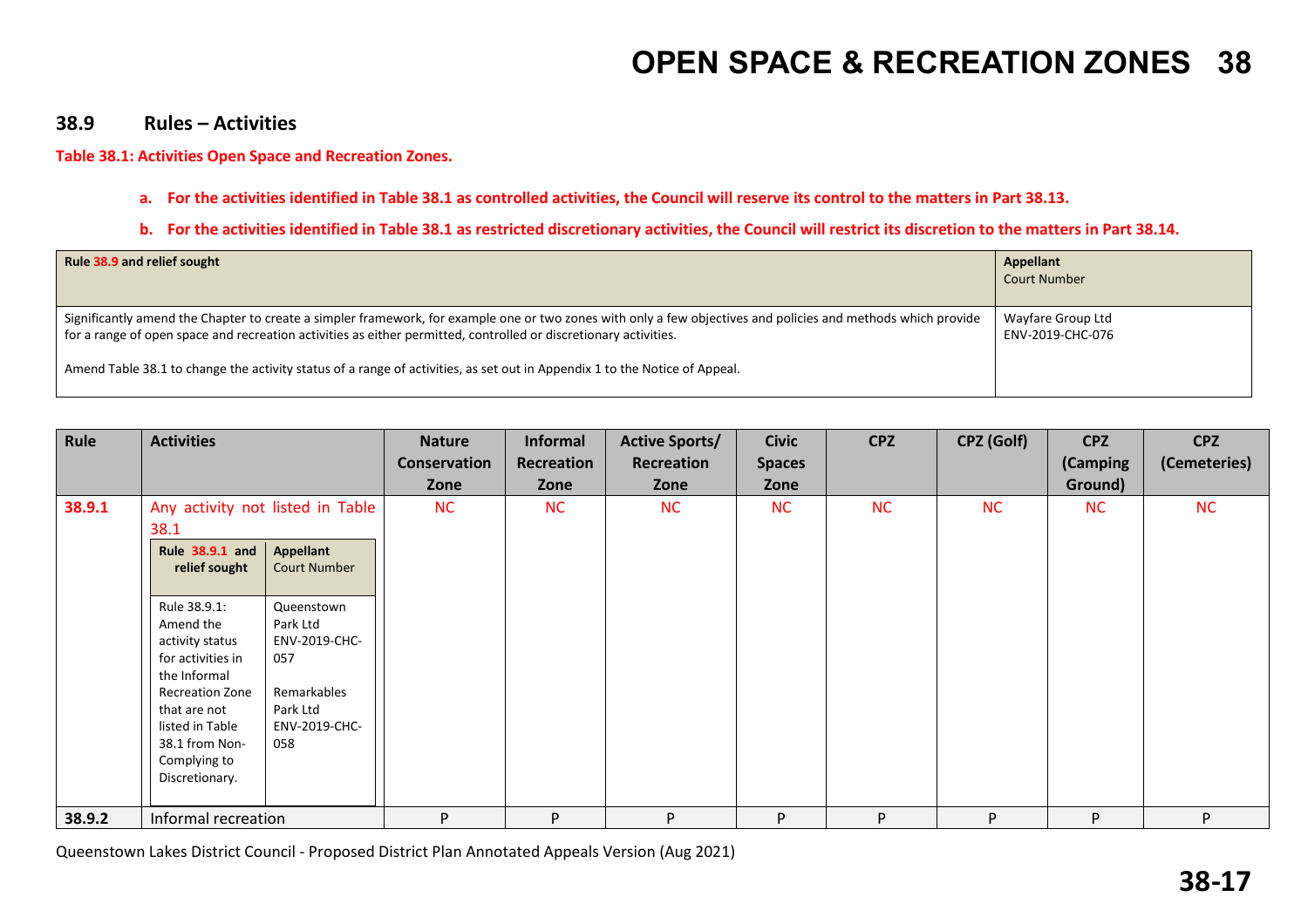| Rule    | <b>Activities</b>                                                                                                                                         | <b>Nature</b>       | <b>Informal</b>   | <b>Active Sports/</b> | <b>Civic</b>  | <b>CPZ</b>   | CPZ (Golf)   | <b>CPZ</b>  | <b>CPZ</b>   |
|---------|-----------------------------------------------------------------------------------------------------------------------------------------------------------|---------------------|-------------------|-----------------------|---------------|--------------|--------------|-------------|--------------|
|         |                                                                                                                                                           | <b>Conservation</b> | <b>Recreation</b> | <b>Recreation</b>     | <b>Spaces</b> |              |              | (Camping    | (Cemeteries) |
|         |                                                                                                                                                           | Zone                | Zone              | Zone                  | Zone          |              |              | Ground)     |              |
| 38.9.3  | <b>Public amenities</b>                                                                                                                                   | P                   | P                 | P                     | P             | P            | P            | P.          | P.           |
| 38.9.4  | Gardens, including botanic and<br>community gardens                                                                                                       | P                   | P                 | P                     | P             | P            | P            | P           | P            |
| 38.9.5  | Parks Maintenance                                                                                                                                         | P                   | P                 | P                     | P             | P.           | P            | P           | P            |
| 38.9.6  | <b>Recreation facilities</b>                                                                                                                              | <b>NC</b>           | D                 | P                     | D             | P            | P            | P           | P.           |
| 38.9.7  | Community centres and halls                                                                                                                               | <b>NC</b>           | D                 | D                     | D             | D            | <b>NC</b>    | <b>NC</b>   | NC           |
| 38.9.8  | Day Care Facilities including<br>buildings                                                                                                                | NC                  | <b>NC</b>         | D                     | <b>NC</b>     | D            | <b>NC</b>    | <b>NC</b>   | <b>NC</b>    |
| 38.9.9  | <b>Education and research facilities</b><br>directly related to the open<br>space area                                                                    | P                   | P                 | P                     | P             | P            | D            | D           | <b>NC</b>    |
| 38.9.10 | Art galleries, arts and cultural<br>centres including buildings                                                                                           | NC                  | D                 | D                     | D             | D            | NC           | <b>NC</b>   | NC           |
| 38.9.11 | Clubrooms including buildings                                                                                                                             | NC                  | D                 | P.                    | <b>NC</b>     | D            | P.           | D           | NC           |
| 38.9.12 | Libraries including buildings                                                                                                                             | <b>NC</b>           | <b>NC</b>         | NC                    | NC            | P            | NC           | NC          | NC           |
| 38.9.13 | Grandstands                                                                                                                                               | <b>NC</b>           | <b>NC</b>         | D                     | <b>NC</b>     | D            | NC           | <b>NC</b>   | NC           |
| 38.9.14 | Organised sport and recreation                                                                                                                            | D                   | D                 | P                     | D             | P            | P            | D           | NC           |
| 38.9.15 | Camping grounds                                                                                                                                           | D                   | D                 | NC                    | <b>NC</b>     | NC           | <b>NC</b>    | P           | <b>NC</b>    |
| 38.9.16 | Restaurants and cafes that are<br>accessory to a permitted activity<br>and are located further than<br>50m from a Residential Zone<br>including buildings | <b>NC</b>           | $\mathsf C$       | $\mathsf C$           | $\mathsf{C}$  | $\mathsf{C}$ | $\mathsf{C}$ | $\mathsf C$ | <b>NC</b>    |
| 38.9.17 | Restaurants and cafes that are<br>accessory to a permitted activity<br>and are located within 50m of a<br>Residential<br>Zone<br>including<br>buildings   | <b>NC</b>           | <b>RD</b>         | <b>RD</b>             | <b>RD</b>     | <b>RD</b>    | <b>RD</b>    | <b>RD</b>   | NC           |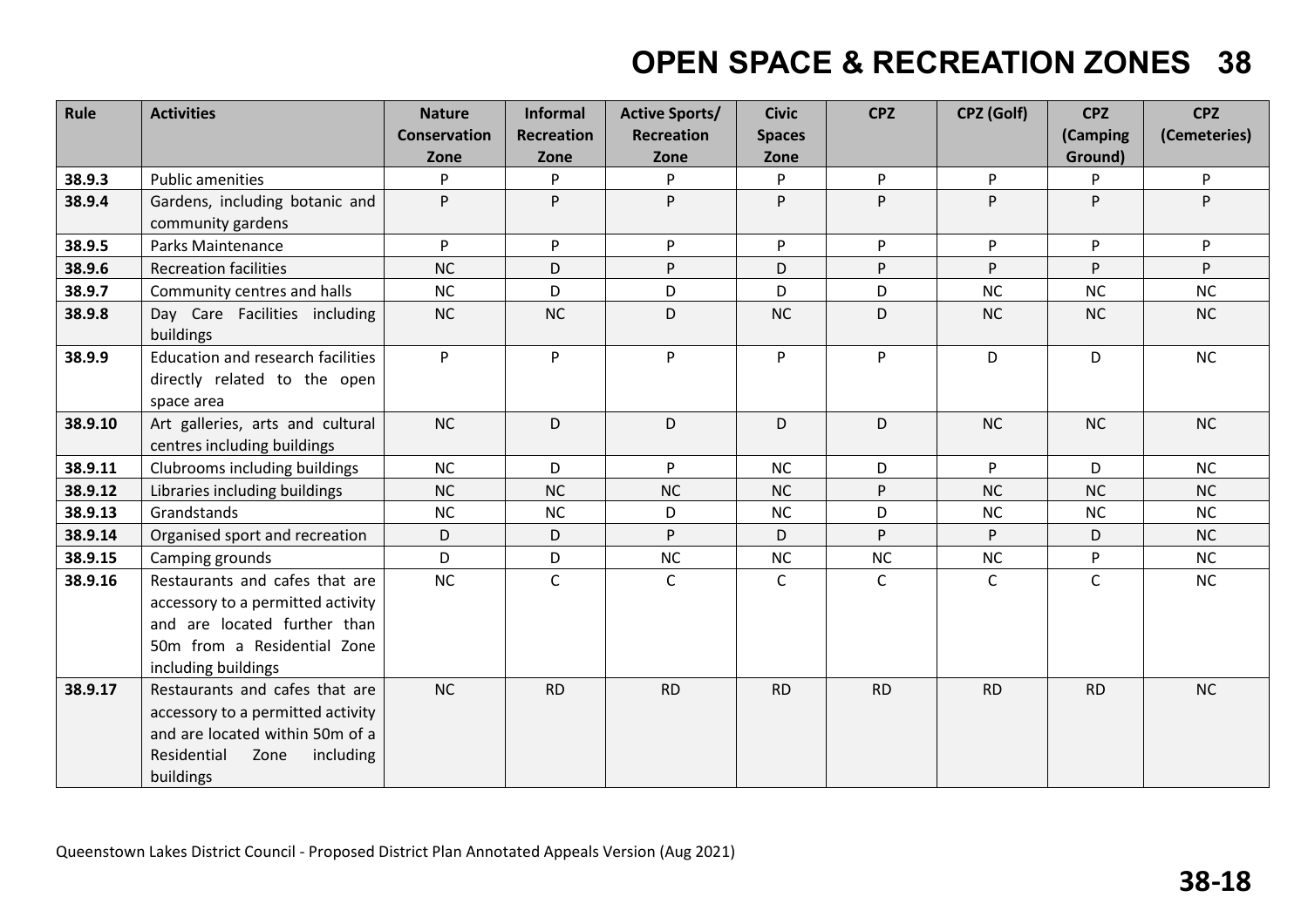| Rule    | <b>Activities</b>                 | <b>Nature</b>       | <b>Informal</b>   | <b>Active Sports/</b> | <b>Civic</b>  | <b>CPZ</b> | CPZ (Golf) | <b>CPZ</b>   | <b>CPZ</b>   |
|---------|-----------------------------------|---------------------|-------------------|-----------------------|---------------|------------|------------|--------------|--------------|
|         |                                   | <b>Conservation</b> | <b>Recreation</b> | <b>Recreation</b>     | <b>Spaces</b> |            |            | (Camping     | (Cemeteries) |
|         |                                   | Zone                | Zone              | Zone                  | Zone          |            |            | Ground)      |              |
| 38.9.18 | Retail accessory to a permitted   | D                   | P                 | P                     | P             | P          | P          | P            | <b>NC</b>    |
|         | activity that complies with the   |                     |                   |                       |               |            |            |              |              |
|         | floor area standards for retail   |                     |                   |                       |               |            |            |              |              |
|         | activities (Rule 38.10.9)         |                     |                   |                       |               |            |            |              |              |
| 38.9.19 | Retail not otherwise provided     | NC                  | D                 | D.                    | D             | D          | D          | D            | NC           |
|         | for in Table 38.1                 |                     |                   |                       |               |            |            |              |              |
| 38.9.20 | Commercial outdoor dining on      | <b>NA</b>           | <b>NA</b>         | <b>NA</b>             | <b>RD</b>     | <b>NA</b>  | <b>NA</b>  | <b>NA</b>    | <b>NA</b>    |
|         | land that adjoins the Active      |                     |                   |                       |               |            |            |              |              |
|         | of<br>the<br>Frontage<br>Area     |                     |                   |                       |               |            |            |              |              |
|         | Queenstown Bay Waterfront         |                     |                   |                       |               |            |            |              |              |
|         | Sub-Zone and is not provided for  |                     |                   |                       |               |            |            |              |              |
|         | elsewhere in this table.          |                     |                   |                       |               |            |            |              |              |
| 38.9.21 | Commercial<br>Recreation          | D                   | D                 | D                     | <b>RD</b>     | <b>RD</b>  | <b>RD</b>  | <b>RD</b>    | NC           |
|         | buildings<br>Activities<br>and    |                     |                   |                       |               |            |            |              |              |
|         | with Commercial<br>associated     |                     |                   |                       |               |            |            |              |              |
|         | <b>Recreation Activities</b>      |                     |                   |                       |               |            |            |              |              |
| 38.9.22 | Commercial<br>Activities<br>and   | D                   | D                 | D                     | <b>RD</b>     | <b>RD</b>  | <b>RD</b>  | <b>RD</b>    | NC           |
|         | buildings associated with, and    |                     |                   |                       |               |            |            |              |              |
|         | located on the same site as       |                     |                   |                       |               |            |            |              |              |
|         | recreation activities             |                     |                   |                       |               |            |            |              |              |
| 38.9.23 | Artworks                          | P.                  | P                 | P                     | P             | P          | P          | P            | P.           |
| 38.9.24 | Demolition of buildings (which is | P                   | P                 | P                     | P             | P.         | P          | P            | P            |
|         | not a listed as a protected       |                     |                   |                       |               |            |            |              |              |
|         | feature)                          |                     |                   |                       |               |            |            |              |              |
| 38.9.25 | New buildings associated with a   | P.                  | P                 | P.                    | P             | P          | P          | $\mathsf{C}$ | P.           |
|         | permitted<br>activity,<br>not     |                     |                   |                       |               |            |            |              |              |
|         | otherwise listed in Table 38.1    |                     |                   |                       |               |            |            |              |              |
| 38.9.26 | Construction,<br>addition<br>or   | P                   | P                 | P                     | P             | P          | P          | $\mathsf C$  | P            |
|         | alteration to existing buildings  |                     |                   |                       |               |            |            |              |              |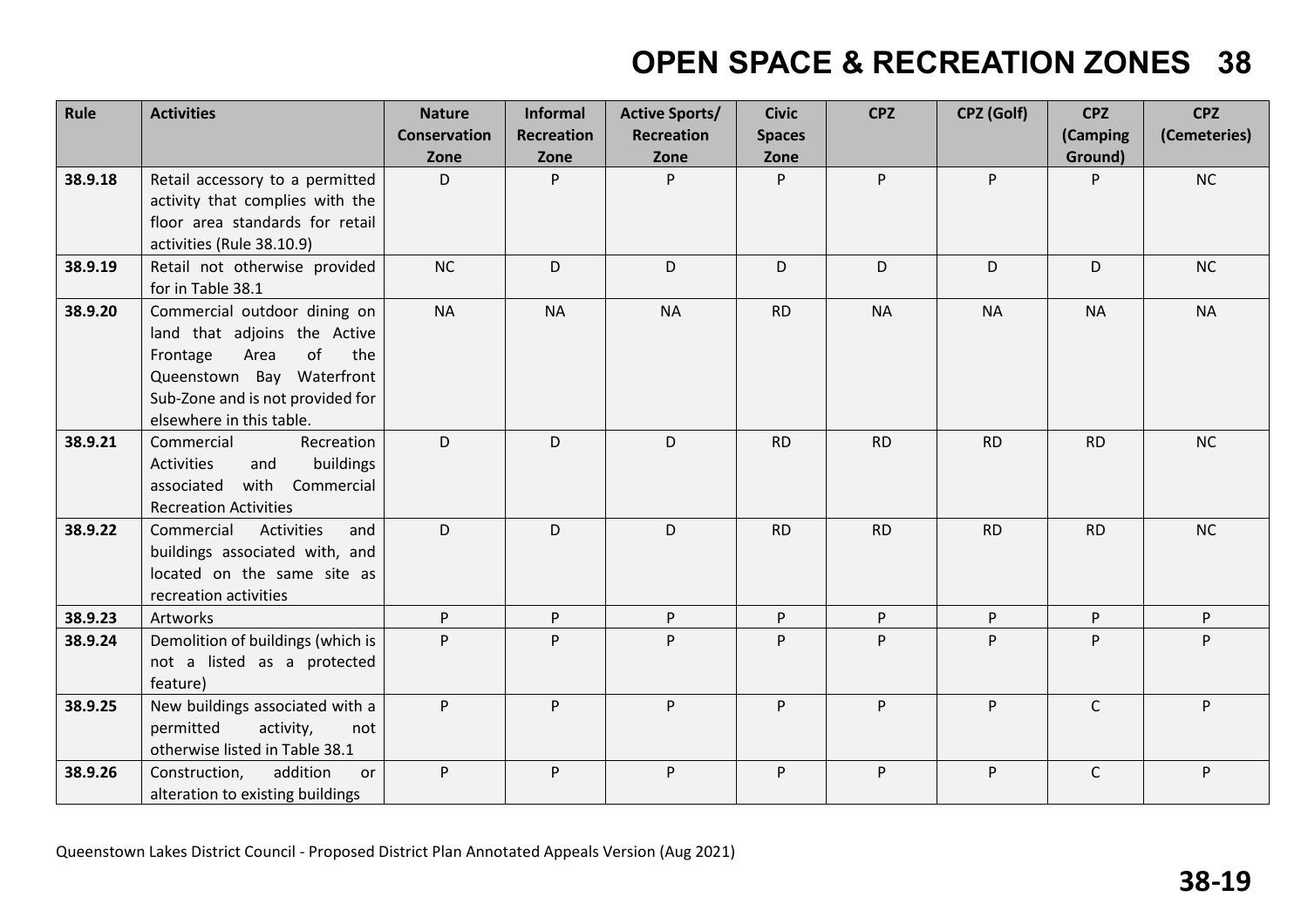| Rule    | <b>Activities</b>                                                                                                                                                                                                        | <b>Nature</b><br><b>Conservation</b><br>Zone | <b>Informal</b><br><b>Recreation</b><br>Zone | <b>Active Sports/</b><br><b>Recreation</b><br>Zone | <b>Civic</b><br><b>Spaces</b><br>Zone | <b>CPZ</b> | CPZ (Golf) | <b>CPZ</b><br>(Camping<br>Ground) | <b>CPZ</b><br>(Cemeteries) |
|---------|--------------------------------------------------------------------------------------------------------------------------------------------------------------------------------------------------------------------------|----------------------------------------------|----------------------------------------------|----------------------------------------------------|---------------------------------------|------------|------------|-----------------------------------|----------------------------|
| 38.9.27 | Conservation Planting, species<br>protection and conservation<br>management works, including<br>associated trapping, restoration<br>and re-vegetation work, noxious<br>plant and pest control and<br>scientific research | P                                            | P                                            | P                                                  | P                                     | P          | P          | P                                 | P.                         |
| 38.9.28 | (walking,<br>Recreation tracks<br>horse and cycling tracks)                                                                                                                                                              | P.                                           | P                                            | P.                                                 | P                                     | P          | P.         | P                                 | P.                         |
| 38.9.29 | Construction of vehicle access<br>and car parking areas accessory<br>to permitted activities, up to<br>200m <sup>2</sup>                                                                                                 | $\mathsf{C}$                                 | $\mathsf{C}$                                 | P.                                                 | P                                     | P          | P.         | P                                 | P.                         |
| 38.9.30 | Construction of vehicle access<br>and car parking areas accessory<br>to permitted activities exceeding<br>200m <sup>2</sup>                                                                                              | D.                                           | <b>RD</b>                                    | <b>RD</b>                                          | <b>RD</b>                             | <b>RD</b>  | <b>RD</b>  | <b>RD</b>                         | <b>RD</b>                  |
| 38.9.31 | Harvesting and management of<br>existing Forestry, including any<br>plantation forestry, within the<br>ONF and ONL                                                                                                       | D                                            | D                                            | D                                                  | D                                     | D          | D          | D                                 | D                          |
| 38.9.32 | Planting of new forestry,<br>including plantation forestry,<br>within the ONF and ONL                                                                                                                                    | NC                                           | D                                            | D                                                  | <b>NC</b>                             | NC         | NC         | <b>NC</b>                         | NC                         |
| 38.9.33 | Farming including grazing of<br>stock                                                                                                                                                                                    | <b>RD</b>                                    | P                                            | <b>RD</b>                                          | <b>RD</b>                             | <b>RD</b>  | <b>RD</b>  | <b>RD</b>                         | <b>RD</b>                  |
| 38.9.34 | Cemeteries                                                                                                                                                                                                               | D                                            | <b>NC</b>                                    | NC                                                 | NC                                    | NC         | NC         | NC                                | P                          |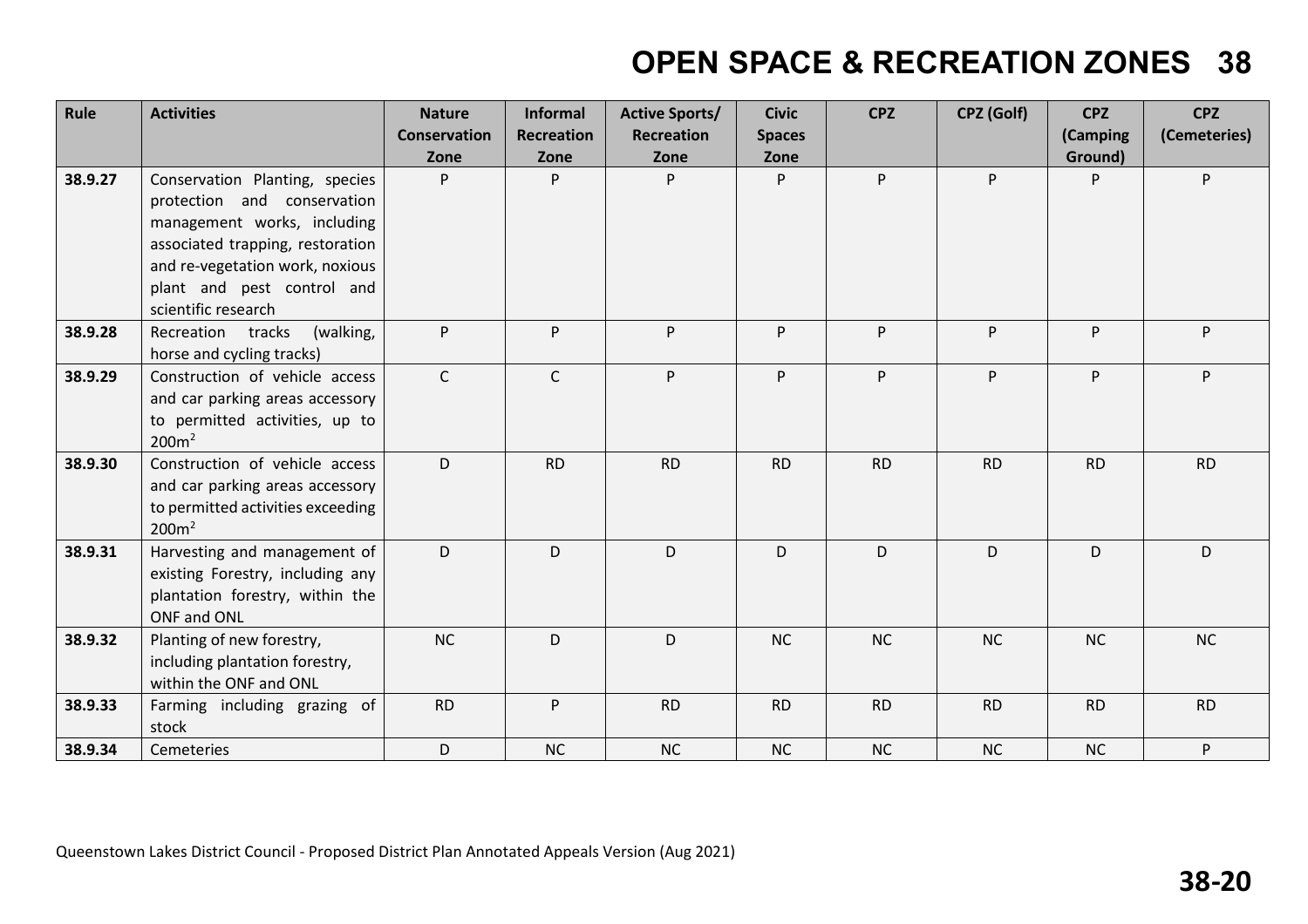| Rule    | <b>Activities</b>               | <b>Nature</b> | <b>Informal</b> | <b>Active Sports/</b>  | <b>Civic</b>  | <b>CPZ</b> | CPZ (Golf) | <b>CPZ</b> | <b>CPZ</b>   |
|---------|---------------------------------|---------------|-----------------|------------------------|---------------|------------|------------|------------|--------------|
|         |                                 | Conservation  | Recreation      | Recreation             | <b>Spaces</b> |            |            | (Camping   | (Cemeteries) |
|         |                                 | Zone          | Zone            | Zone                   | Zone          |            |            | Ground)    |              |
| 38.9.35 | The parking or placing of any   | <b>PR</b>     | <b>PR</b>       | <b>PR</b>              | <b>PR</b>     | <b>PR</b>  | <b>PR</b>  | <b>PR</b>  | <b>PR</b>    |
|         | motor vehicle, boat, caravan,   |               |                 |                        |               |            |            |            |              |
|         | trailer, or material for the    |               |                 |                        |               |            |            |            |              |
|         | purposes of sale or lease       |               |                 |                        |               |            |            |            |              |
| 38.9.36 | <b>Mining Activity</b>          | <b>PR</b>     | <b>PR</b>       | <b>PR</b>              | PR            | <b>PR</b>  | <b>PR</b>  | <b>PR</b>  | <b>PR</b>    |
| 38.9.37 | Boat Ramps, Jetties and Marinas | D             | D               | D                      | D             | D          | D          | D          | NC           |
| 38.9.38 | <b>Informal Airports</b>        | D             | D               | D                      | D             | D          | D          | D          | D            |
| 38.9.39 | <b>Maternity Services</b>       | NC            | <b>NC</b>       | D (at 101              | <b>NC</b>     | NC         | <b>NC</b>  | <b>NC</b>  | <b>NC</b>    |
|         |                                 |               |                 | <b>Ballantyne Road</b> |               |            |            |            |              |
|         |                                 |               |                 | only)                  |               |            |            |            |              |
|         |                                 |               |                 |                        |               |            |            |            |              |
|         |                                 |               |                 | NC in all other        |               |            |            |            |              |
|         |                                 |               |                 | locations              |               |            |            |            |              |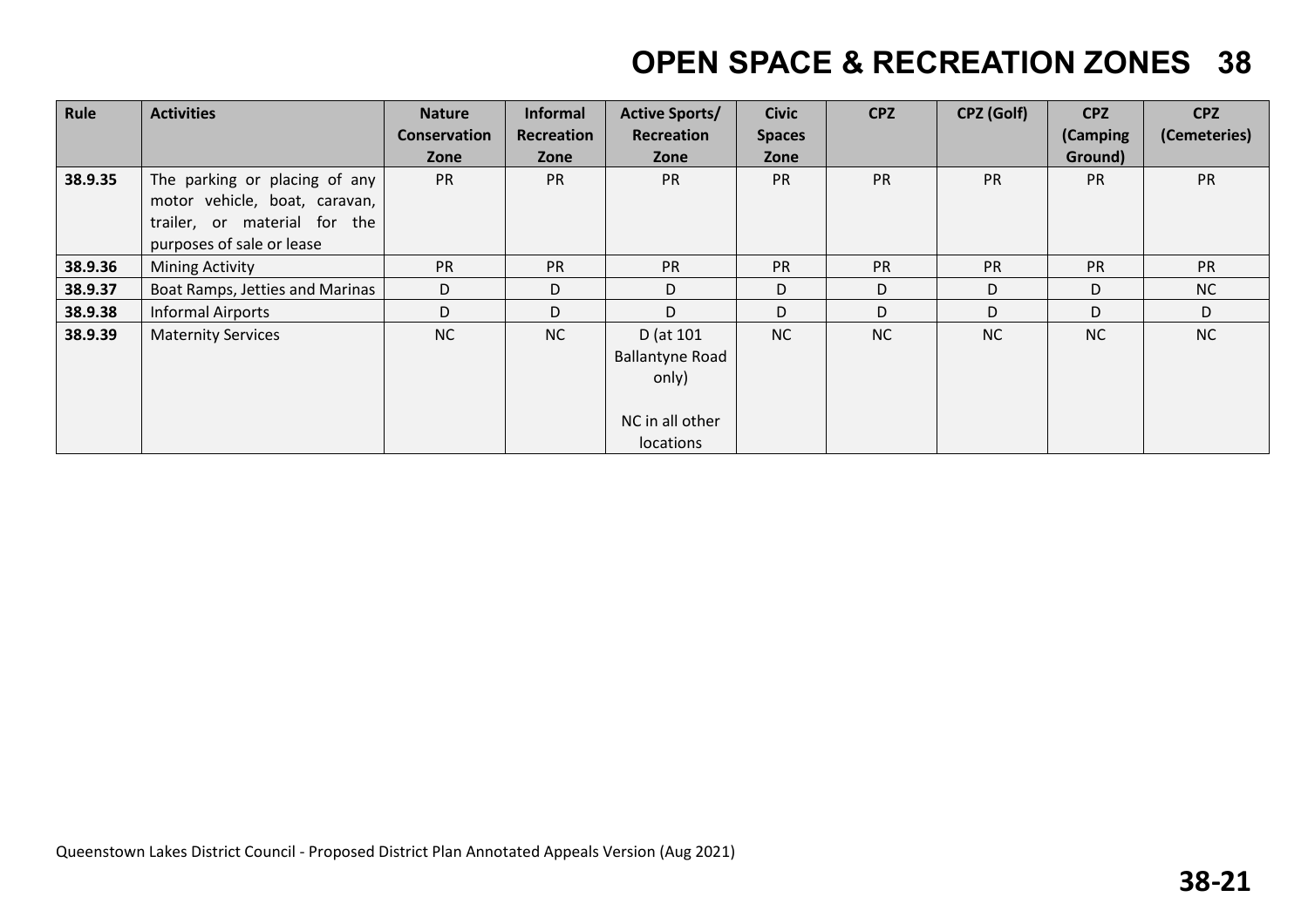### **38.10 Rules - Standards for Open Space and Recreation Zones**

|         | and Recreation Zones                                                                                                                                                                                                                                                                                           | Table 38.2: Standards for Activities in the Open Space                                                                                                                                                                                                                                                           |                                         |                   | <b>Non-compliance Status</b> |
|---------|----------------------------------------------------------------------------------------------------------------------------------------------------------------------------------------------------------------------------------------------------------------------------------------------------------------|------------------------------------------------------------------------------------------------------------------------------------------------------------------------------------------------------------------------------------------------------------------------------------------------------------------|-----------------------------------------|-------------------|------------------------------|
| 38.10.1 | <b>Building Height</b>                                                                                                                                                                                                                                                                                         |                                                                                                                                                                                                                                                                                                                  |                                         |                   | D                            |
|         |                                                                                                                                                                                                                                                                                                                | The maximum height in the following zones shall be:                                                                                                                                                                                                                                                              |                                         |                   |                              |
|         | 38.10.1.1                                                                                                                                                                                                                                                                                                      | <b>Nature Conservation Zone:</b>                                                                                                                                                                                                                                                                                 |                                         | 4m.               |                              |
|         | 38.10.1.2                                                                                                                                                                                                                                                                                                      | <b>Informal Recreation Zone:</b>                                                                                                                                                                                                                                                                                 |                                         | 6m.               |                              |
|         |                                                                                                                                                                                                                                                                                                                | Except for any aviary at Kiwi Birdlife Park, where the<br>maximum height shall be 10 m.                                                                                                                                                                                                                          |                                         |                   |                              |
|         | 38.10.1.3                                                                                                                                                                                                                                                                                                      | Active Sports and Recreation Zone: 10m.                                                                                                                                                                                                                                                                          |                                         |                   |                              |
|         | 38.10.1.4                                                                                                                                                                                                                                                                                                      | <b>Civic Spaces Zone:</b>                                                                                                                                                                                                                                                                                        |                                         | 8m.               |                              |
|         | 38.10.1.5                                                                                                                                                                                                                                                                                                      | CPZ:                                                                                                                                                                                                                                                                                                             |                                         | 10 <sub>m</sub> . |                              |
|         | 38.10.1.6                                                                                                                                                                                                                                                                                                      | CPZ (Golf):                                                                                                                                                                                                                                                                                                      |                                         | 8m.               |                              |
|         | 38.10.1.7                                                                                                                                                                                                                                                                                                      | CPZ (Camping Ground): 8m.                                                                                                                                                                                                                                                                                        |                                         |                   |                              |
|         | 38.10.1.8                                                                                                                                                                                                                                                                                                      | <b>CPZ</b> (Cemeteries):                                                                                                                                                                                                                                                                                         |                                         | 8m.               |                              |
|         |                                                                                                                                                                                                                                                                                                                | Rule 38.10.1 and relief sought                                                                                                                                                                                                                                                                                   | <b>Appellant</b><br><b>Court Number</b> |                   |                              |
|         | Rule 38.10.1 Building Height<br>discretionary<br>Discretion is restricted to the<br>following:<br>· Benefits of the proposal;<br>· Building dominance;<br>particular<br>views of significance;<br>and<br>adjoining properties;<br>of the<br>open space;<br>· Functional needs;<br>$\cdot$ Scale and intensity; | [non-compliance status:] restricted<br>· Effects on visual amenity and<br>landscape character values and in<br>· The size, design and location of<br>buildings relative to the public realm<br>· Consistency with the character of<br>the locality and the role and function<br>· Pedestrian and vehicle access; | Wayfare Group Ltd<br>ENV-2019-CHC-076   |                   |                              |
|         | · Design and integration of<br>landscaping                                                                                                                                                                                                                                                                     | . Cumulative effect of buildings; and                                                                                                                                                                                                                                                                            |                                         |                   |                              |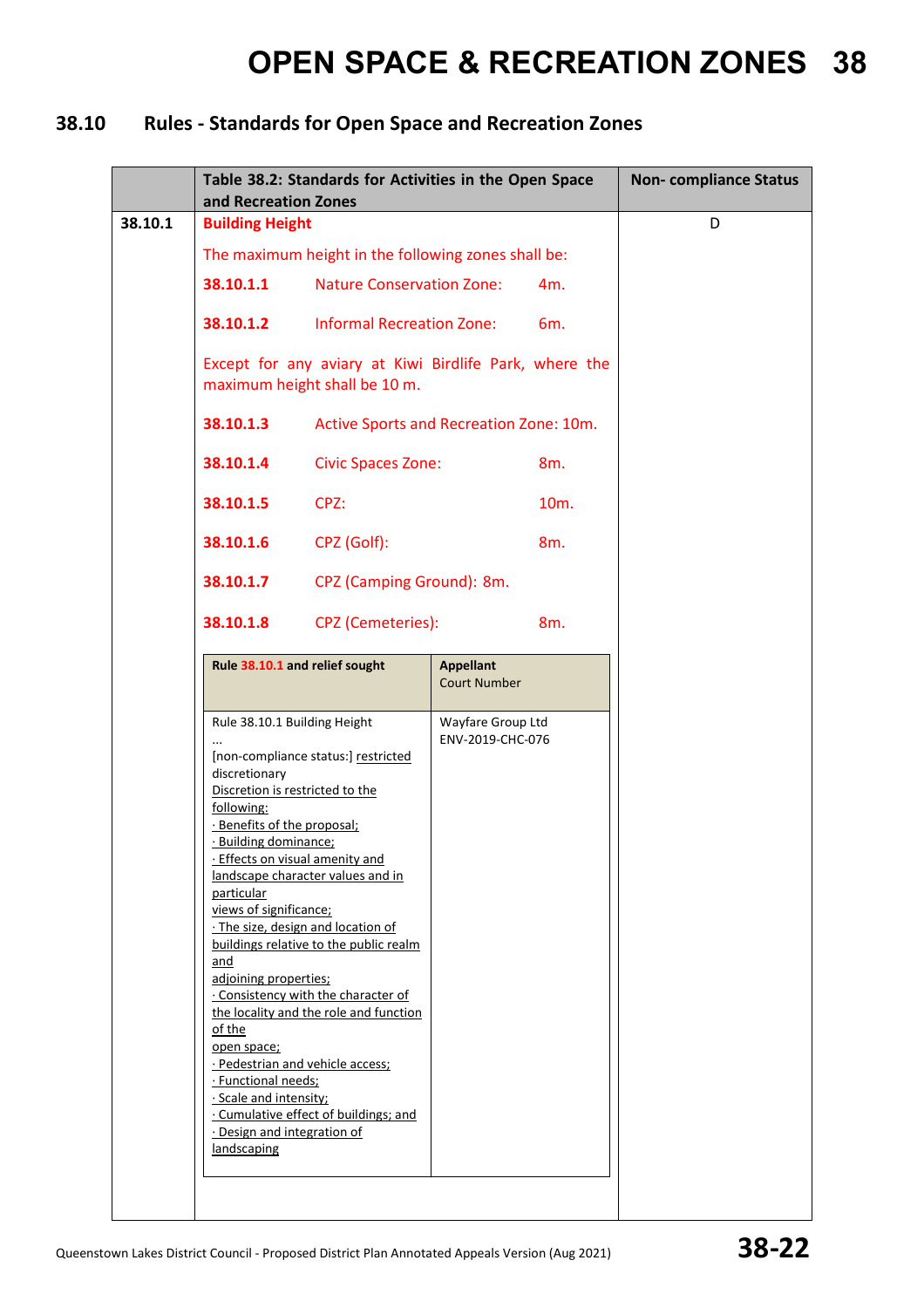|         | Table 38.2: Standards for Activities in the Open Space<br>and Recreation Zones                                                                                                                                                                                                                                                                                                          | <b>Non-compliance Status</b>                                                                                          |                                                                                                                  |
|---------|-----------------------------------------------------------------------------------------------------------------------------------------------------------------------------------------------------------------------------------------------------------------------------------------------------------------------------------------------------------------------------------------|-----------------------------------------------------------------------------------------------------------------------|------------------------------------------------------------------------------------------------------------------|
| 38.10.2 | <b>Ground Floor Area of Buildings</b><br>The total maximum ground floor area of buildings per site in the                                                                                                                                                                                                                                                                               |                                                                                                                       | <b>RD</b><br>Discretion is restricted                                                                            |
|         | following zones is:<br>38.10.2.1 Nature Conservation Zone:<br>$50m2$ .<br>38.10.2.2 Informal Recreation Zone:<br>$100m²$ .<br>38.10.2.3 Active Sports and Recreation Zone:400m <sup>2</sup> .<br>38.10.2.4 Civic Spaces Zone:<br>$100m²$ .                                                                                                                                              | to:<br><b>Building</b><br>а.<br>dominance;<br>Effects on visual<br>b.<br>amenity and<br>landscape<br>character values |                                                                                                                  |
|         | 38.10.2.5 CPZ:<br>38.10.2.6 CPZ (Golf):                                                                                                                                                                                                                                                                                                                                                 | $300m^2$ .<br>$600m^2$ .                                                                                              | and in particular<br>views of<br>significance;                                                                   |
|         | 38.10.2.7 CPZ (Camping Ground):<br>38.10.2.8 CPZ (Cemeteries):                                                                                                                                                                                                                                                                                                                          | $600m^2$ .<br>$50m²$ .                                                                                                | The size, design<br>c.<br>and location of<br>buildings relative<br>to the public realm                           |
|         | Rule 38.10.2 and relief sought                                                                                                                                                                                                                                                                                                                                                          | <b>Appellant</b><br><b>Court Number</b>                                                                               | and adjoining<br>properties;                                                                                     |
|         | Rule 38.10.2 Ground Floor Area of<br><b>Buildings</b><br>The total maximum ground floor<br>area of buildings per site in the<br>following zones is:<br>38.10.2.1 Nature Conservation Zone:<br>50m2.<br>38.10.2.2 Informal Recreation Zone:                                                                                                                                              | Wayfare Group Ltd<br>ENV-2019-CHC-076                                                                                 | Consistency with<br>d.<br>the character of<br>the locality and<br>the role and<br>function of the<br>open space; |
|         | 100m2.<br>38.10.2.3 Active Sports and<br>Recreation Zone: 400m2.<br>38.10.2.4 Civic Spaces Zone: 100m2.                                                                                                                                                                                                                                                                                 |                                                                                                                       | Pedestrian and<br>e.<br>vehicle access;                                                                          |
|         | 38.10.2.5 CPZ: 300m2.<br>38.10.2.6 CPZ (Golf): 600m2.<br>38.10.2.7 CPZ (Camping Ground):<br>600m2.                                                                                                                                                                                                                                                                                      |                                                                                                                       | f.<br>Functional needs;<br>Scale and<br>g.<br>intensity;                                                         |
|         | 38.10.2.8 CPZ (Cemeteries): 50m2.<br>RD<br>Discretion is restricted to:<br>a. Building dominance;<br>b. Effects on visual amenity and<br>landscape character values and in<br>particular views of significance;                                                                                                                                                                         |                                                                                                                       | Cumulative effect<br>h.<br>of buildings; and<br>Design and<br>i.<br>integration of<br>landscaping.               |
|         | c. The size, design and location of<br>buildings relative to the public realm<br>and adjoining properties;<br>d. Consistency with the character of<br>the locality and the role and function<br>of the open space;<br>e. Pedestrian and vehicle access;<br>f. Functional needs;<br>g. Scale and intensity;<br>h. Cumulative effect of buildings;<br>and<br>i. Design and integration of |                                                                                                                       |                                                                                                                  |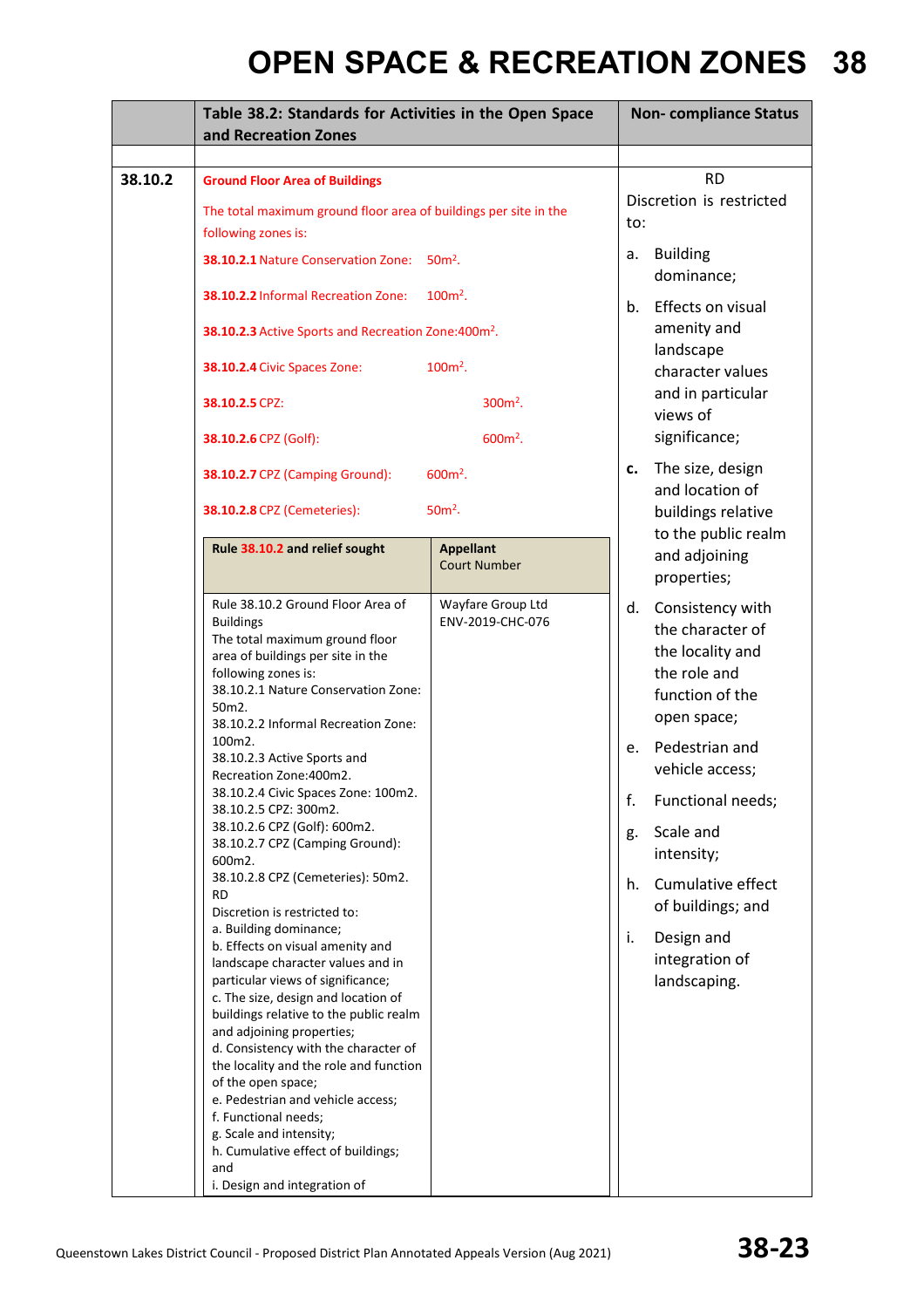|         | Table 38.2: Standards for Activities in the Open Space<br>and Recreation Zones |                                                                                                                                         |                                                                                                                                                                                                        | <b>Non-compliance Status</b> |
|---------|--------------------------------------------------------------------------------|-----------------------------------------------------------------------------------------------------------------------------------------|--------------------------------------------------------------------------------------------------------------------------------------------------------------------------------------------------------|------------------------------|
|         | landscaping.                                                                   | j. Benefits of the proposal                                                                                                             |                                                                                                                                                                                                        |                              |
| 38.10.3 | <b>Recession Plane</b>                                                         |                                                                                                                                         |                                                                                                                                                                                                        | D                            |
|         | 38.10.3.1                                                                      | boundary.                                                                                                                               | Where a building is proposed on a site that<br>adjoins another zone, the building shall<br>comply with the recession plane standard for<br>the adjoining zone, applied at the zone                     |                              |
|         | 38.10.3.2                                                                      | standards shall apply:                                                                                                                  | In the CPZ (Camping Ground) the following                                                                                                                                                              |                              |
|         |                                                                                | a.<br>beyond<br>a<br>constructed<br>following angles:                                                                                   | On boundaries adjoining a site zoned<br>Low and Medium Density Residential<br>Zones, buildings shall not project<br>building<br>envelope<br>by a recession<br>line<br>inclined towards the site at the |                              |
|         |                                                                                | i.<br>degrees;                                                                                                                          | Northern Boundary: 2.5m and 55                                                                                                                                                                         |                              |
|         |                                                                                | ii.                                                                                                                                     | <b>Western and Eastern Boundaries:</b><br>2.5m and 45 degrees; and                                                                                                                                     |                              |
|         |                                                                                | iii.<br>degrees.                                                                                                                        | Southern Boundary: 2.5m and 35                                                                                                                                                                         |                              |
|         |                                                                                | b.<br>Density<br>High<br>at the following angles:                                                                                       | On boundaries adjoining a site zoned<br>Residential<br>Zone.<br>buildings shall not project beyond a<br>building envelope constructed by a<br>recession line inclined towards the site                 |                              |
|         |                                                                                | i.<br>degrees; and                                                                                                                      | Northern Boundary: 2.5m and 55                                                                                                                                                                         |                              |
|         |                                                                                | ii.<br>degrees.                                                                                                                         | All other boundaries: 2.5m and 45                                                                                                                                                                      |                              |
|         |                                                                                | Rule 38.10.3.2 and relief sought                                                                                                        | <b>Appellant</b><br><b>Court Number</b>                                                                                                                                                                |                              |
|         | shall apply:                                                                   | Rule 38.10.3 Recession Plane<br>38.10.3.2 In the CPZ (Camping<br>Ground) the following standards<br>[non-compliance status:] restricted | Wayfare Group Ltd<br>ENV-2019-CHC-076                                                                                                                                                                  |                              |
|         | discretionary                                                                  | Discretion is restricted to the                                                                                                         |                                                                                                                                                                                                        |                              |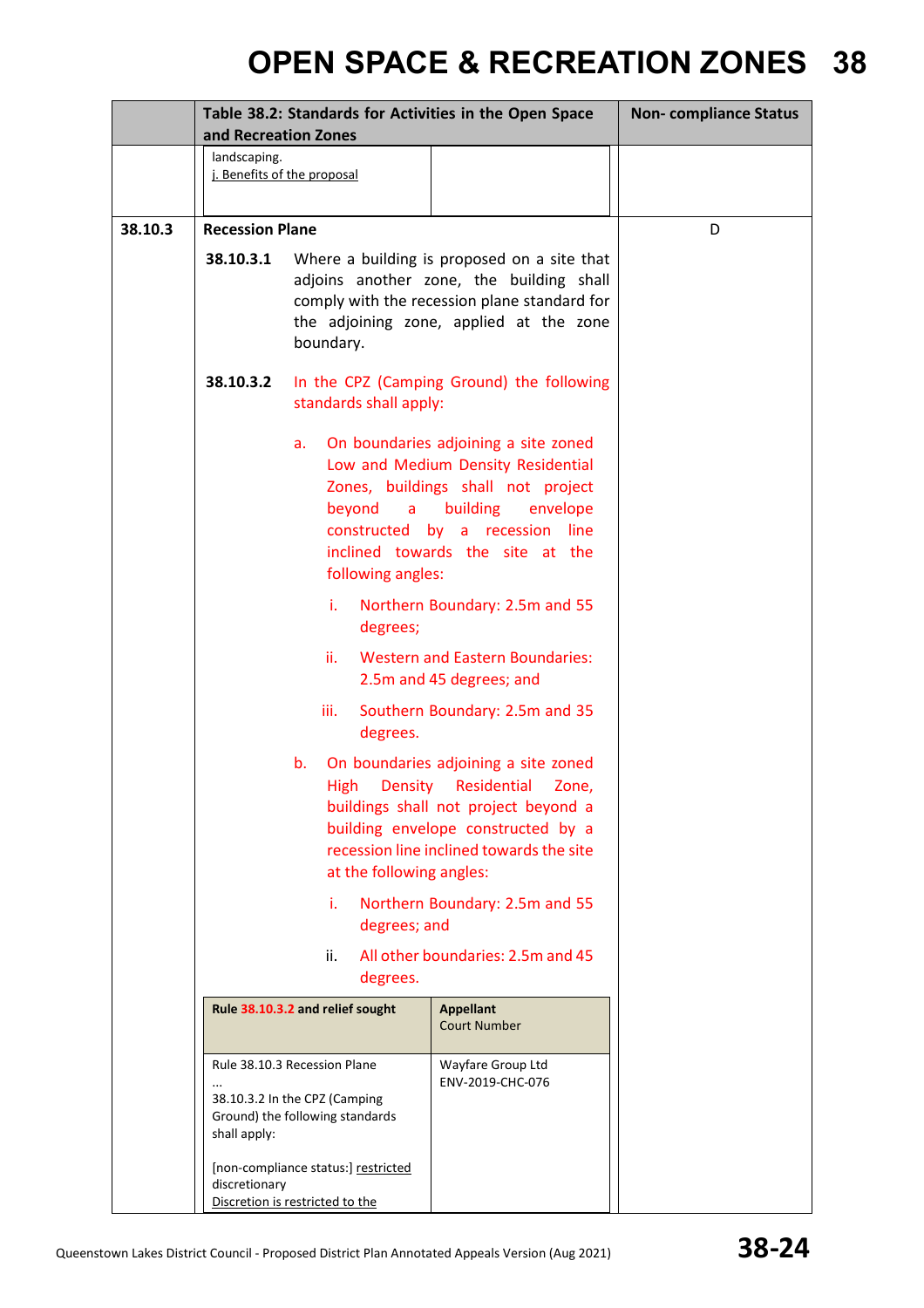|         | Table 38.2: Standards for Activities in the Open Space<br>and Recreation Zones                                                                                                                                                                                                                                                                                                                                                           |                                                                                                                                                                              | <b>Non-compliance Status</b>                                                                                           |  |
|---------|------------------------------------------------------------------------------------------------------------------------------------------------------------------------------------------------------------------------------------------------------------------------------------------------------------------------------------------------------------------------------------------------------------------------------------------|------------------------------------------------------------------------------------------------------------------------------------------------------------------------------|------------------------------------------------------------------------------------------------------------------------|--|
|         | following:<br>· Building dominance;<br>· Privacy effects on adjoining<br>properties;<br>. Access to sunlight and impacts on<br>shading;<br>· Effects on visual amenity;<br>· The size, design and location of<br>buildings relative to the public realm<br>and<br>adjoining properties;<br>. Consistency with the character of<br>the locality; and<br>. The historic heritage value of any<br>adjacent heritage item and or<br>feature. |                                                                                                                                                                              |                                                                                                                        |  |
| 38.10.4 | <b>Setback from Internal and Road Boundaries</b>                                                                                                                                                                                                                                                                                                                                                                                         | <b>RD</b>                                                                                                                                                                    |                                                                                                                        |  |
|         | <b>Setback from internal boundaries</b><br>38.10.4.1<br>Where a site adjoins another zone, buildings<br>shall be setback from the boundary the same<br>distance as required by the set back from<br>internal boundaries of the adjoining zone.<br><b>Setback from roads</b><br>38.10.4.2<br>The minimum road boundary setbacks that<br>apply to the open space and recreation zones,<br>shall be the standards that apply in the         | Discretion is restricted<br>to:<br><b>Building</b><br>а.<br>dominance;<br>Privacy effects on<br>b.<br>adjoining<br>properties;<br>Access to sunlight<br>C.<br>and impacts on |                                                                                                                        |  |
|         | adjoining zone.                                                                                                                                                                                                                                                                                                                                                                                                                          |                                                                                                                                                                              |                                                                                                                        |  |
|         | Rule 38.10.4.2 and relief sought                                                                                                                                                                                                                                                                                                                                                                                                         | <b>Appellant</b><br><b>Court Number</b>                                                                                                                                      | Effects on visual<br>d.<br>amenity;                                                                                    |  |
|         | Rule 38.10.4 Setback from Internal<br>Wayfare Group Ltd<br>and Road Boundaries<br>ENV-2019-CHC-076<br>38.10.4.2 The minimum road<br>boundary setbacks that apply to the<br>open space and recreation zones,<br>shall be the standards that apply in                                                                                                                                                                                      |                                                                                                                                                                              | The size, design<br>е.<br>and location of<br>buildings relative<br>to the public realm<br>and adjoining<br>properties; |  |
|         | the adjoining zone.<br>j. Benefits of the proposal                                                                                                                                                                                                                                                                                                                                                                                       |                                                                                                                                                                              | f.<br>Consistency with<br>the character of<br>the locality; and                                                        |  |
|         |                                                                                                                                                                                                                                                                                                                                                                                                                                          |                                                                                                                                                                              | The historic heritage<br>g.<br>value of any adjacent<br>heritage item and or<br>feature.                               |  |
| 38.10.5 | <b>Setback of buildings from water bodies</b>                                                                                                                                                                                                                                                                                                                                                                                            |                                                                                                                                                                              | <b>RD</b>                                                                                                              |  |
|         | The minimum setback of any building from the bed of a<br>river or lake or wetland shall be 10m.                                                                                                                                                                                                                                                                                                                                          |                                                                                                                                                                              | Discretion is restricted<br>to:                                                                                        |  |
|         |                                                                                                                                                                                                                                                                                                                                                                                                                                          |                                                                                                                                                                              | biodiversity<br>а.                                                                                                     |  |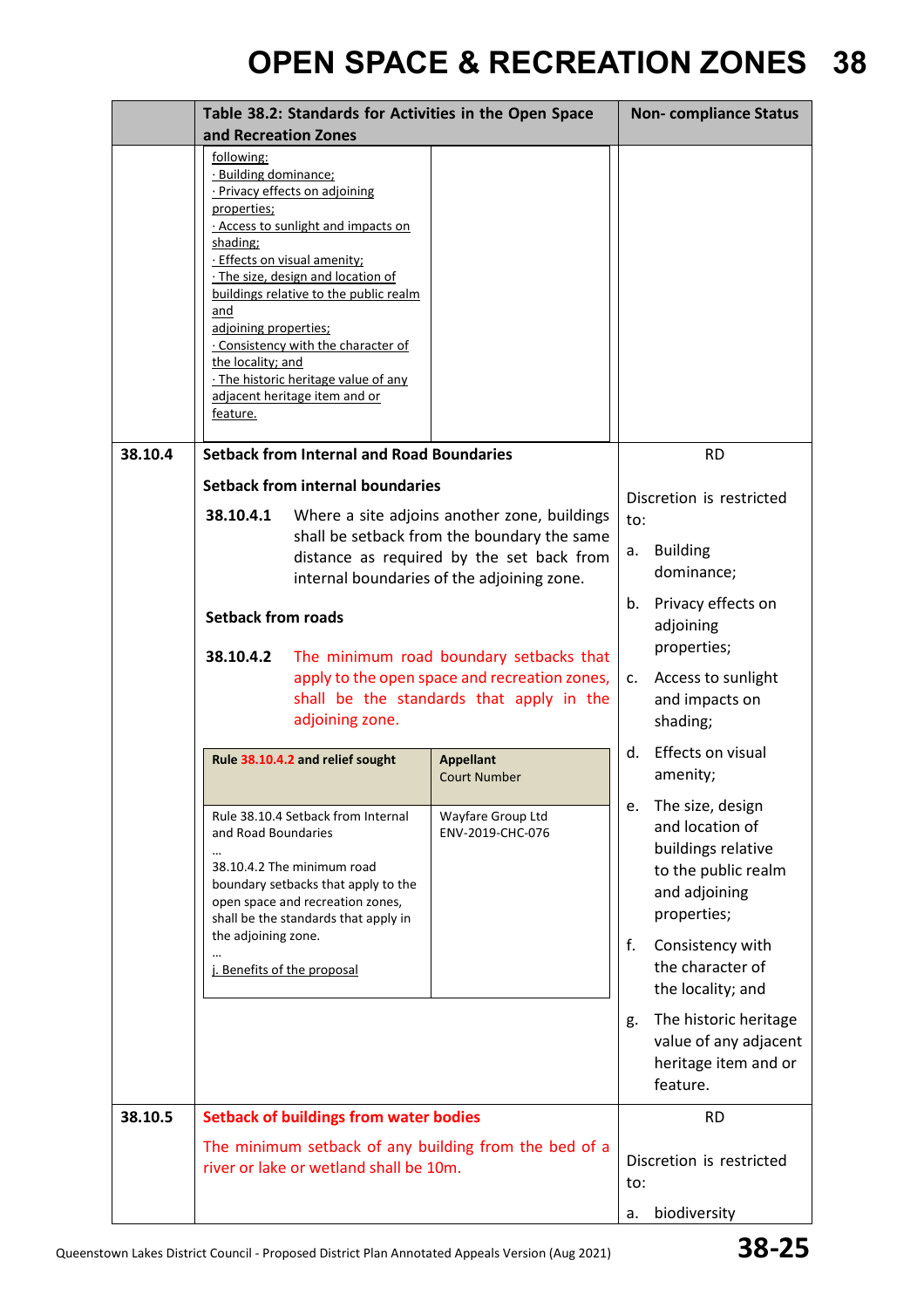|         |                                                                                        | Table 38.2: Standards for Activities in the Open Space<br>and Recreation Zones |                                                                                                                                                                                                                                                                                                                                                                                                                                |                 | <b>Non-compliance Status</b>                                                                                                                  |  |
|---------|----------------------------------------------------------------------------------------|--------------------------------------------------------------------------------|--------------------------------------------------------------------------------------------------------------------------------------------------------------------------------------------------------------------------------------------------------------------------------------------------------------------------------------------------------------------------------------------------------------------------------|-----------------|-----------------------------------------------------------------------------------------------------------------------------------------------|--|
|         |                                                                                        | Rule 38.10.5 and relief sought                                                 | <b>Appellant</b><br><b>Court Number</b>                                                                                                                                                                                                                                                                                                                                                                                        | b.              | values;<br>Public access;                                                                                                                     |  |
|         | Rule 38.10.5 Setback of buildings<br>from water bodies<br>i. Benefits of the proposal. |                                                                                | Wayfare Group Ltd<br>ENV-2019-CHC-076                                                                                                                                                                                                                                                                                                                                                                                          |                 | Effects on visual<br>amenity and<br>landscape<br>character values;                                                                            |  |
|         |                                                                                        |                                                                                |                                                                                                                                                                                                                                                                                                                                                                                                                                | d.              | Open space                                                                                                                                    |  |
|         |                                                                                        |                                                                                |                                                                                                                                                                                                                                                                                                                                                                                                                                | e.              | The functional and<br>locational need<br>and interaction of<br>the development<br>with the water<br>body;                                     |  |
|         |                                                                                        |                                                                                |                                                                                                                                                                                                                                                                                                                                                                                                                                | f.              | Landscaping;                                                                                                                                  |  |
|         |                                                                                        |                                                                                |                                                                                                                                                                                                                                                                                                                                                                                                                                | g.              | Environmental<br>protection<br>measures<br>(including<br>landscaping and<br>stormwater<br>management); and                                    |  |
|         |                                                                                        |                                                                                |                                                                                                                                                                                                                                                                                                                                                                                                                                | h.              | Natural hazards.                                                                                                                              |  |
| 38.10.6 | <b>Outdoor Storage</b>                                                                 |                                                                                |                                                                                                                                                                                                                                                                                                                                                                                                                                |                 | <b>RD</b>                                                                                                                                     |  |
|         | 38.10.6.1<br>38.10.6.2                                                                 | height of 2m.                                                                  | Outdoor storage that is visible from roads or<br>adjoining zones shall be landscaped with<br>planting, solid walls, solid fences, or any<br>combination of these, to 2m in height along<br>the length of the outdoor storage area.<br>Where such landscaping is by way of planting<br>it shall be for a minimum depth of 3m and a<br>Any outdoor storage area shall not be located<br>within the minimum setbacks specified in | to:<br>a.<br>b. | Discretion is restricted<br>Visual amenity;<br>The location<br>relative to the<br>public realm and<br>adjoining<br>residential<br>properties; |  |
|         |                                                                                        | Rule 38.10.4 and 38.10.5.                                                      |                                                                                                                                                                                                                                                                                                                                                                                                                                |                 | Consistency with<br>the character of                                                                                                          |  |
|         |                                                                                        | Rule 38.10.6 and relief sought<br><b>Appellant</b><br><b>Court Number</b>      |                                                                                                                                                                                                                                                                                                                                                                                                                                | d.              | the locality;                                                                                                                                 |  |
|         | Rule 38.10.6 Outdoor Storage<br>g. Benefits of the proposal                            |                                                                                | Wayfare Group Ltd<br>ENV-2019-CHC-076                                                                                                                                                                                                                                                                                                                                                                                          |                 | Landscaping;<br>Practical and<br>functional<br>constraints; and                                                                               |  |
|         |                                                                                        |                                                                                |                                                                                                                                                                                                                                                                                                                                                                                                                                | f.              | Pedestrian and<br>vehicle access.                                                                                                             |  |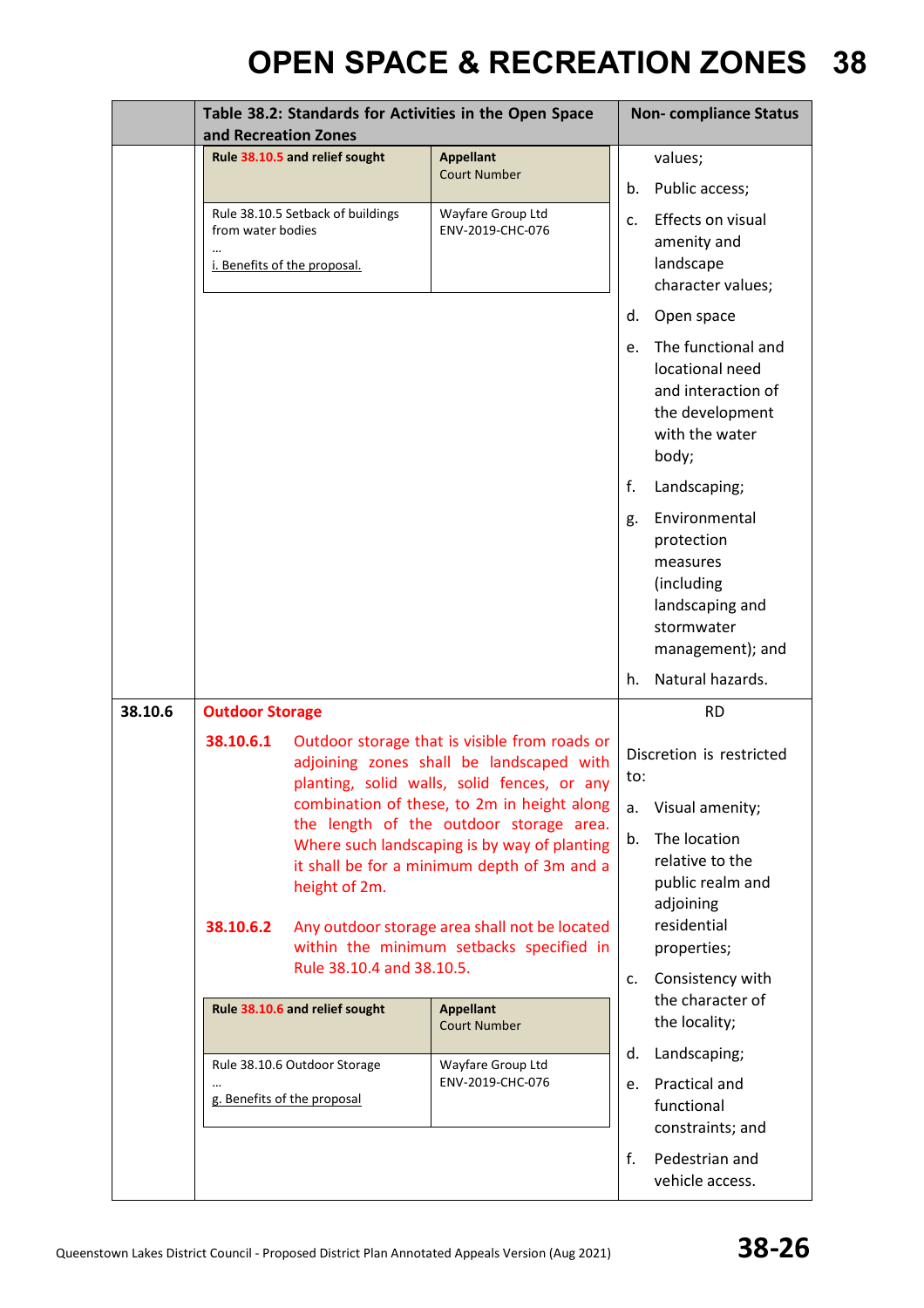|         | and Recreation Zones                                                      |                                                                                                                                                                                                                                                                                                                  | Table 38.2: Standards for Activities in the Open Space                                                                                                                                                                                                                                                                                 |          | <b>Non-compliance Status</b>                                                    |
|---------|---------------------------------------------------------------------------|------------------------------------------------------------------------------------------------------------------------------------------------------------------------------------------------------------------------------------------------------------------------------------------------------------------|----------------------------------------------------------------------------------------------------------------------------------------------------------------------------------------------------------------------------------------------------------------------------------------------------------------------------------------|----------|---------------------------------------------------------------------------------|
| 38.10.7 | <b>Fencing</b>                                                            |                                                                                                                                                                                                                                                                                                                  |                                                                                                                                                                                                                                                                                                                                        |          | <b>RD</b>                                                                       |
|         | 38.10.7.1                                                                 | 50% visually permeable.                                                                                                                                                                                                                                                                                          | Fences erected on the boundary of any Open<br>Space and Recreation Zone shall be at least                                                                                                                                                                                                                                              | to:      | Discretion is restricted                                                        |
|         | 38.10.7.2                                                                 | Recreation Zone shall be 1.2m.                                                                                                                                                                                                                                                                                   | The maximum height of any fences erected on<br>the boundary of any Open Space and                                                                                                                                                                                                                                                      | а.<br>b. | Visual amenity<br>values;<br>Opportunities for                                  |
|         | 38.10.7.3                                                                 | and 38.10.7.2 do not apply.                                                                                                                                                                                                                                                                                      | At Kiwi Birdlife Park, the maximum height of<br>any fence installed for wildlife protection shall<br>c.<br>be 2.2m, and in such a case Rules 38.10.7.1                                                                                                                                                                                 |          | passive<br>surveillance;<br>Consistency with<br>any established<br>fencing; and |
|         |                                                                           | Rule 38.10.7 and relief sought                                                                                                                                                                                                                                                                                   | <b>Appellant</b><br><b>Court Number</b>                                                                                                                                                                                                                                                                                                | d.       | Functional<br>constraints, including                                            |
|         | Rule 38.10.7 Fencing<br>e. Benefits of the proposal.                      |                                                                                                                                                                                                                                                                                                                  | Wayfare Group Ltd<br>ENV-2019-CHC-076                                                                                                                                                                                                                                                                                                  |          | the use of land,<br>security, and wind<br>shelter.                              |
|         |                                                                           |                                                                                                                                                                                                                                                                                                                  |                                                                                                                                                                                                                                                                                                                                        |          |                                                                                 |
| 38.10.8 | <b>Lighting and Glare</b>                                                 |                                                                                                                                                                                                                                                                                                                  |                                                                                                                                                                                                                                                                                                                                        |          | D                                                                               |
|         | 38.10.8.1<br>boundary of the adjoining property.                          |                                                                                                                                                                                                                                                                                                                  | No activity on a Nature Conservation Zone,<br>CPZ, CPZ (Golf), CPZ (Camping Ground) and<br>CPZ (Cemeteries) shall result in a greater than<br>2.5 lux spill (horizontal or vertical) of lights<br>onto any other site measured at any point<br>inside the boundary of the other site (when<br>measured or calculated 2.0m inside the   |          |                                                                                 |
|         | 38.10.8.2                                                                 | adjoining property).                                                                                                                                                                                                                                                                                             | No activity on an Informal Recreation Zone,<br>Active Sports and Recreation Zone and Civic<br>Spaces Zone shall result in a greater than a 3.0<br>lux spill (horizontal or vertical) of lights onto<br>any other site measured at any point inside<br>the boundary of the other site (when<br>measured 2.0m inside the boundary of the |          |                                                                                 |
|         | Rule 38.10.8 and relief sought<br><b>Appellant</b><br><b>Court Number</b> |                                                                                                                                                                                                                                                                                                                  |                                                                                                                                                                                                                                                                                                                                        |          |                                                                                 |
|         |                                                                           | 38.10.8 Lighting and Glare<br>38.10.8.2 No activity on an Informal<br>Recreation Zone, Active Sports and<br>Recreation Zone and Civic Spaces<br>Zone shall result in a greater than a<br>3.0 lux spill (horizontal or vertical) of<br>lights onto any other site measured<br>at any point inside the boundary of | Wayfare Group Ltd<br>ENV-2019-CHC-076                                                                                                                                                                                                                                                                                                  |          |                                                                                 |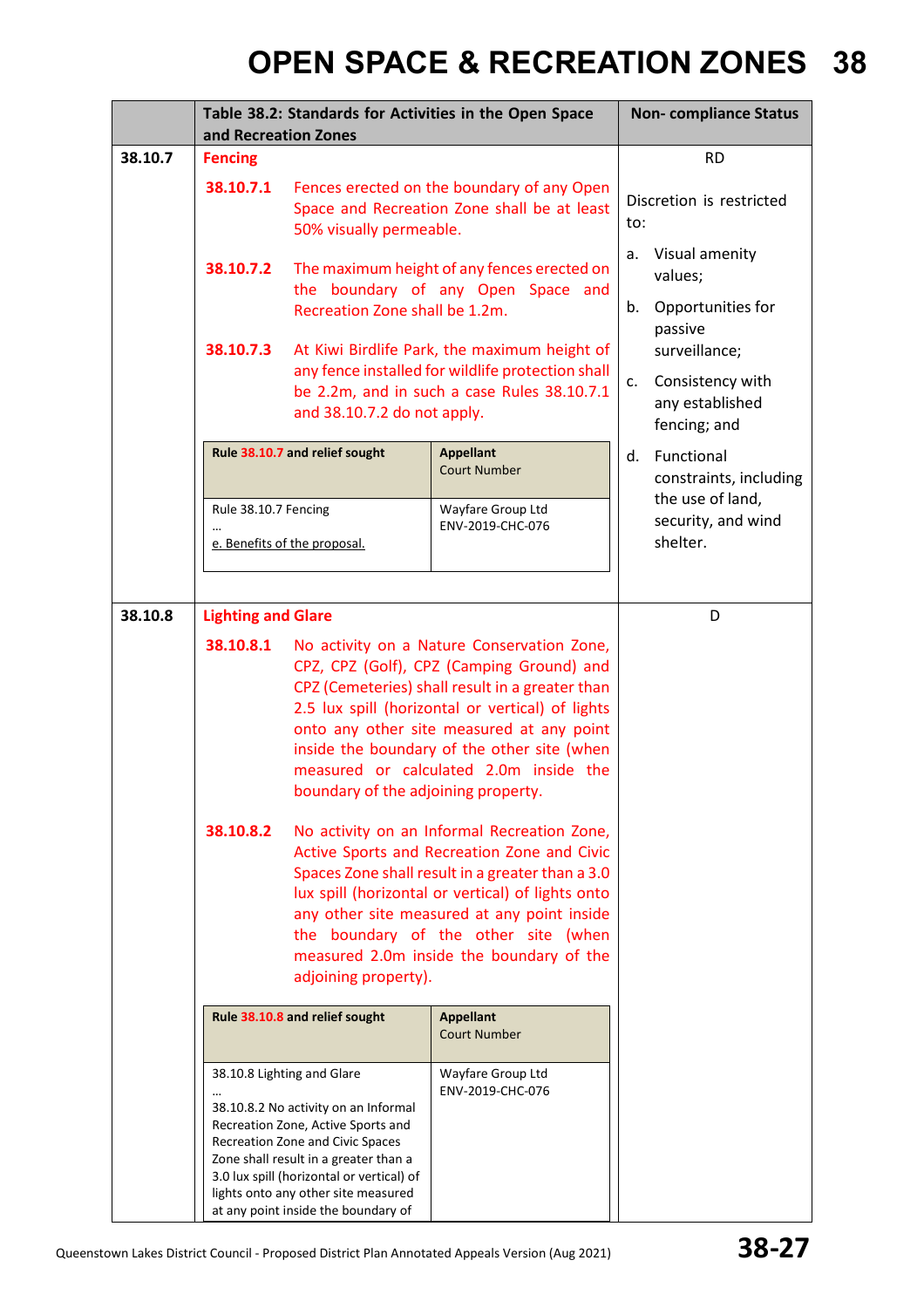|          | Table 38.2: Standards for Activities in the Open Space<br>and Recreation Zones                                                                                                                                                                                                                                                                                                                                                                                                                                                                          |                                                                                                                                                                                                                                  | <b>Non-compliance Status</b>                                                                                                                                                                                                                                                                  |
|----------|---------------------------------------------------------------------------------------------------------------------------------------------------------------------------------------------------------------------------------------------------------------------------------------------------------------------------------------------------------------------------------------------------------------------------------------------------------------------------------------------------------------------------------------------------------|----------------------------------------------------------------------------------------------------------------------------------------------------------------------------------------------------------------------------------|-----------------------------------------------------------------------------------------------------------------------------------------------------------------------------------------------------------------------------------------------------------------------------------------------|
|          | the other site (when measured 2.0m<br>inside the boundary of the adjoining<br>property).<br>[Non-compliance status is RD]<br>Discretion is restricted to:<br>. the benefits of the proposal<br>the effects of lighting or glare.                                                                                                                                                                                                                                                                                                                        |                                                                                                                                                                                                                                  |                                                                                                                                                                                                                                                                                               |
| 38.10.9  | Maximum gross retail floor space                                                                                                                                                                                                                                                                                                                                                                                                                                                                                                                        |                                                                                                                                                                                                                                  | D                                                                                                                                                                                                                                                                                             |
|          | Within the Informal Recreation Zone, Active Sports and<br>Recreation Zone, CPZ, CPZ (Golf), and CPZ (Camping<br>Ground) the maximum gross retail floor space associated<br>to recreation activities permitted within these zones<br>shall be 100m <sup>2</sup> or no more than 10% of the gross floor<br>area (whichever is the lessor) of the building supporting<br>the recreation and leisure activities.                                                                                                                                            |                                                                                                                                                                                                                                  |                                                                                                                                                                                                                                                                                               |
| 38.10.10 | Building Colours Within the Nature Conservation,                                                                                                                                                                                                                                                                                                                                                                                                                                                                                                        |                                                                                                                                                                                                                                  | <b>RD</b>                                                                                                                                                                                                                                                                                     |
|          | <b>Informal</b><br><b>Recreation</b> and<br>(Camping Ground) Zones<br>38.10.10.1 All exterior surfaces, including fences, shall be<br>reflective value of 35%.<br>38.10.10.2 All roofs shall have a maximum reflective<br>value of 20%.<br><b>38.10.10.3</b> All other surface finishes shall<br>maximum reflective value of 30%.<br>Rule 38.10.10 and relief sought<br>Rule 38.10.10 Building Colours<br>Within the Nature Conservation,<br><b>Informal Recreation and Community</b><br>Purposes (Camping Ground) Zones<br>i. Benefits of the proposal | <b>Community</b><br><b>Purposes</b><br>coloured in the range of browns, greens, greys<br>or black (except soffits), with a maximum<br>have a<br><b>Appellant</b><br><b>Court Number</b><br>Wayfare Group Ltd<br>ENV-2019-CHC-076 | Discretion is restricted<br>to:<br>External<br>a.<br>appearance;<br>Visual prominence<br>b.<br>from both public<br>places and private<br>locations; and<br>Effects on visual<br>C <sub>1</sub><br>amenity and<br>landscape character<br>values and in<br>particular views of<br>significance. |
| 38.10.11 | <b>Firefighting water and access</b>                                                                                                                                                                                                                                                                                                                                                                                                                                                                                                                    |                                                                                                                                                                                                                                  | <b>RD</b>                                                                                                                                                                                                                                                                                     |
|          | All new buildings over $20m^2$ in area, where there is no<br>reticulated water supply, or any reticulated water supply<br>is not sufficient for firefighting, must have one of the<br>following:<br>either a sprinkler system installed and plumbed with a<br>maintained static water storage supply of at least 7,000<br>litres available to the system, or<br>water supply and access for firefighting that meets the                                                                                                                                 |                                                                                                                                                                                                                                  | Discretion is restricted<br>to:<br>the extent to<br>a.<br>which SNZ PA5<br>4509: 2008 can be<br>met including the<br>adequacy of the<br>water supply;                                                                                                                                         |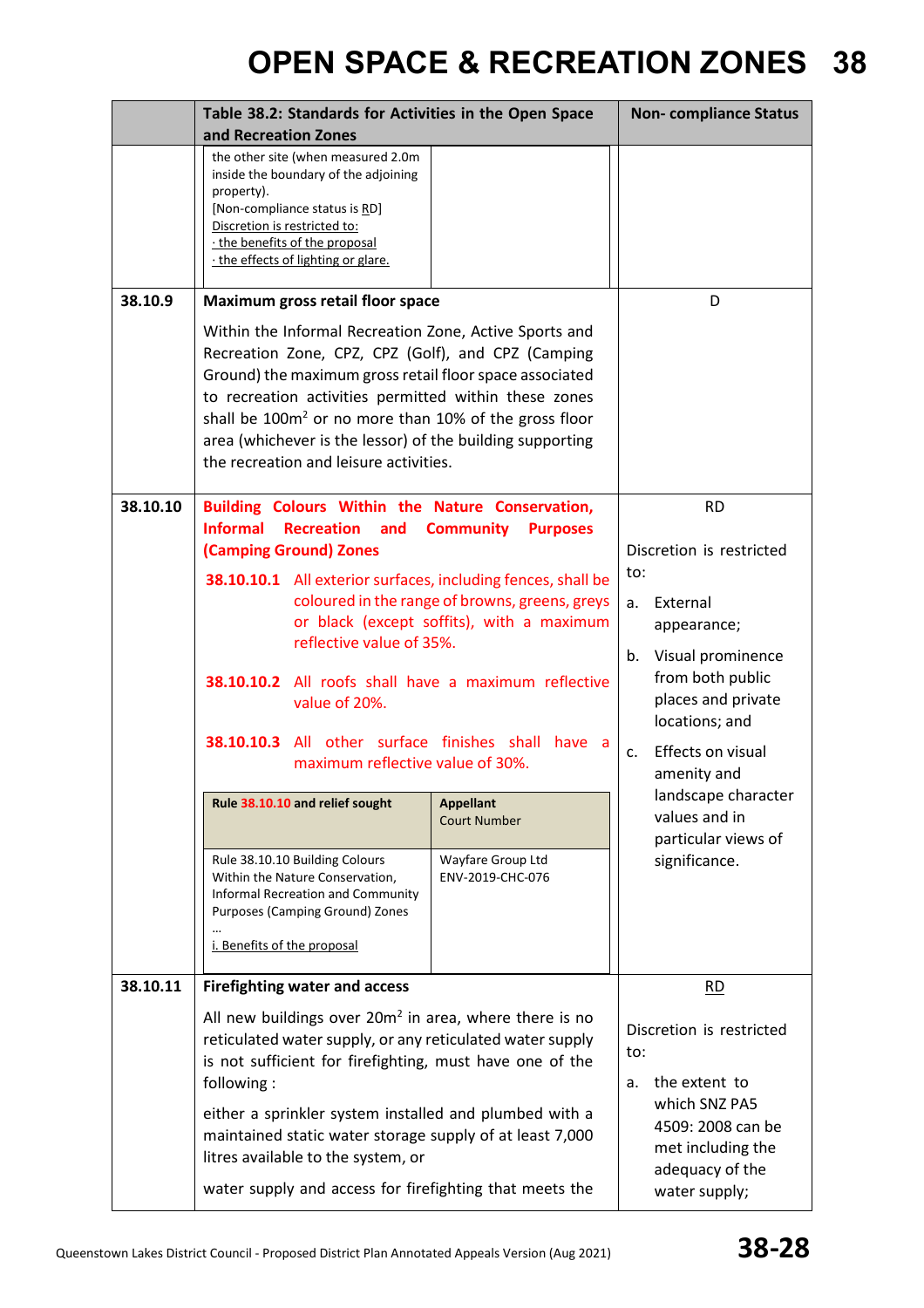|          | and Recreation Zones | Table 38.2: Standards for Activities in the Open Space                                                                                                                                                                                                                                                                                                                                                |          | <b>Non-compliance Status</b>                                                                                                                                 |
|----------|----------------------|-------------------------------------------------------------------------------------------------------------------------------------------------------------------------------------------------------------------------------------------------------------------------------------------------------------------------------------------------------------------------------------------------------|----------|--------------------------------------------------------------------------------------------------------------------------------------------------------------|
|          |                      | following requirements:<br>38.10.11.1 Water storage of at least 45,000 litres shall be<br>maintained (excluding potable water storage<br>for domestic use) with an outlet connection<br>point that can provide 1500L/min (25 L/s) and<br>any necessary couplings.                                                                                                                                     | b.<br>c. | the accessibility of<br>the firefighting<br>water connection<br>point for fire<br>service vehicles;<br>whether and the<br>extent to which<br>the building is |
|          |                      | 38.10.11.2 A hardstand area with a minimum width of<br>4.5m and a minimum length of 11m located<br>within 6m of the firefighting water supply<br>connection point and capable of supporting a<br>20 tonne fire service vehicle.                                                                                                                                                                       |          | assessed as a low<br>fire risk.                                                                                                                              |
|          |                      | 38.10.11.3 The connection point for the firefighting<br>water supply must be located more than 6m<br>and less than 90m from the building and be<br>accessible by emergency service vehicles<br>during fire events.                                                                                                                                                                                    |          |                                                                                                                                                              |
|          |                      | 38.10.11.4 Access from the property road boundary to<br>hardstand<br>the<br>capable<br>area<br>οf<br>accommodating a 20 tonne fire service<br>vehicle.                                                                                                                                                                                                                                                |          |                                                                                                                                                              |
| 38.10.12 |                      | <b>Activities Sensitive to Aircraft Noise</b>                                                                                                                                                                                                                                                                                                                                                         |          | <b>NC</b>                                                                                                                                                    |
|          |                      | New buildings or additions to existing buildings<br>containing Activities Sensitive to Aircraft Noise located<br>within the Queenstown Airport Air Noise Boundary or<br>Outer Control Boundary shall be designed to achieve an<br>Indoor Design Sound Level of 40dB within any Critical<br>Listening Environment (based on the 2037 Noise<br>Contours) and ventilated in accordance with Rule 36.6.2. |          |                                                                                                                                                              |
| 38.10.13 |                      | <b>Commercial outdoor dining located on the Civic Spaces</b><br>Zone that adjoin Active Frontage Area of the<br><b>Queenstown Bay Waterfront Subzone</b>                                                                                                                                                                                                                                              |          | <b>RD</b><br>Discretion is restricted<br>to:                                                                                                                 |
|          |                      | Outdoor dining shall immediately adjoin the restaurant or<br>café that it is associated with and shall not extend into the<br>Civic Spaces Zone by more than 5 m from the Queenstown<br>Town Centre Zone boundary or beyond the side boundaries<br>of the restaurant or café.                                                                                                                         | а.<br>C. | Effects on the<br>amenity of the<br>reserve,<br>b. Public access to, and<br>use of the open<br>space; and<br>Cumulative effects.                             |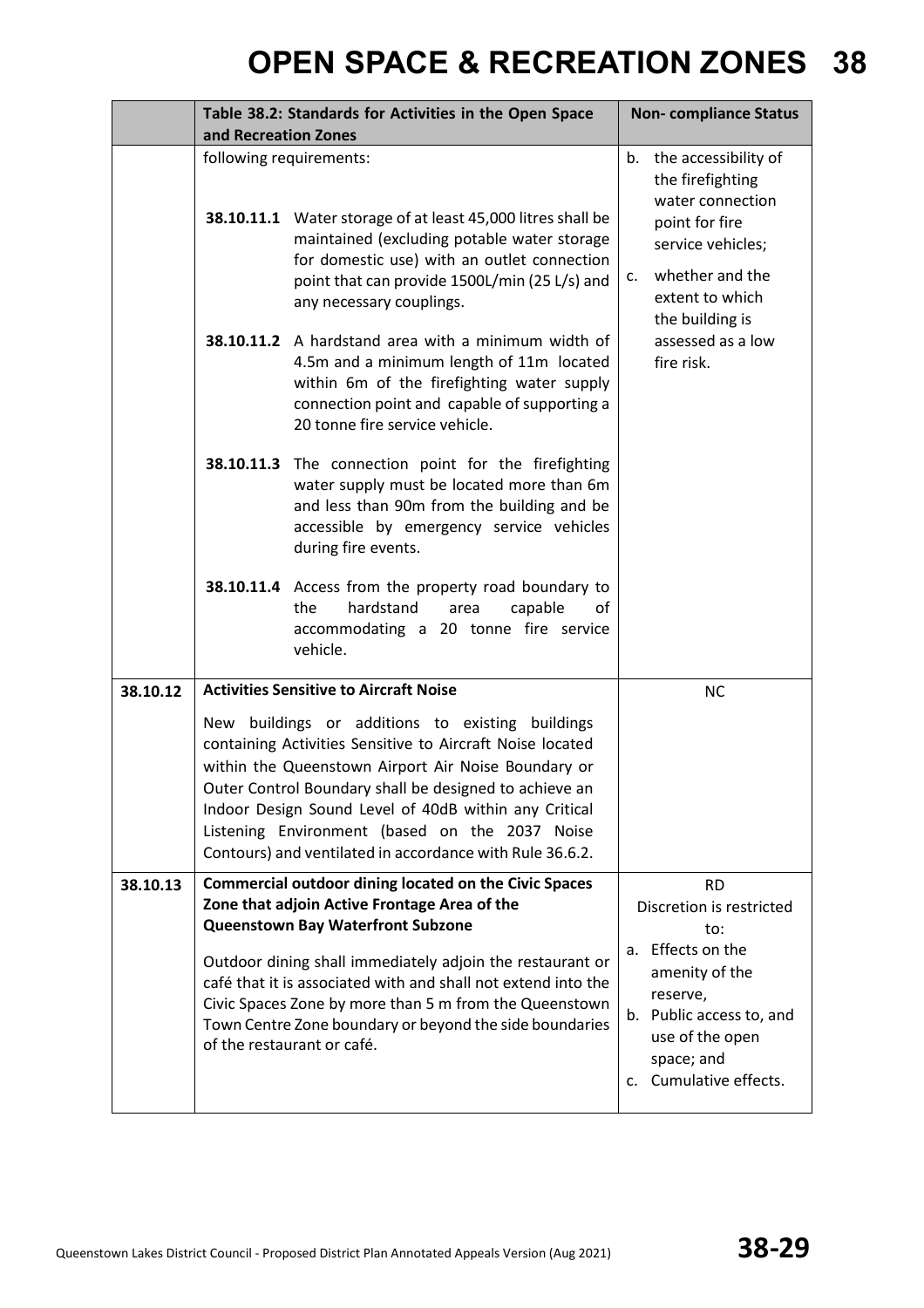### **38.11 Informal Recreation Zone: Ben Lomond Sub Zone**

|         | Table 38.3: Activities and Standards for Activities in the<br><b>Ben Lomond Sub Zone</b> | <b>Activity or Non-</b><br>compliance Status                                                                                                            |
|---------|------------------------------------------------------------------------------------------|---------------------------------------------------------------------------------------------------------------------------------------------------------|
|         | <b>Activity</b>                                                                          | <b>Activity Status</b>                                                                                                                                  |
| 38.11.1 | <b>Buildings</b>                                                                         | <b>RD</b>                                                                                                                                               |
|         | Construction, relocation, addition or alteration of any<br>building.                     | Discretion<br>is<br>restricted to:                                                                                                                      |
|         |                                                                                          | Landscape and<br>a.<br>visual amenity<br>values;                                                                                                        |
|         |                                                                                          | Scale, intensity<br>b.<br>and cumulative<br>effects;                                                                                                    |
|         |                                                                                          | Associated<br>$C_{1}$<br>earthworks and<br>landscaping;                                                                                                 |
|         |                                                                                          | Lighting;<br>d.                                                                                                                                         |
|         |                                                                                          | Provision of<br>e.<br>water supply,<br>sewerage<br>treatment and<br>disposal, storm<br>water disposal,<br>electricity and<br>communication<br>services; |
|         |                                                                                          | Natural Hazards;<br>f.<br>and                                                                                                                           |
|         |                                                                                          | Effects on the<br>g.<br>transportation<br>network.                                                                                                      |
|         |                                                                                          | Public access to,<br>h.<br>and the use of,<br>open space.                                                                                               |
|         |                                                                                          |                                                                                                                                                         |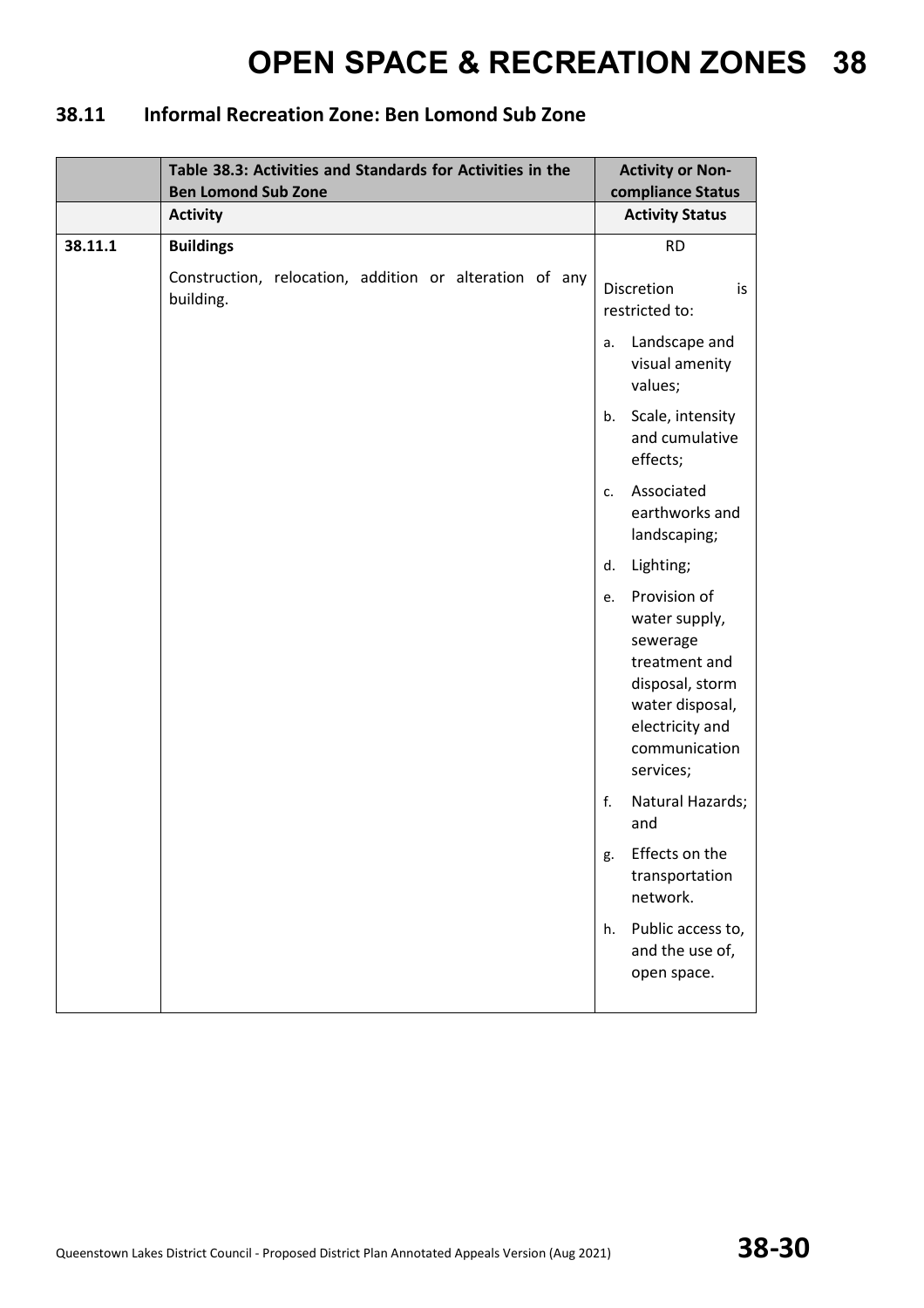|         | Table 38.3: Activities and Standards for Activities in the<br><b>Ben Lomond Sub Zone</b> |                                                                                                        |                                                                |                      | <b>Activity or Non-</b><br>compliance Status                                                            |
|---------|------------------------------------------------------------------------------------------|--------------------------------------------------------------------------------------------------------|----------------------------------------------------------------|----------------------|---------------------------------------------------------------------------------------------------------|
| 38.11.2 |                                                                                          | <b>Passenger Lift Systems</b>                                                                          |                                                                |                      | C                                                                                                       |
|         |                                                                                          | 'Gondola Corridor' area of the Ben Lomond Sub Zone.                                                    | Passenger Lift Systems within the 'Bob's Peak' area and the    | to:                  | Control is reserved                                                                                     |
|         |                                                                                          |                                                                                                        |                                                                | a.                   | Location,<br>external<br>appearance and<br>alignment;                                                   |
|         |                                                                                          |                                                                                                        |                                                                |                      | Other occupiers<br>or users;                                                                            |
|         |                                                                                          |                                                                                                        |                                                                | c.                   | Night lighting;                                                                                         |
|         |                                                                                          |                                                                                                        |                                                                | d.                   | Height;                                                                                                 |
|         |                                                                                          |                                                                                                        |                                                                | e.                   | Associated<br>earthworks; and                                                                           |
|         |                                                                                          |                                                                                                        |                                                                | f.                   | Natural Hazards.                                                                                        |
| 38.11.3 |                                                                                          |                                                                                                        | <b>Commercial recreation activity and ancillary Commercial</b> |                      | <b>RD</b>                                                                                               |
|         | activity                                                                                 |                                                                                                        |                                                                |                      | <b>Discretion</b><br>is                                                                                 |
|         |                                                                                          | Rule 38.11.3 and relief sought                                                                         | <b>Appellant</b><br><b>Court Number</b>                        |                      | restricted to:                                                                                          |
|         | activity                                                                                 | Rule 38.11.3 Commercial recreation<br>activity and ancillary Commercial<br>h. Benefits of the proposal | Wayfare Group Ltd<br>ENV-2019-CHC-076                          | a.                   | Intensity and<br>scale of the<br>activity and<br>effects on<br>recreation use<br>and amenity<br>values; |
|         | 38.11.3.1                                                                                | <b>Commercial recreation activity</b>                                                                  |                                                                | b.                   | Noise;                                                                                                  |
|         | 38.11.3.2                                                                                | Commercial activity only where the<br>on, the same site as, the commercial<br>recreation activity      | commercial activity is ancillary to and located                | $\mathsf{C}$ .<br>d. | Public access to,<br>and use of the<br>open space;<br>Other occupiers                                   |
|         |                                                                                          |                                                                                                        |                                                                |                      | or users of the<br>site or adjoining<br>sites;                                                          |
|         |                                                                                          |                                                                                                        |                                                                | e.                   | Infrastructure;                                                                                         |
|         |                                                                                          |                                                                                                        |                                                                | f.                   | <b>Access and</b><br>parking; and                                                                       |
|         |                                                                                          |                                                                                                        |                                                                | g.                   | <b>Effects on the</b><br>transportation<br>network.                                                     |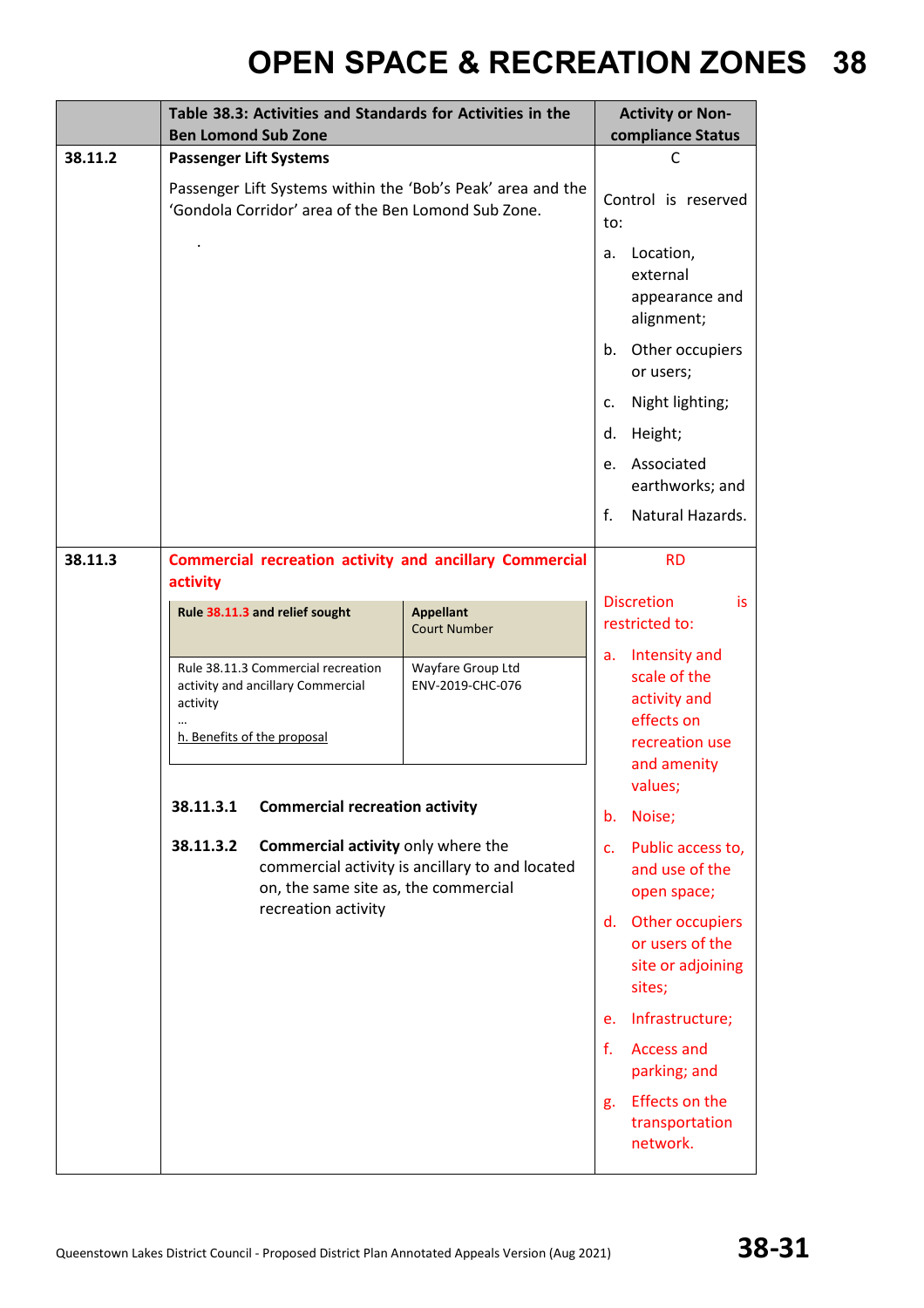|         | Table 38.3: Activities and Standards for Activities in the<br><b>Ben Lomond Sub Zone</b>                                                                                                                                          | <b>Activity or Non-</b><br>compliance Status                                                    |  |
|---------|-----------------------------------------------------------------------------------------------------------------------------------------------------------------------------------------------------------------------------------|-------------------------------------------------------------------------------------------------|--|
| 38.11.4 | Harvesting and management of existing Forestry. For any<br>Plantation Forestry the Resource Management (National<br>Environmental<br><b>Standard</b><br>for<br><b>Plantation</b><br>Forestry)<br><b>Regulation 2017 prevails.</b> | C<br>Control is reserved<br>to:                                                                 |  |
|         |                                                                                                                                                                                                                                   | Hours of<br>a.<br>operation;                                                                    |  |
|         |                                                                                                                                                                                                                                   | Noise;<br>b.                                                                                    |  |
|         |                                                                                                                                                                                                                                   | Health and<br>C <sub>1</sub><br>safety;                                                         |  |
|         |                                                                                                                                                                                                                                   | Traffic<br>d.<br>generation;                                                                    |  |
|         |                                                                                                                                                                                                                                   | Earthworks;<br>e.                                                                               |  |
|         |                                                                                                                                                                                                                                   | Soil erosion,<br>f.<br>sediment<br>generation and<br>run-off;                                   |  |
|         |                                                                                                                                                                                                                                   | Debris flow and<br>g.<br>rock fall hazards<br>and long-term<br>slope stability;                 |  |
|         |                                                                                                                                                                                                                                   | Landscape<br>h.<br>rehabilitation;<br>and                                                       |  |
|         |                                                                                                                                                                                                                                   | Effects on the<br>i.<br>amenity<br>values of the<br>forest and<br>other users of<br>the reserve |  |
| 38.11.5 | Parking within the Lower Terminal area of the Ben Lomond                                                                                                                                                                          | $\mathsf{C}$                                                                                    |  |
|         | Sub Zone.                                                                                                                                                                                                                         | Control is reserved<br>to Landscaping.                                                          |  |
| 38.11.6 | Building within the Building Restriction Area: Bob's Peak<br>Area                                                                                                                                                                 | PR                                                                                              |  |
|         | Any building within the Building Restriction Area, excluding<br>retaining walls.                                                                                                                                                  |                                                                                                 |  |
| 38.11.7 | <b>Building within the Gondola Corridor Area</b>                                                                                                                                                                                  | <b>NC</b>                                                                                       |  |
|         | Any building within the Gondola Corridor Area excluding<br>passenger lift systems.                                                                                                                                                |                                                                                                 |  |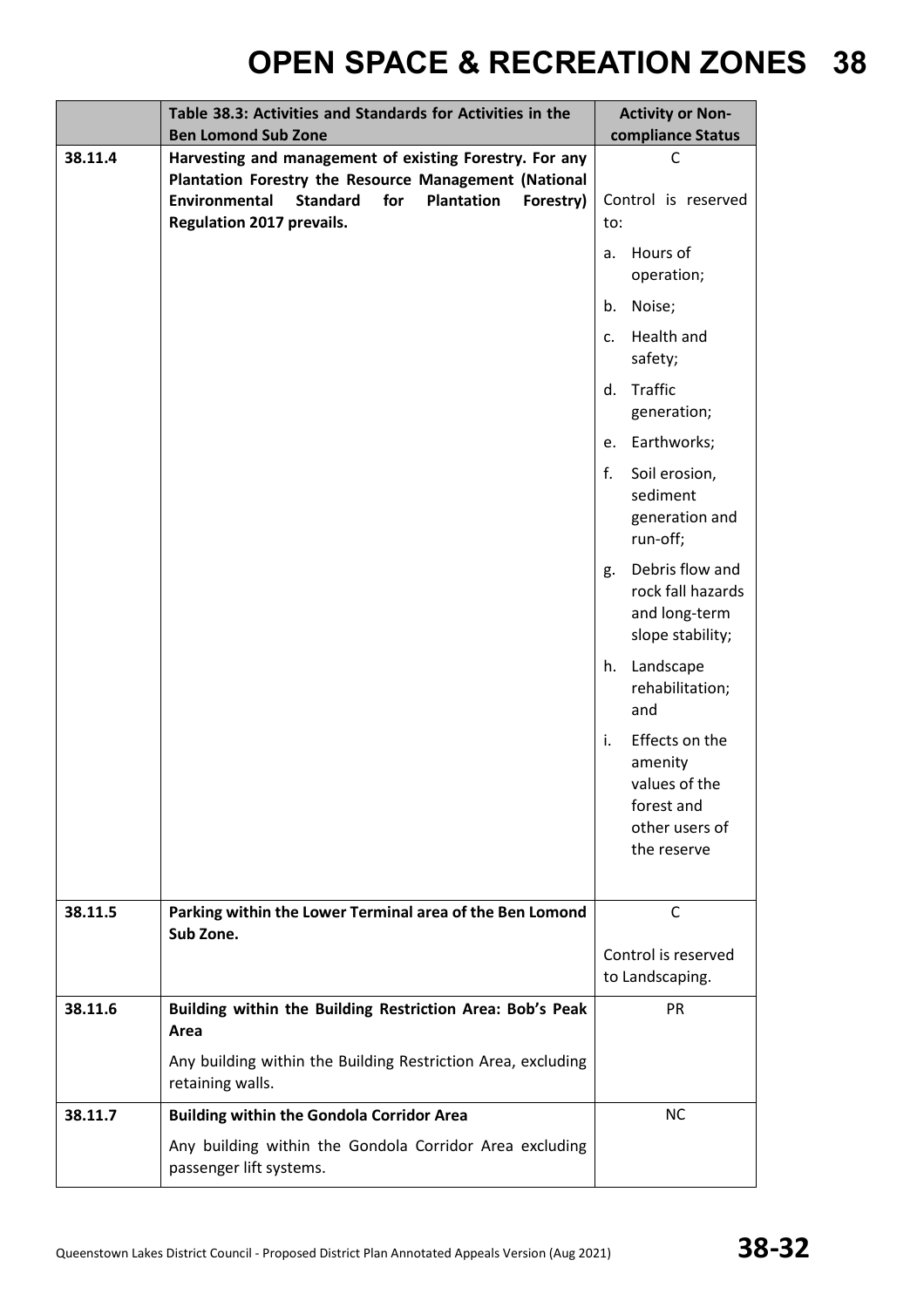|          | Table 38.3: Activities and Standards for Activities in the                                                                                                                                                  | <b>Activity or Non-</b>                                                                                                                                                |  |
|----------|-------------------------------------------------------------------------------------------------------------------------------------------------------------------------------------------------------------|------------------------------------------------------------------------------------------------------------------------------------------------------------------------|--|
| 38.11.8  | <b>Ben Lomond Sub Zone</b><br>Informal Airport Located within the Future Helipad Area                                                                                                                       | compliance Status                                                                                                                                                      |  |
|          | The information requirements for aviation safety shall                                                                                                                                                      | <b>RD</b><br>Discretion is<br>restricted to:                                                                                                                           |  |
|          | include provision of either a PT157 Determination issued by<br>the Director of Civil Aviation New Zealand or an independent<br>aviation safety assessment prepared by a suitably qualified<br>professional. | Aviation safety<br>a.<br>including<br>helicopter<br>landing area<br>design and<br>proximity to on<br>ground<br>structures and<br>track networks;                       |  |
|          |                                                                                                                                                                                                             | The frequency<br>b.<br>and intensity of<br>daily and weekly<br>flight numbers;                                                                                         |  |
|          |                                                                                                                                                                                                             | Separation<br>c.<br>distance and<br>potential effect<br>on the<br>operation of<br>other existing or<br>incompatible<br>occupiers within<br>the Ben Lomond<br>Sub-Zone. |  |
|          |                                                                                                                                                                                                             | d. Helicopter flight<br>paths                                                                                                                                          |  |
| 38.11.9  | Two or More Informal Airports within the Bob's Peak Area of<br>the Ben Lomond Sub-Zone                                                                                                                      | <b>NC</b>                                                                                                                                                              |  |
|          | <b>Standards</b>                                                                                                                                                                                            | <b>Non-Compliance</b><br><b>Status</b>                                                                                                                                 |  |
| 38.11.10 | <b>Building Height</b>                                                                                                                                                                                      | D                                                                                                                                                                      |  |
|          | The maximum height of buildings and structures as specified<br>shall be:                                                                                                                                    |                                                                                                                                                                        |  |
|          | Buildings within the Bob's Peak Area: 10m.<br>a.                                                                                                                                                            |                                                                                                                                                                        |  |
|          | Passenger Lift Systems within the Bob's Peak Area:<br>b.<br>12m.                                                                                                                                            |                                                                                                                                                                        |  |
|          | Buildings within the Lower Terminal Area: 18.5m.<br>c.                                                                                                                                                      |                                                                                                                                                                        |  |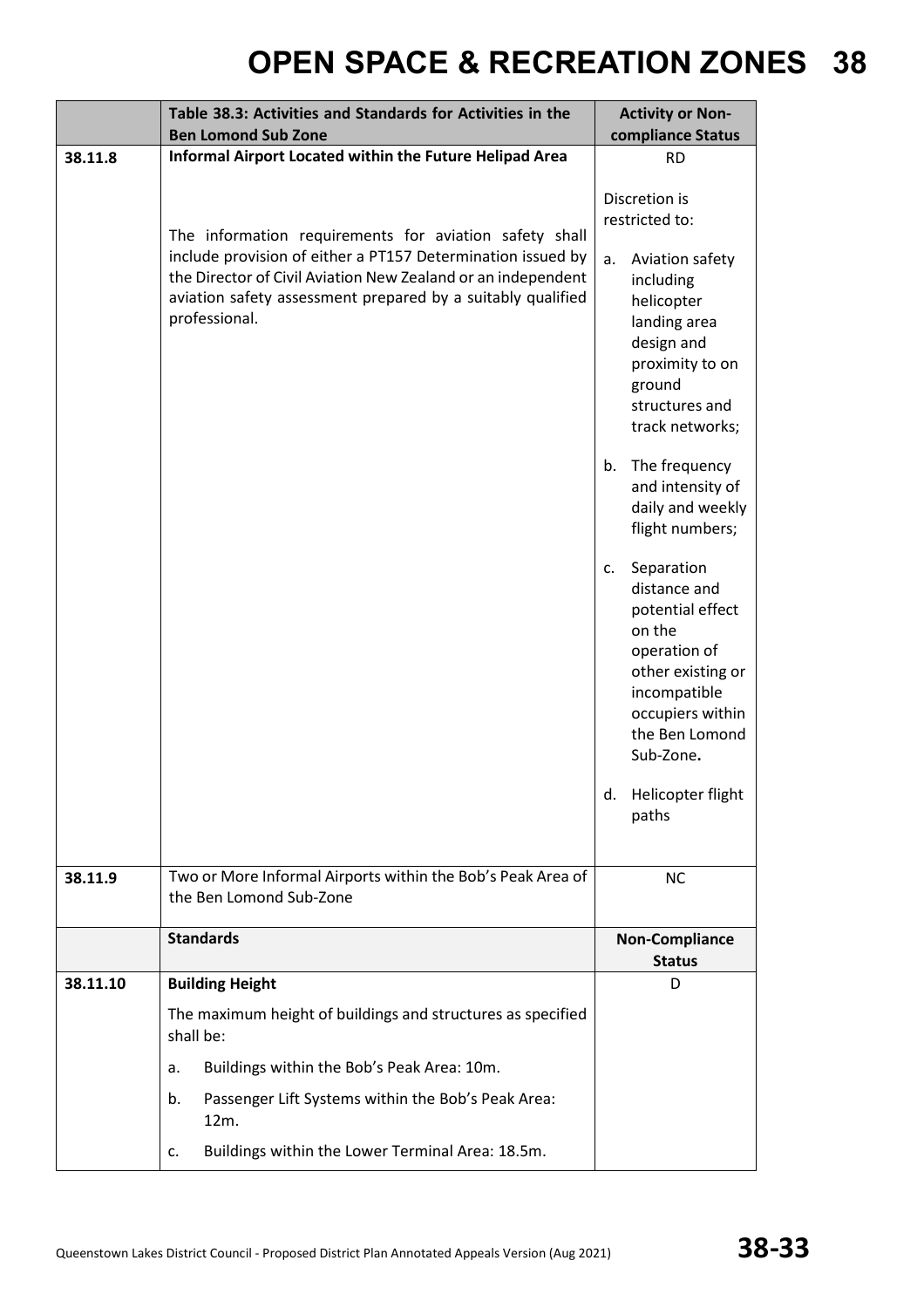|          | Table 38.3: Activities and Standards for Activities in the<br><b>Ben Lomond Sub Zone</b> | <b>Activity or Non-</b><br>compliance Status |
|----------|------------------------------------------------------------------------------------------|----------------------------------------------|
| 38.11.11 | <b>Building Coverage</b>                                                                 | D                                            |
|          | The maximum building coverage within the Bob's Peak Area<br>shall be 15%                 |                                              |

#### **38.12 Rules - Non-notification of Applications**

All applications for controlled and restricted discretionary activities shall not require the written approval of other persons and shall not be notified or limited-notified, except for the following:

#### 38.12.1 **Restricted discretionary activities within the Informal Recreation Ben Lomond Sub-Zone.**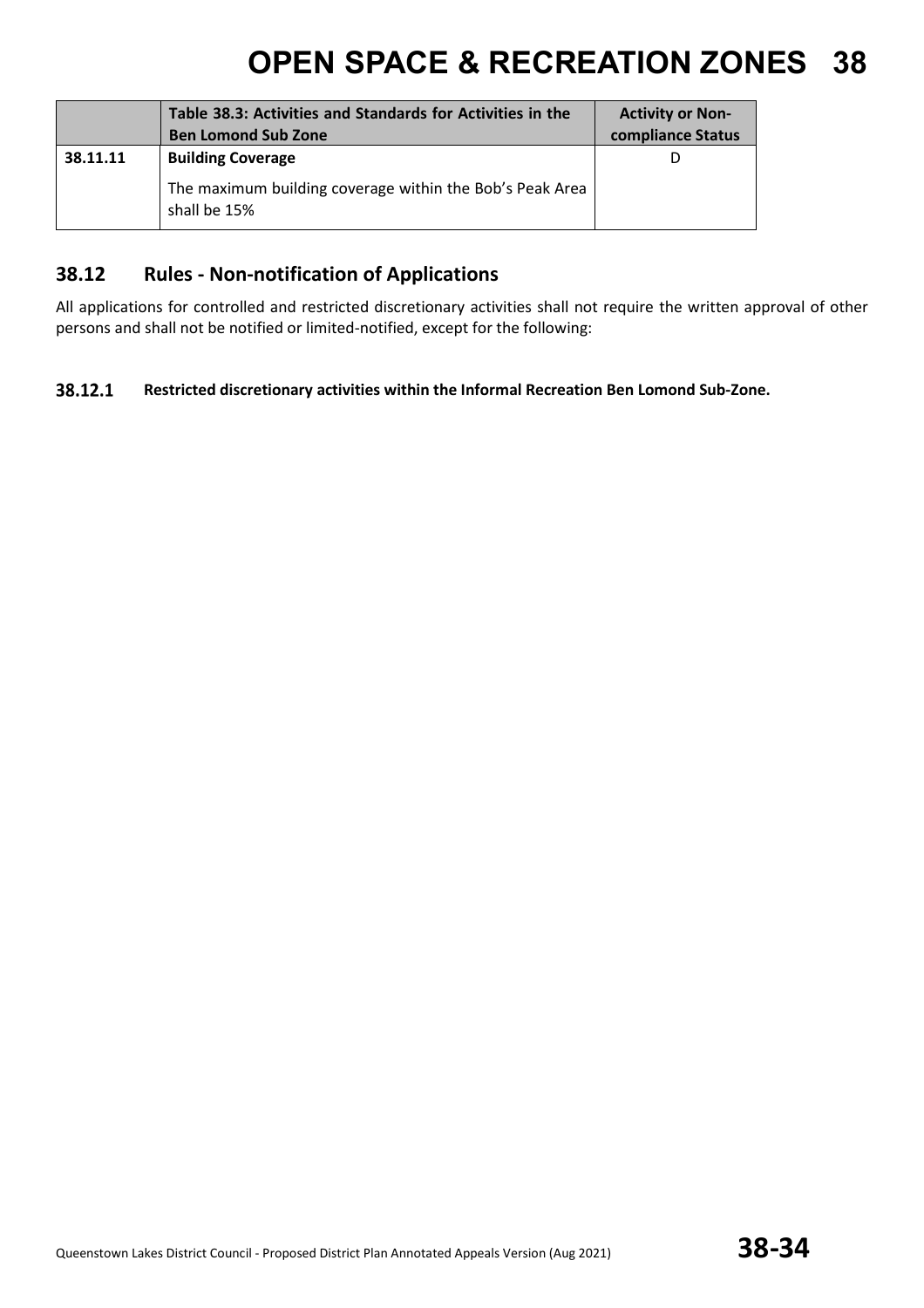### **38.13 Matters of control for Controlled Activities identified in Table 38.1**

The Council will reserve its control to the following matters when assessing a controlled activity resource consent application.

|         | Table 38.4: Matters of Control for Activities in the Open Space and Recreation Zones                                                                                                                                                                                           |                                                                                                                                   |                                                                                                                    |  |
|---------|--------------------------------------------------------------------------------------------------------------------------------------------------------------------------------------------------------------------------------------------------------------------------------|-----------------------------------------------------------------------------------------------------------------------------------|--------------------------------------------------------------------------------------------------------------------|--|
| 38.13.1 | Rule 38.9.16: Restaurants and cafes that are accessory to a permitted activity and<br>are located further than 50m from a Residential Zone in the Civic Spaces Zone,<br>Informal Recreation Zone, Active Sports and Recreation Zone, CPZ, CPZ (Golf), CPZ<br>(Camping Ground): |                                                                                                                                   |                                                                                                                    |  |
|         | a.                                                                                                                                                                                                                                                                             |                                                                                                                                   | Scale and intensity of the activity on recreation use and amenity values;                                          |  |
|         | b.                                                                                                                                                                                                                                                                             |                                                                                                                                   | Public access to, and use of the open space;                                                                       |  |
|         | c.                                                                                                                                                                                                                                                                             | Traffic generation, access and parking; and                                                                                       |                                                                                                                    |  |
|         | Infrastructure and servicing, including the provision of storage<br>d.<br>loading/service areas.                                                                                                                                                                               |                                                                                                                                   |                                                                                                                    |  |
|         | In the Civic Spaces Zone that adjoins the Arrowtown, Wānaka, and Queenstown<br>e.<br>Town Centre Zones, and in that part of the Community Purposes Zone within<br>70m of the Queenstown Bay Waterfront Sub-Zone:                                                               |                                                                                                                                   |                                                                                                                    |  |
|         | i.<br>external appearance of buildings, including materials and colours and<br>associated landscaping;                                                                                                                                                                         |                                                                                                                                   |                                                                                                                    |  |
|         |                                                                                                                                                                                                                                                                                | ii.                                                                                                                               | lighting;                                                                                                          |  |
|         |                                                                                                                                                                                                                                                                                | iii.                                                                                                                              | the contribution the building makes to the safety of the Town Centre<br>through adherence to CPTED principles; and |  |
|         |                                                                                                                                                                                                                                                                                | iv.                                                                                                                               | natural hazards.                                                                                                   |  |
| 38.13.2 |                                                                                                                                                                                                                                                                                | Rules 38.9.25 and 38.9.26: Construction and alteration of buildings in the Community<br><b>Purpose Camping Ground Zone:</b>       |                                                                                                                    |  |
|         | а.                                                                                                                                                                                                                                                                             |                                                                                                                                   | Building location, character, scale and form.                                                                      |  |
|         | b.                                                                                                                                                                                                                                                                             |                                                                                                                                   | External appearance including materials and colours.                                                               |  |
|         | c.                                                                                                                                                                                                                                                                             |                                                                                                                                   | Infrastructure and servicing, access and parking.                                                                  |  |
|         | Natural hazards.<br>d.                                                                                                                                                                                                                                                         |                                                                                                                                   |                                                                                                                    |  |
| 38.13.3 |                                                                                                                                                                                                                                                                                | Rule 38.9.29: Construction of vehicle access and car parking areas accessory to<br>permitted activities up to 200m <sup>2</sup> : |                                                                                                                    |  |
|         | a.                                                                                                                                                                                                                                                                             |                                                                                                                                   | Traffic generation, access and parking;                                                                            |  |
|         | b.                                                                                                                                                                                                                                                                             |                                                                                                                                   | Public access to, and use of, the open space;                                                                      |  |
|         | c.                                                                                                                                                                                                                                                                             |                                                                                                                                   | Pedestrian and vehicle access; and                                                                                 |  |
|         | d.                                                                                                                                                                                                                                                                             | Landscaping.                                                                                                                      |                                                                                                                    |  |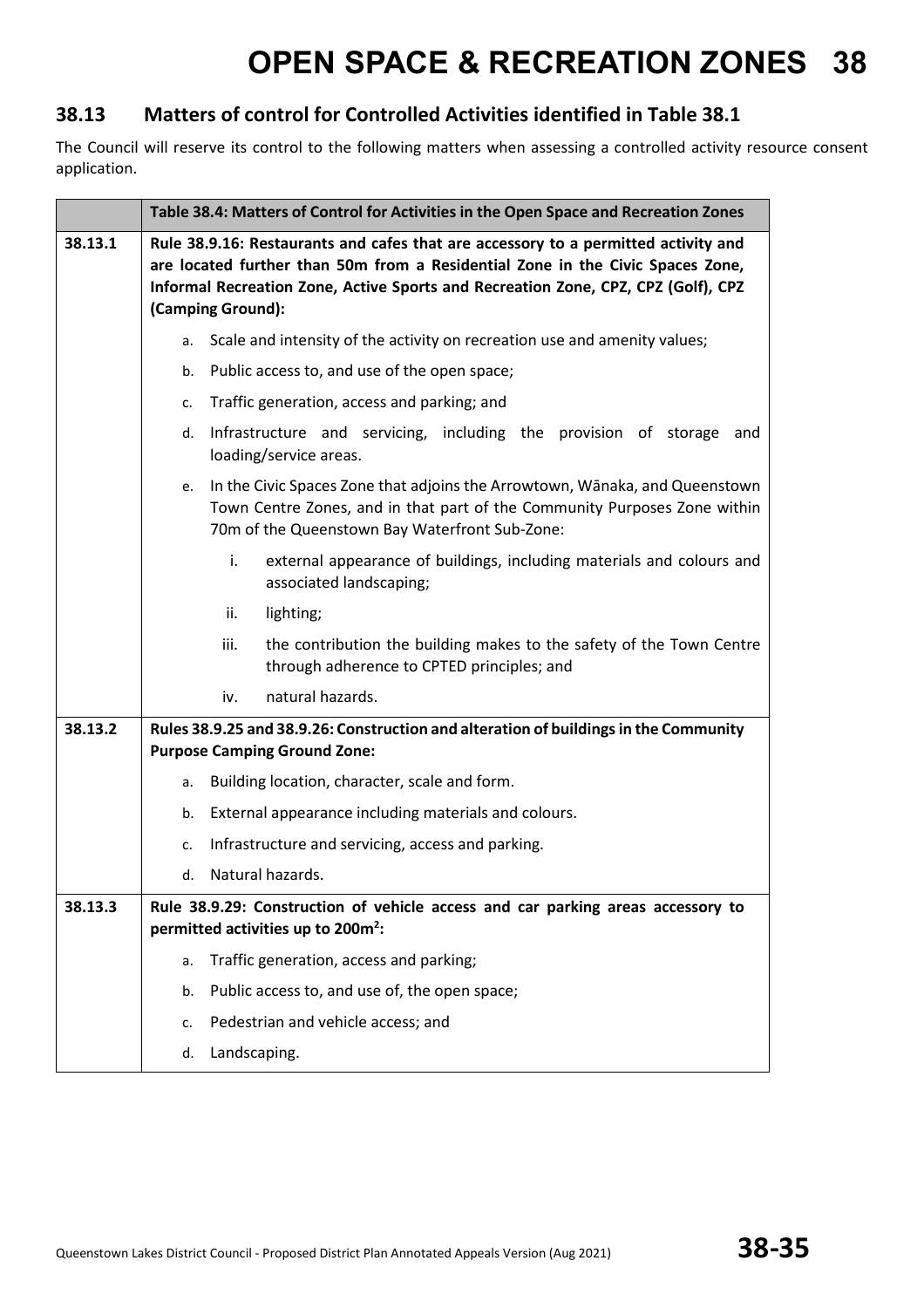### **38.14 Matters of discretion for Restricted Discretionary Activities identified in Table 38.1**

The Council will restrict its discretion over the following matters when assessing a restricted discretionary activity resource consent application.

| Table 38.5 and relief sought                                                                                                                                                                                                                       | Appellant<br><b>Court Number</b>      |
|----------------------------------------------------------------------------------------------------------------------------------------------------------------------------------------------------------------------------------------------------|---------------------------------------|
| Amend Table 38.5 through the inclusion of a new matter of discretion for all restricted<br>discretionary activities that allows for consideration of the positive effects and benefits<br>of the proposal, such as "the benefits of the proposal". | Wayfare Group Ltd<br>ENV-2021-CHC-053 |

|         | Table 38.5: Matters of Discretion for Activities in the Open Space and Recreation<br><b>Zones</b> |                                                                                                                                                                                                                                                                      |                                                                                                                    |  |  |
|---------|---------------------------------------------------------------------------------------------------|----------------------------------------------------------------------------------------------------------------------------------------------------------------------------------------------------------------------------------------------------------------------|--------------------------------------------------------------------------------------------------------------------|--|--|
| 38.14.1 |                                                                                                   | Rule 38.9.17: Restaurants and cafes that are accessory to a permitted activity and are<br>located within 50m of a Residential Zone in the Civic Spaces Zone, Informal Recreation<br>Zone, Active Sports and Recreation Zone, CPZ, CPZ (Golf), CPZ (Camping Grounds): |                                                                                                                    |  |  |
|         | a.                                                                                                |                                                                                                                                                                                                                                                                      | Intensity and scale of the activity on recreation use and amenity values;                                          |  |  |
|         | b.                                                                                                |                                                                                                                                                                                                                                                                      | Public access to, and use of, the open space;                                                                      |  |  |
|         | c.                                                                                                |                                                                                                                                                                                                                                                                      | Location, in particular distance from adjoining properties;                                                        |  |  |
|         | d.                                                                                                |                                                                                                                                                                                                                                                                      | Traffic generation, access, location of parking, provision for mobility parking;                                   |  |  |
|         | e.                                                                                                | Noise;                                                                                                                                                                                                                                                               |                                                                                                                    |  |  |
|         | f.                                                                                                |                                                                                                                                                                                                                                                                      | Infrastructure and servicing, including the provision of storage<br>and<br>loading/service areas; and              |  |  |
|         | g.                                                                                                |                                                                                                                                                                                                                                                                      | In the Civic Spaces Zone that adjoins the Arrowtown Town Centre Zone:                                              |  |  |
|         |                                                                                                   | i.                                                                                                                                                                                                                                                                   | external appearance of buildings, including materials and colours and<br>associated landscaping;                   |  |  |
|         |                                                                                                   | ii.                                                                                                                                                                                                                                                                  | lighting;                                                                                                          |  |  |
|         |                                                                                                   | iii.                                                                                                                                                                                                                                                                 | the contribution the building makes to the safety of the Town Centre<br>through adherence to CPTED principles; and |  |  |
|         |                                                                                                   | iv.                                                                                                                                                                                                                                                                  | natural hazards                                                                                                    |  |  |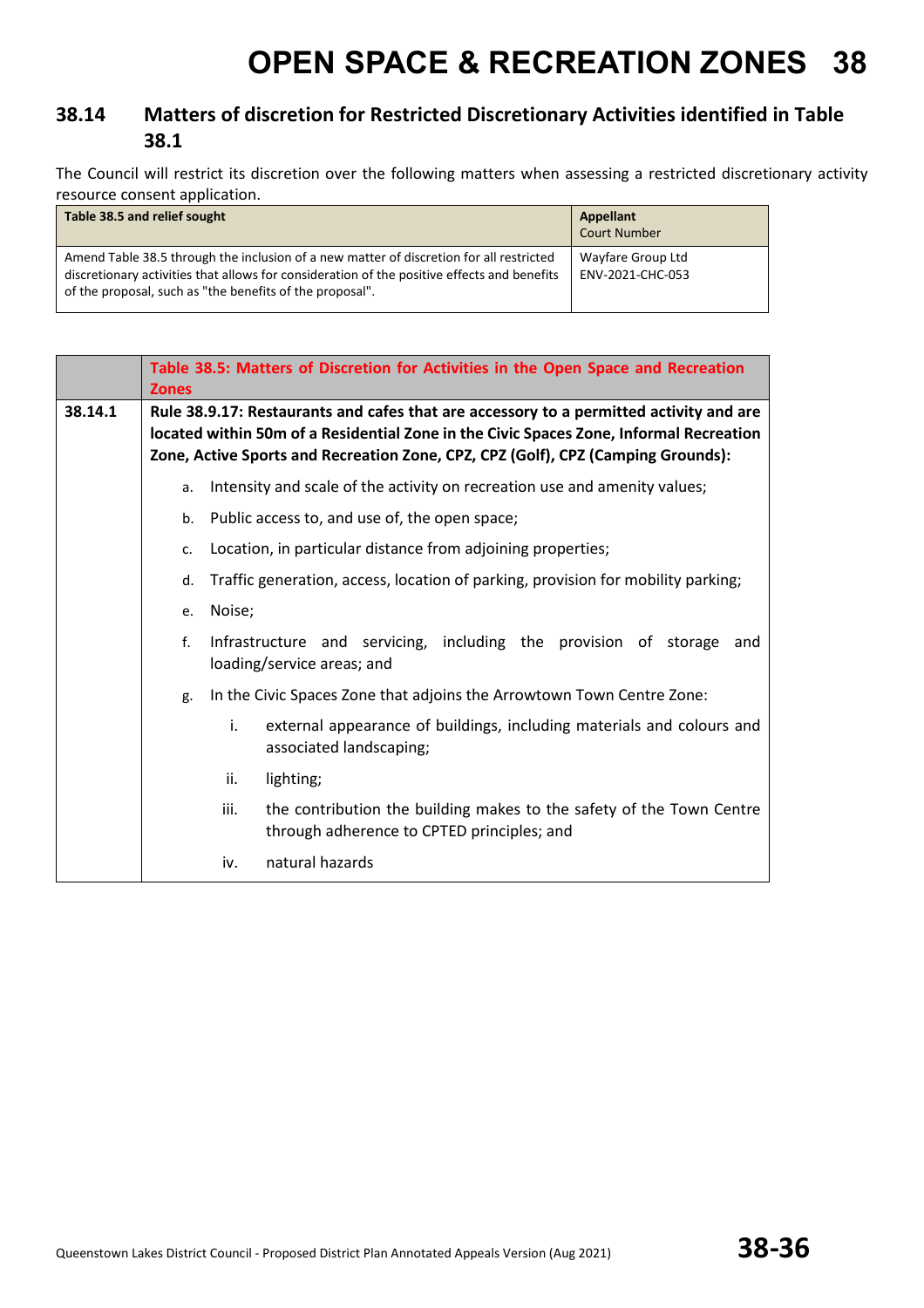|         | Table 38.5: Matters of Discretion for Activities in the Open Space and Recreation<br><b>Zones</b>                                                                                                                                                               |  |  |
|---------|-----------------------------------------------------------------------------------------------------------------------------------------------------------------------------------------------------------------------------------------------------------------|--|--|
| 38.14.2 | Rules 38.9.21 and 38.9.22: Commercial recreation activity including commercial<br>activities associated with and located on the same site as recreation activities,<br>including buildings in the Civic Spaces Zone, CPZ, CPZ (Golf), CPZ (Camping Grounds):    |  |  |
|         | Intensity and scale of the activity on recreation use and amenity values;<br>a.                                                                                                                                                                                 |  |  |
|         | Public access to, and use of the open space;<br>b.                                                                                                                                                                                                              |  |  |
|         | Other occupiers or users of the site or adjoining sites;<br>c.                                                                                                                                                                                                  |  |  |
|         | Traffic generation, access, location of parking, provision for mobility parking;<br>d.<br>and                                                                                                                                                                   |  |  |
|         | In the Civic Spaces Zone that adjoins the Arrowtown, Wānaka, and Queenstown<br>e.<br>Town Centre Zones, and in those parts of the Informal Recreation and<br>Community Purposes Zones that are within 70 m of the Queenstown Bay<br><b>Waterfront Sub-Zone:</b> |  |  |
|         | i.<br>external appearance of buildings, including materials and colours and<br>associated landscaping;                                                                                                                                                          |  |  |
|         | lighting<br>ii.                                                                                                                                                                                                                                                 |  |  |
|         | the contribution the building makes to the safety of the Town Centre<br>iii.<br>through adherence to CPTED principles; and                                                                                                                                      |  |  |
|         | natural hazards<br>iv.                                                                                                                                                                                                                                          |  |  |
| 38.14.3 | Rule 38.9.30: Construction of vehicle access and car parking areas accessory to<br>permitted activities exceeding 200m <sup>2</sup> in respect of all Open Space and Recreation Zones<br>(except the Nature Conservation Zone):                                 |  |  |
|         | Location of facility and access;                                                                                                                                                                                                                                |  |  |
|         | Number, design and layout of car parks and associated manoeuvring areas;<br>a.                                                                                                                                                                                  |  |  |
|         | b. Surface treatment of parking facility and access;                                                                                                                                                                                                            |  |  |
|         | Landscaping; and<br>c.                                                                                                                                                                                                                                          |  |  |
|         | Cumulative effect of the number of car parking facilities within the Zone.<br>d.                                                                                                                                                                                |  |  |
| 38.14.4 | Rule 38.9.33: Farming including grazing of stock                                                                                                                                                                                                                |  |  |
|         | Intensity and duration;<br>a.                                                                                                                                                                                                                                   |  |  |
|         | Public access to, and use of the open space;<br>b.                                                                                                                                                                                                              |  |  |
|         | Pest and wilding pine control;<br>c.                                                                                                                                                                                                                            |  |  |
|         | Maintenance of landscape values; and<br>d.                                                                                                                                                                                                                      |  |  |
|         | Restriction of areas to protect or restore indigenous biodiversity values.<br>e.                                                                                                                                                                                |  |  |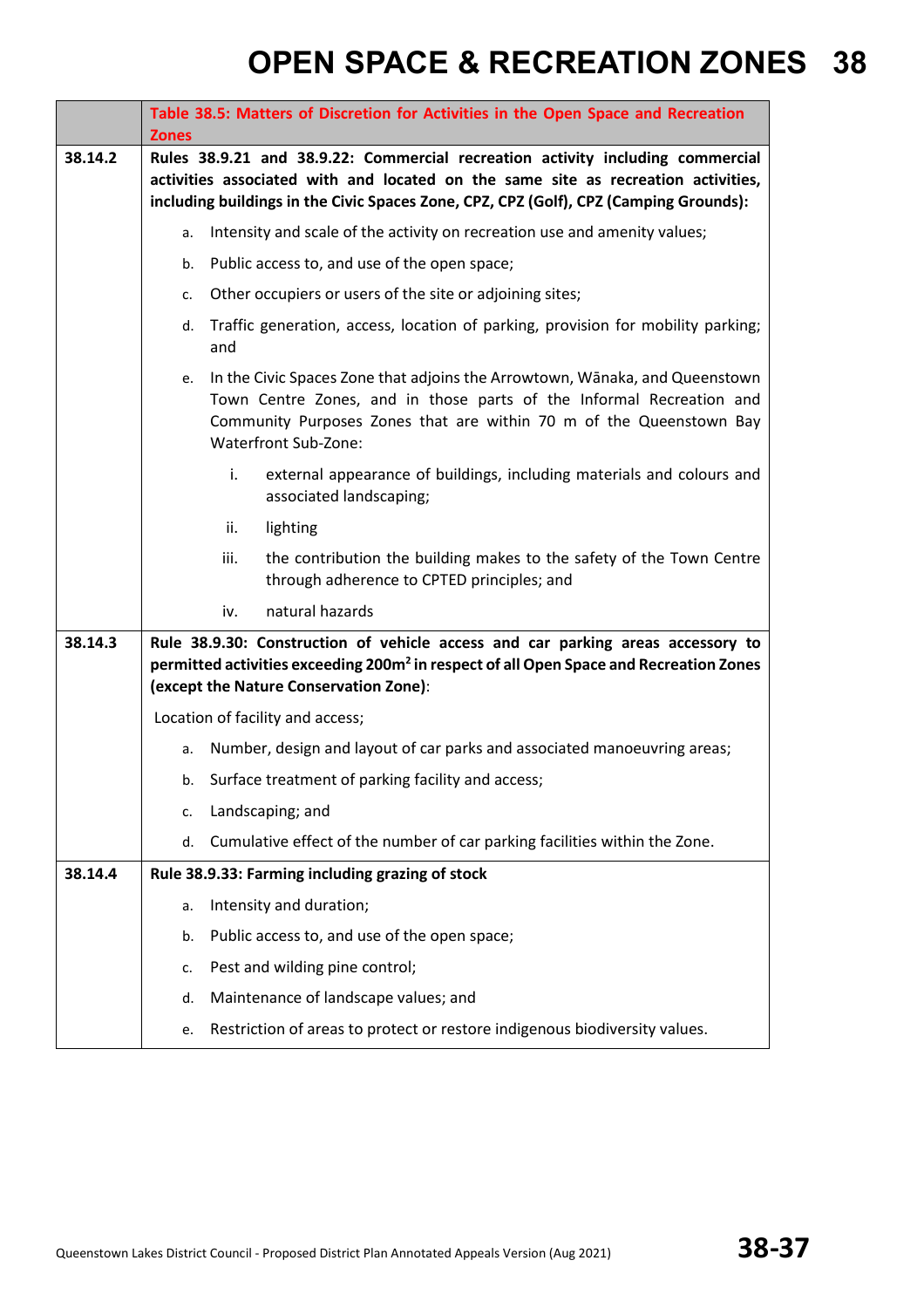|         | Table 38.5: Matters of Discretion for Activities in the Open Space and Recreation<br><b>Zones</b>                                                               |  |  |  |
|---------|-----------------------------------------------------------------------------------------------------------------------------------------------------------------|--|--|--|
| 38.14.5 | Rule 38.9.20: Commercial outdoor dining on the Civic Spaces Zone, where the Zone<br>adjoins the Active Frontage Area of the Queenstown Bay Waterfront Sub-Zone: |  |  |  |
|         | a. the scale of the activity;                                                                                                                                   |  |  |  |
|         | b. effects on the amenity of the reserve, including pedestrian access to and<br>through it;                                                                     |  |  |  |
|         | c. lighting;                                                                                                                                                    |  |  |  |
|         | d. effects on the safety of the reserve through designing the outdoor space in<br>accordance with CPTED principles;                                             |  |  |  |
|         | e. noise issues;                                                                                                                                                |  |  |  |
|         | hours of operation; and<br>f.                                                                                                                                   |  |  |  |
|         | g. cumulative effects.                                                                                                                                          |  |  |  |

### **38.15 Landscape Assessment Matters for Discretionary Activities**

The following assessment matters apply to any discretionary activity within an Open Space and Recreation Zone where the land involved is subject to one of the landscape classifications.

|         | Table 38.6: Landscape Assessment Matters for Discretionary Activities in the Open<br><b>Space and Recreation Zones</b>                                                                                                                                                                                                              |                                                          |                                                                                                                                    |  |
|---------|-------------------------------------------------------------------------------------------------------------------------------------------------------------------------------------------------------------------------------------------------------------------------------------------------------------------------------------|----------------------------------------------------------|------------------------------------------------------------------------------------------------------------------------------------|--|
|         | Table 38.6 and relief sought                                                                                                                                                                                                                                                                                                        |                                                          | <b>Appellant</b><br><b>Court Number</b>                                                                                            |  |
|         | Delete table 38.6                                                                                                                                                                                                                                                                                                                   |                                                          | Wayfare Group Ltd<br>ENV-2019-CHC-076                                                                                              |  |
| 38.15.1 | <b>Outstanding Natural Features and Outstanding Natural Landscapes (ONF and ONL).</b>                                                                                                                                                                                                                                               |                                                          |                                                                                                                                    |  |
|         | Effects on landscape quality and character<br>38.15.1.1                                                                                                                                                                                                                                                                             |                                                          |                                                                                                                                    |  |
|         | In considering whether the proposed development will maintain or enhance the quality<br>and character of Outstanding Natural Features and Landscapes, the Council shall be<br>satisfied of the extent to which the proposed development will affect landscape quality<br>and character, taking into account the following elements: |                                                          |                                                                                                                                    |  |
|         | <b>Physical attributes:</b><br>a.                                                                                                                                                                                                                                                                                                   |                                                          |                                                                                                                                    |  |
|         | i.                                                                                                                                                                                                                                                                                                                                  | landscape character;                                     | Geological, topographical, geographic elements in the context of<br>whether these formative processes have a profound influence on |  |
|         | ii.                                                                                                                                                                                                                                                                                                                                 | Vegetation (exotic and indigenous);                      |                                                                                                                                    |  |
|         | iii.                                                                                                                                                                                                                                                                                                                                |                                                          | The presence of waterbodies including lakes, rivers, streams, wetlands.                                                            |  |
|         | b.                                                                                                                                                                                                                                                                                                                                  | <b>Visual attributes:</b>                                |                                                                                                                                    |  |
|         | i.                                                                                                                                                                                                                                                                                                                                  | demonstrates its formative processes;                    | Legibility or expressiveness - how obviously the feature or landscape                                                              |  |
|         | ii.                                                                                                                                                                                                                                                                                                                                 | Aesthetic values including memorability and naturalness; |                                                                                                                                    |  |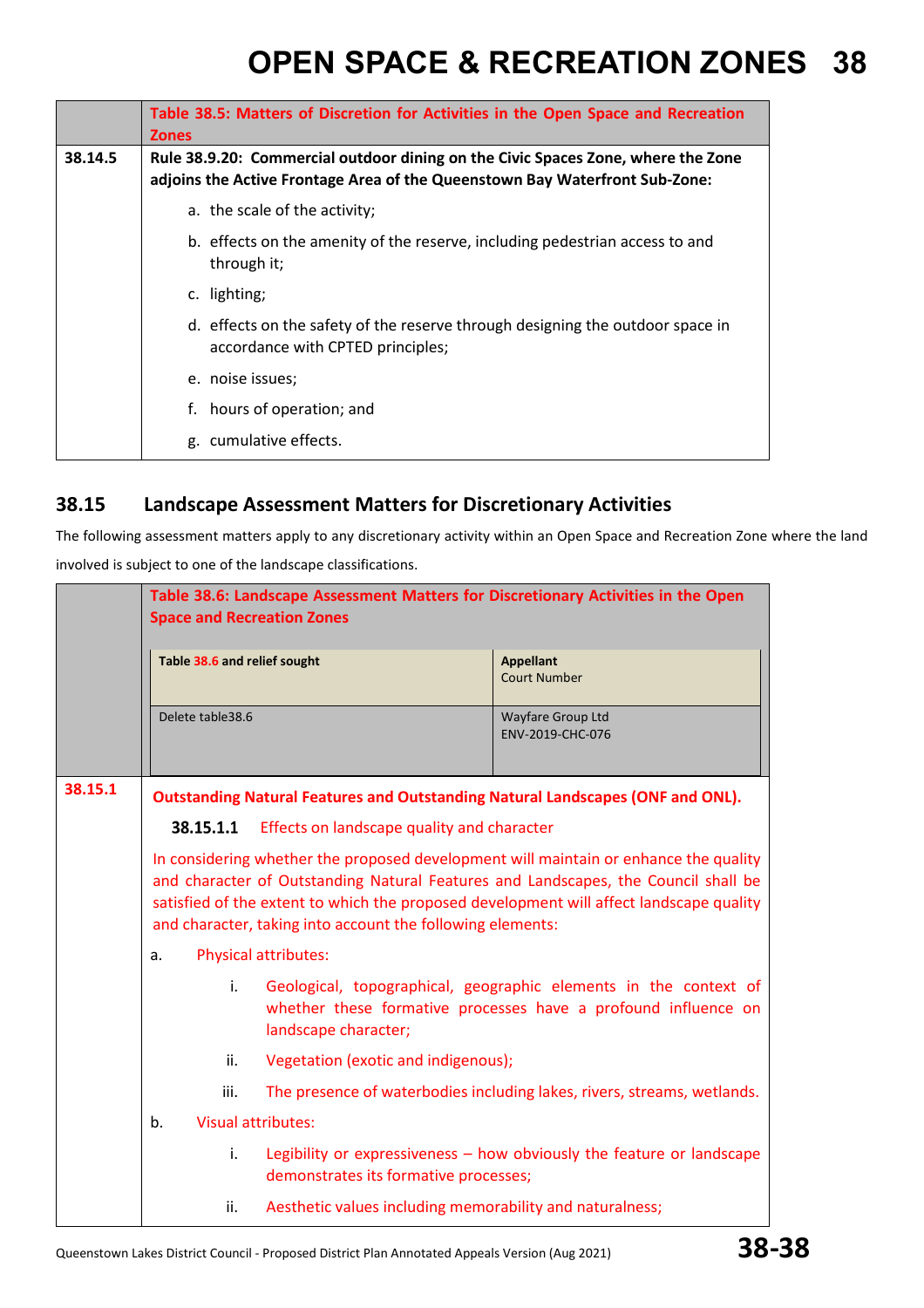|         | Table 38.6: Landscape Assessment Matters for Discretionary Activities in the Open<br><b>Space and Recreation Zones</b>                                                                                                                                                                                     |                                                                              |  |  |
|---------|------------------------------------------------------------------------------------------------------------------------------------------------------------------------------------------------------------------------------------------------------------------------------------------------------------|------------------------------------------------------------------------------|--|--|
|         | Table 38.6 and relief sought                                                                                                                                                                                                                                                                               | <b>Appellant</b><br><b>Court Number</b>                                      |  |  |
|         | Delete table 38.6                                                                                                                                                                                                                                                                                          | Wayfare Group Ltd<br>ENV-2019-CHC-076                                        |  |  |
|         | iii.                                                                                                                                                                                                                                                                                                       | Transient values including values at certain times of the day or year;       |  |  |
|         | iv.<br>patterns, buildings, roads.                                                                                                                                                                                                                                                                         | Human influence and management - settlements, land management                |  |  |
|         | Appreciation and cultural attributes:<br>c.                                                                                                                                                                                                                                                                |                                                                              |  |  |
|         | i.<br>recognised;                                                                                                                                                                                                                                                                                          | Whether the elements identified in (a) and (b) are shared and                |  |  |
|         | Cultural and spiritual values for Tangata whenua;<br>ii.                                                                                                                                                                                                                                                   |                                                                              |  |  |
|         | Historical and heritage associations.<br>iii.                                                                                                                                                                                                                                                              |                                                                              |  |  |
|         | The Council acknowledges that Tangata Whenua beliefs and values for a specific<br>location may not be known without input from iwi.                                                                                                                                                                        |                                                                              |  |  |
|         | In the context of (a) to (c) above, the degree to which the proposed activity or<br>d.<br>development will affect the existing landscape quality and character, including<br>whether the proposed activity or development accords with or degrades<br>landscape quality and character, and to what degree. |                                                                              |  |  |
|         | 38.15.1.2<br><b>Effects on visual amenity</b>                                                                                                                                                                                                                                                              |                                                                              |  |  |
|         | In considering whether the potential visibility of the proposed activity or development<br>will maintain and enhance visual amenity, values the Council shall be satisfied that:                                                                                                                           |                                                                              |  |  |
|         | the extent to which the proposed activity or development detracts from visual<br>a.<br>amenity values as viewed from public roads and other public places;                                                                                                                                                 |                                                                              |  |  |
|         | b.<br>the proposed development will not be visually prominent such that it detracts<br>from public or private views of and within Outstanding Natural Features and<br>Landscapes;                                                                                                                          |                                                                              |  |  |
|         | the proposal will be appropriately integrated, screened or hidden from view by<br>c.<br>elements that are in keeping with the character of the landscape;                                                                                                                                                  |                                                                              |  |  |
|         | the proposed activity or development will not reduce the visual amenity values of<br>d.<br>the wider landscape (not just the immediate landscape);                                                                                                                                                         |                                                                              |  |  |
|         | structures will not be located where they will break the line and form of any ridges,<br>e.<br>hills and slopes;                                                                                                                                                                                           |                                                                              |  |  |
|         | the visual amenity of the landscape.                                                                                                                                                                                                                                                                       | any carparking, access, lighting, earthworks and landscaping will not reduce |  |  |
| 38.15.2 | <b>Rural Character Landscapes (RCL)</b>                                                                                                                                                                                                                                                                    |                                                                              |  |  |
|         | 38.15.2.1<br>Effects on landscape quality and character                                                                                                                                                                                                                                                    |                                                                              |  |  |
|         | The following shall be taken into account:                                                                                                                                                                                                                                                                 |                                                                              |  |  |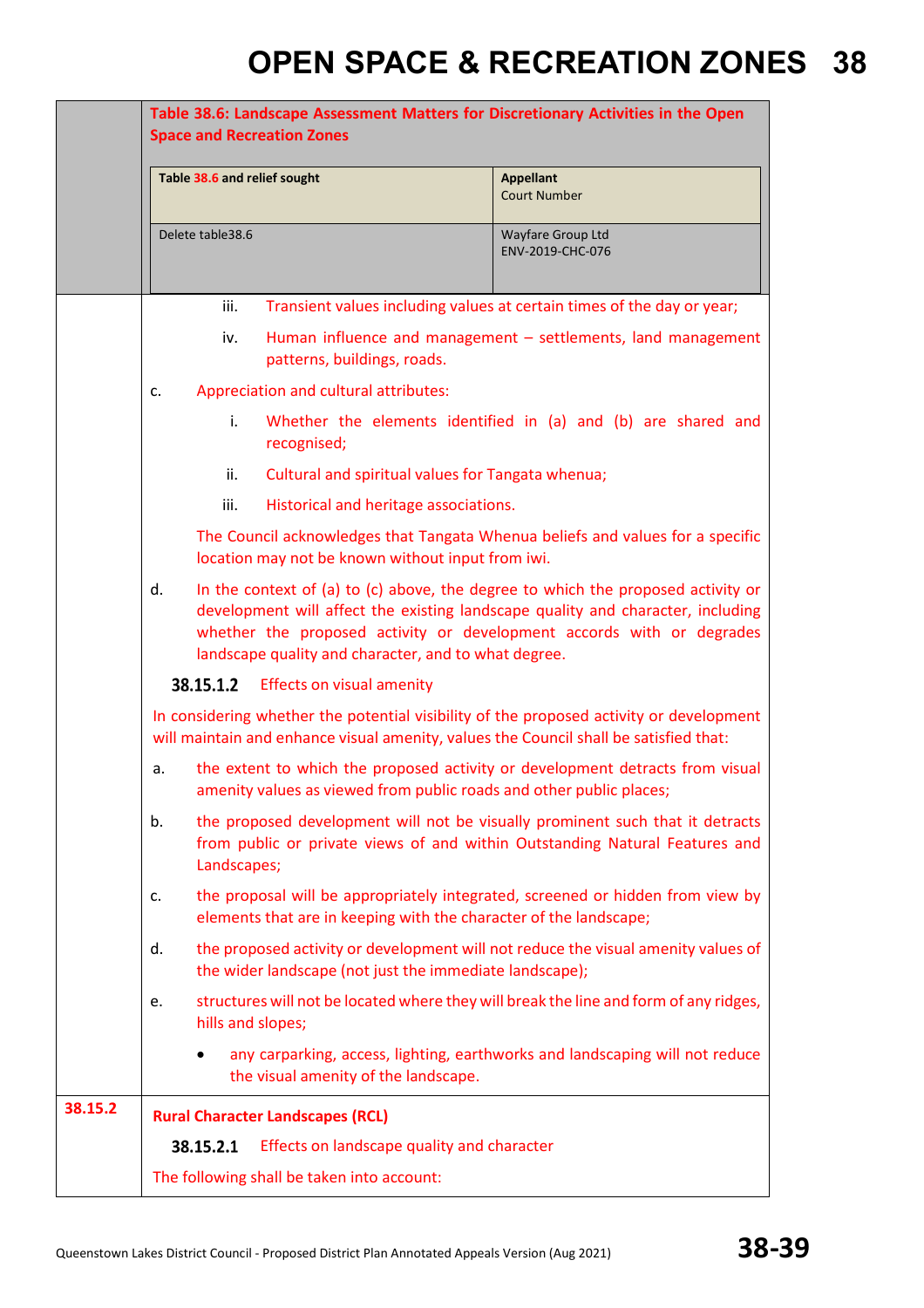| Table 38.6: Landscape Assessment Matters for Discretionary Activities in the Open<br><b>Space and Recreation Zones</b>                                                                           |                                                                            |                                                                                                                                                                                                                                                 |  |  |
|--------------------------------------------------------------------------------------------------------------------------------------------------------------------------------------------------|----------------------------------------------------------------------------|-------------------------------------------------------------------------------------------------------------------------------------------------------------------------------------------------------------------------------------------------|--|--|
| Table 38.6 and relief sought                                                                                                                                                                     |                                                                            | <b>Appellant</b><br><b>Court Number</b>                                                                                                                                                                                                         |  |  |
| Delete table38.6                                                                                                                                                                                 |                                                                            | Wayfare Group Ltd<br>ENV-2019-CHC-076                                                                                                                                                                                                           |  |  |
| a.                                                                                                                                                                                               | Feature or Landscape;                                                      | where the site is adjacent to or nearby an Outstanding Natural Feature or<br>Landscape, whether and the extent to which the proposed development will<br>adversely affect the quality and character of the adjacent Outstanding Natural         |  |  |
| b.                                                                                                                                                                                               | the surrounding Rural Character Landscape;                                 | whether and the extent to which the scale and nature of the proposed activity or<br>development will degrade the quality and character of the Open Space Zone or                                                                                |  |  |
| c.<br>Landscape.                                                                                                                                                                                 |                                                                            | whether the design and any landscaping would be compatible with or would<br>enhance the quality and character of the Open Space Zone or the Rural Character                                                                                     |  |  |
|                                                                                                                                                                                                  | 38.15.2.2 Effects on visual amenity:                                       |                                                                                                                                                                                                                                                 |  |  |
| Whether the activity or development will result in a loss of the visual amenity of the<br>Open Space Zone or the Rural Character Landscape, having regard to whether and the<br>extent to which: |                                                                            |                                                                                                                                                                                                                                                 |  |  |
| a.                                                                                                                                                                                               | reduce visual amenity;                                                     | the visual prominence of the proposed development from any public places will                                                                                                                                                                   |  |  |
| b.                                                                                                                                                                                               | from private views;                                                        | the proposed development is likely to be visually prominent such that it detracts                                                                                                                                                               |  |  |
| c.                                                                                                                                                                                               | Landscape from both public and private locations;                          | any screening or other mitigation by any proposed method such as earthworks<br>and/or new planting will detract from or obstruct views of the Rural Character                                                                                   |  |  |
| d.                                                                                                                                                                                               | and private locations;                                                     | the proposed development is enclosed by any confining elements of topography<br>and/or vegetation and the ability of these elements to reduce visibility from public                                                                            |  |  |
| e.                                                                                                                                                                                               | with the existing natural topography and patterns;                         | any proposed carparking, planting, lighting, earthworks and landscaping will<br>reduce visual amenity, with particular regard to elements which are inconsistent                                                                                |  |  |
| 38.15.2.3                                                                                                                                                                                        | Tangata Whenua, biodiversity and geological values:                        |                                                                                                                                                                                                                                                 |  |  |
| a.                                                                                                                                                                                               | existing protection or regeneration of these values or features will have. | whether and to what extent the proposed development will degrade Tangata<br>Whenua values including Tōpuni or nohoanga, indigenous biodiversity, geological<br>or geomorphological values or features and, the positive effects any proposed or |  |  |
|                                                                                                                                                                                                  | location may not be known without input from iwi.                          | The Council acknowledges that Tangata Whenua beliefs and values for a specific                                                                                                                                                                  |  |  |